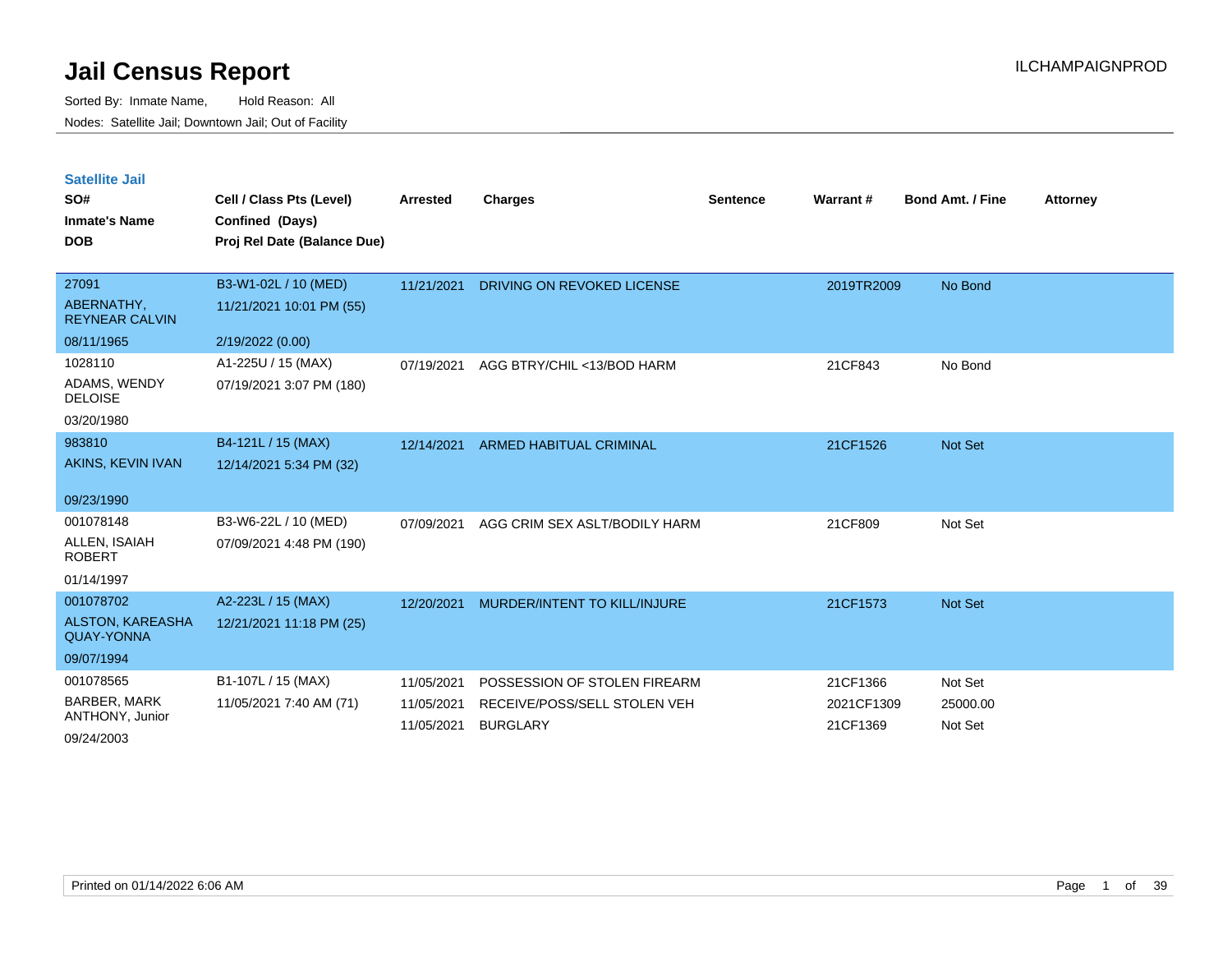| SO#<br><b>Inmate's Name</b>                   | Cell / Class Pts (Level)<br>Confined (Days) | <b>Arrested</b> | <b>Charges</b>                         | <b>Sentence</b> | Warrant#    | <b>Bond Amt. / Fine</b> | <b>Attorney</b> |
|-----------------------------------------------|---------------------------------------------|-----------------|----------------------------------------|-----------------|-------------|-------------------------|-----------------|
| <b>DOB</b>                                    | Proj Rel Date (Balance Due)                 |                 |                                        |                 |             |                         |                 |
|                                               |                                             |                 |                                        |                 |             |                         |                 |
| 518851                                        | <b>BOOKH-8 / 10 (ADS)</b>                   | 01/11/2022      | FELON POSS/USE WEAPON/FIREARM          |                 | 20CF361     | 15000.00                |                 |
| BARKER, ALEXANDER<br><b>MASSIE</b>            | 01/11/2022 2:37 PM (4)                      | 01/11/2022      | POSS AMT CON SUB EXCEPT(A)/(D)         |                 | 2020CF863   | 15000.00                |                 |
| 09/24/1986                                    |                                             | 01/11/2022      | <b>BAD CHK/OBTAIN CON PROP/&gt;150</b> |                 | 20CF192     | 15000.00                |                 |
|                                               |                                             | 01/11/2022      | BAD CHK/OBTAIN CON PROP/>150           |                 | 19CF1686    | 15000.00                |                 |
|                                               |                                             | 01/11/2022      | METH DELIVERY/15<100 GRAMS             | 20y (DOC)       | 20CF1383    | No Bond                 |                 |
|                                               |                                             | 01/11/2022      | DRIVING ON REVOKED LICENSE             |                 | 2020TR16539 | 1500.00                 |                 |
|                                               |                                             | 01/11/2022      | OBSTRUCTING IDENTIFICATION             |                 | 2020CM222   | 1500.00                 |                 |
| 1073281                                       | A2-222L / 5 (ADS)                           | 11/15/2021      | DOM BTRY/CONTACT/1-2 PRECONV           |                 | 2021CF206   | 5000.00                 |                 |
| <b>BASLER, MONET</b><br><b>MARISA</b>         | 11/15/2021 11:08 PM (61)                    |                 |                                        |                 |             |                         |                 |
| 08/17/1994                                    |                                             |                 |                                        |                 |             |                         |                 |
| 1072477                                       | BOOKH-3                                     | 01/13/2022      | MFG/DEL CAN 30<500 GRAMS/SCH           |                 | 2022CFAWOW  | Not Set                 |                 |
| BEASLEY, KEVIN CORY 01/13/2022 8:47 PM (2)    |                                             | 01/13/2022      | FELON POSS/USE WEAPON/FIREARM          |                 | 2022CFAWOW  | <b>Not Set</b>          |                 |
| 06/16/2000                                    |                                             |                 |                                        |                 |             |                         |                 |
| 001078535                                     | B2-T2-07U / 15 (SPH)                        | 10/26/2021      | CRIM SEX ASSAULT/FORCE                 |                 | 21CF1305    | Not Set                 |                 |
| BERRY, DAVID ISAAC                            | 10/26/2021 10:52 AM (81)                    |                 |                                        |                 |             |                         |                 |
| 09/23/2000                                    |                                             |                 |                                        |                 |             |                         |                 |
| 1057334                                       | B4-221U / 15 (MAX)                          | 10/27/2021      | MURDER/INTENT TO KILL/INJURE           |                 |             | No Bond                 |                 |
| BEVERLY, DAVID<br><b>BENJAMIN</b>             | 10/27/2021 1:42 PM (80)                     |                 |                                        |                 |             |                         |                 |
| 03/31/1987                                    |                                             |                 |                                        |                 |             |                         |                 |
| 29626                                         | B1-105U / 10 (MED)                          | 11/09/2021      | MFG/DEL 15<100 GR COCA/ANALOG          |                 | 21CF1387    | Not Set                 |                 |
| <b>BISHOP, DARRELL</b><br>EDWARD              | 11/09/2021 4:46 PM (67)                     |                 |                                        |                 |             |                         |                 |
| 07/18/1968                                    |                                             |                 |                                        |                 |             |                         |                 |
| 1042245                                       | A2-220U / 5 (ADS)                           | 01/05/2022      | DRVG UNDER INFLU OF ALCOHOL            |                 | 17DT479     | 25000.00                |                 |
| <b>BLUE-CARTER,</b><br><b>JAZZLYN KAYONNA</b> | 01/05/2022 10:05 PM (10)                    |                 | 01/05/2022 AGG DUI/LIC SUSP OR REVOKED |                 | 22CF19      | Not Set                 |                 |
| 07/07/1996                                    |                                             |                 |                                        |                 |             |                         |                 |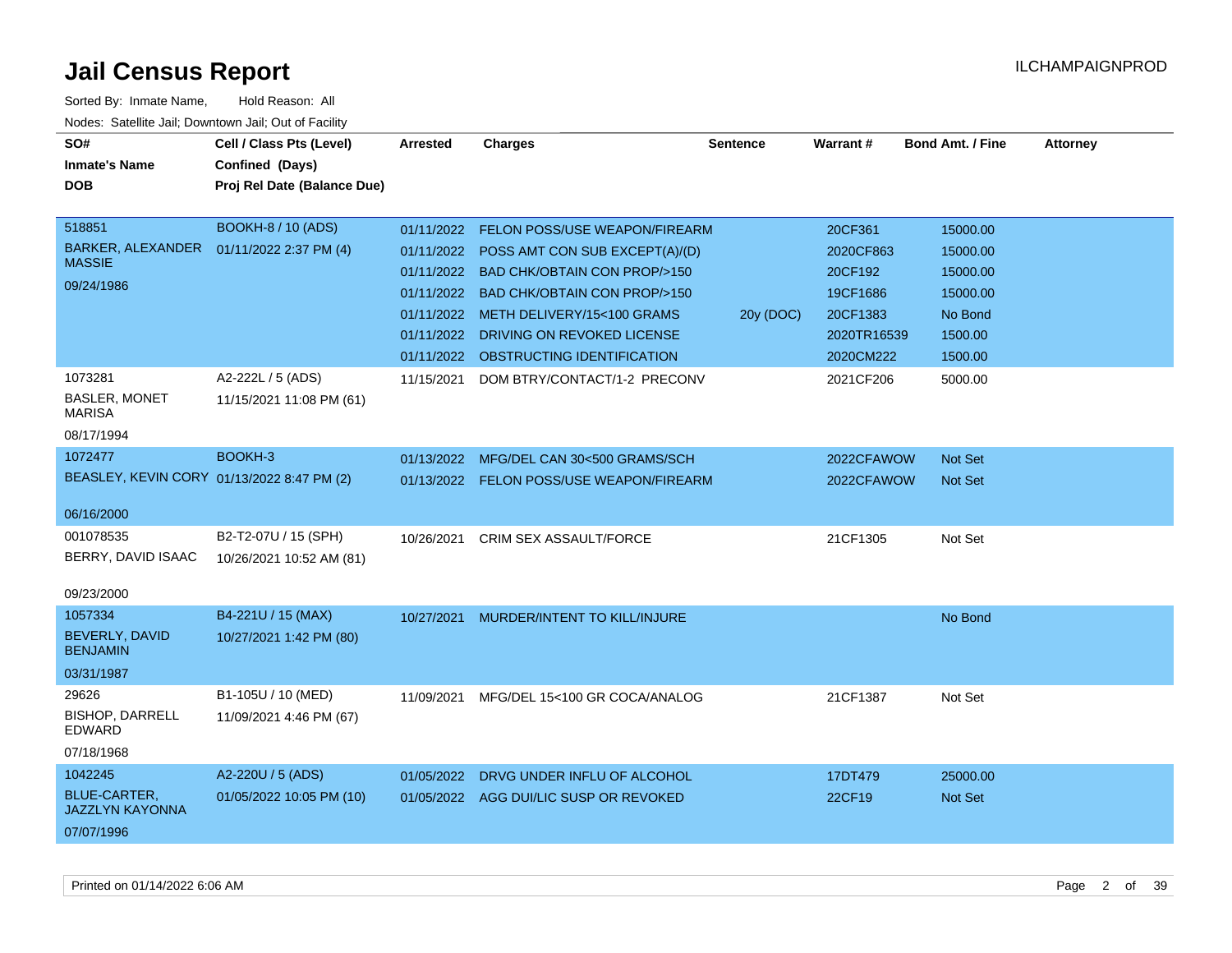| ivuutos. Saltiilit Jali, Duwilluwii Jali, Oul of Facility |                                             |                 |                                   |                 |            |                         |                 |
|-----------------------------------------------------------|---------------------------------------------|-----------------|-----------------------------------|-----------------|------------|-------------------------|-----------------|
| SO#                                                       | Cell / Class Pts (Level)                    | <b>Arrested</b> | <b>Charges</b>                    | <b>Sentence</b> | Warrant#   | <b>Bond Amt. / Fine</b> | <b>Attorney</b> |
| <b>Inmate's Name</b>                                      | Confined (Days)                             |                 |                                   |                 |            |                         |                 |
| DOB                                                       | Proj Rel Date (Balance Due)                 |                 |                                   |                 |            |                         |                 |
|                                                           |                                             |                 |                                   |                 |            |                         |                 |
| 51247                                                     | B1-202U / 10 (MED)                          | 04/15/2021      | FELON POSS/USE WEAPON/FIREARM     |                 | 21CF411    | Not Set                 |                 |
| <b>BROWN, DANTE</b><br><b>MAURICE</b>                     | 04/15/2021 6:24 PM (275)                    |                 |                                   |                 |            |                         |                 |
| 04/19/1979                                                |                                             |                 |                                   |                 |            |                         |                 |
| 29957                                                     | B4-222L / 15 (MAX)                          | 11/13/2021      | FELON POSS/USE WEAPON/FIREARM     |                 | 21CF1390   | Not Set                 |                 |
| BROWN, RODNEY<br>LOUIS                                    | 11/13/2021 8:57 PM (63)                     | 11/13/2021      | AGG CRIM SX AB/>5 YR OLDER VIC    |                 | 2019CF0718 | 250000.00               |                 |
| 01/07/1968                                                |                                             |                 |                                   |                 |            |                         |                 |
| 001077945                                                 | A1-225L / 10 (MED)                          | 11/13/2021      | AGG ASLT PEACE OFF/FIRE/ER WRK    |                 | 2021CF637  | 1000.00                 |                 |
| <b>BROWN, SIDREA</b>                                      | 11/13/2021 10:49 AM (63)                    | 11/13/2021      | <b>BURGLARY</b>                   |                 | 2021CF543  | 50000.00                |                 |
| <b>RENEIA</b>                                             |                                             | 11/17/2021      | <b>BURGLARY</b>                   |                 | 21CF1264   | 1000.00                 |                 |
| 07/23/1992                                                |                                             |                 |                                   |                 |            |                         |                 |
| 001078739                                                 | BOOKF-2 / 5 (ADS)                           | 01/05/2022      | <b>CRIMINAL TRESPASS BUILDING</b> |                 | 2020CM392  | 1000.00                 |                 |
| BRYANT, JUDITH ANN                                        | 01/05/2022 6:36 PM (10)                     |                 |                                   |                 |            |                         |                 |
| 10/22/1957                                                |                                             |                 |                                   |                 |            |                         |                 |
| 995894                                                    | A4-106L / 10 (ADS)                          | 12/28/2021      | FELON POSSESS WEAPON/2ND+         | 5y (DOC)        | 2020CF709  | No Bond                 |                 |
|                                                           | BUTLER, JAMES LYNN 12/28/2021 11:05 AM (18) |                 |                                   |                 |            |                         |                 |
| 12/04/1991                                                |                                             |                 |                                   |                 |            |                         |                 |
| 56936                                                     | A3-215L / 15 (SPH)                          | 11/01/2021      | PUBLIC INDECENCY/EXPOSURE/3+      | 3y/0m/0d (DO    |            | Not Set                 |                 |
| CALDWELL, STEVEN<br>ANDRE                                 | 11/01/2021 1:09 PM (75)                     |                 |                                   |                 |            |                         |                 |
| 04/19/1982                                                |                                             |                 |                                   |                 |            |                         |                 |
| 001077954                                                 | B3-W1-04L / 10 (MED)                        | 12/21/2021      | <b>RESIDENTIAL BURGLARY</b>       |                 | 21CF1570   | Not Set                 |                 |
|                                                           | CALKINS, STEVEN RAY 12/21/2021 6:35 AM (25) |                 |                                   |                 |            |                         |                 |
|                                                           |                                             |                 |                                   |                 |            |                         |                 |
| 01/01/1992                                                |                                             |                 |                                   |                 |            |                         |                 |
| 39474                                                     | B1-101U / 10 (ADS)                          | 07/06/2021      | MFG/DEL 15<100 GR HEROIN/ANLG     |                 | 21CF792    | Not Set                 |                 |
| CAMPBELL, AARON<br>JACOB                                  | 07/06/2021 11:56 PM (193)                   |                 |                                   |                 |            |                         |                 |
| 07/18/1974                                                |                                             |                 |                                   |                 |            |                         |                 |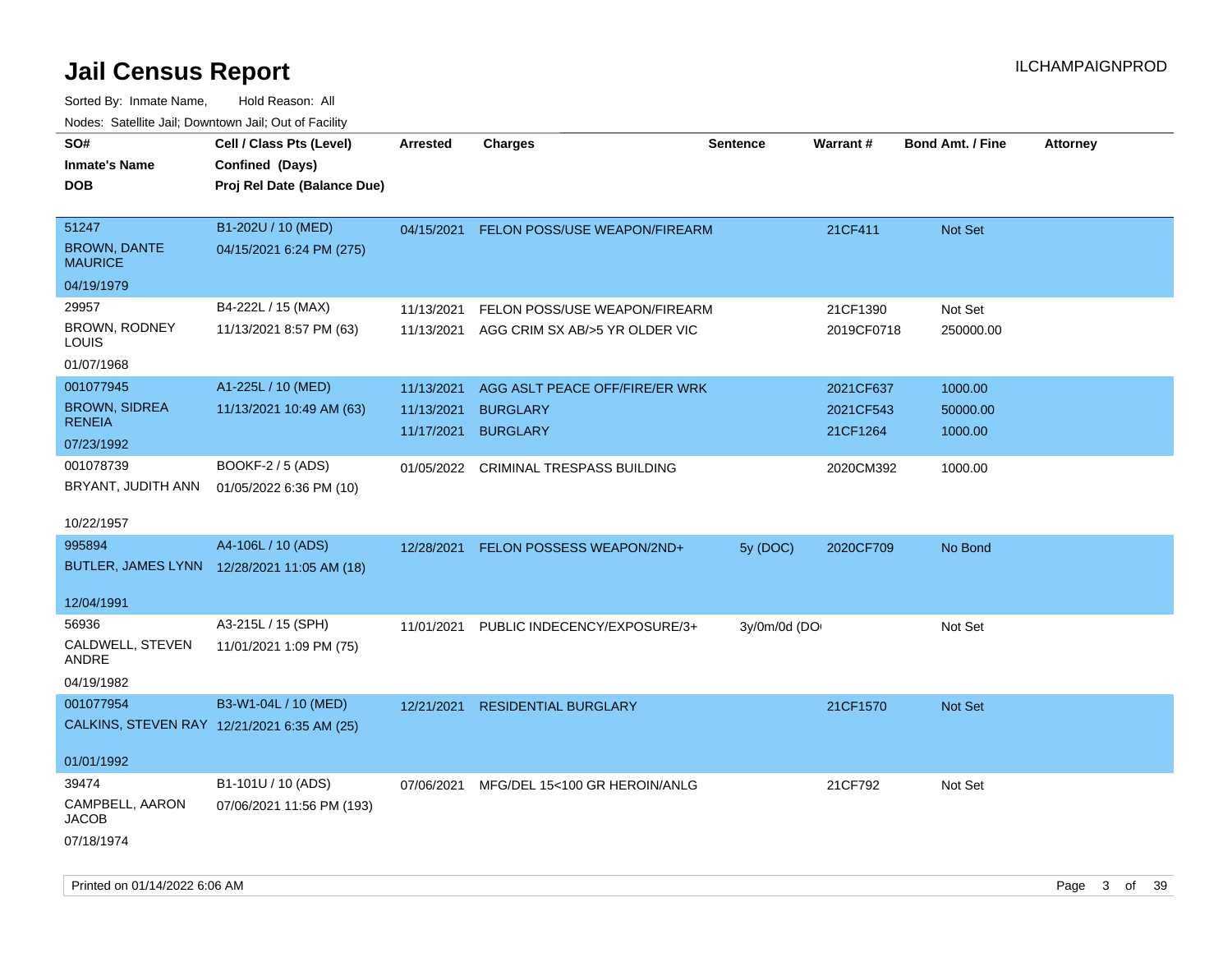Sorted By: Inmate Name, Hold Reason: All Nodes: Satellite Jail; Downtown Jail; Out of Facility

| SO#<br><b>Inmate's Name</b><br><b>DOB</b>                             | Cell / Class Pts (Level)<br>Confined (Days)<br>Proj Rel Date (Balance Due) | <b>Arrested</b> | <b>Charges</b>                                                         | <b>Sentence</b> | Warrant#         | <b>Bond Amt. / Fine</b> | <b>Attorney</b> |
|-----------------------------------------------------------------------|----------------------------------------------------------------------------|-----------------|------------------------------------------------------------------------|-----------------|------------------|-------------------------|-----------------|
| 1003950<br>CANTU, NESTOR<br><b>ANTHONY</b>                            | A4-206L / 5 (ADS)<br>01/11/2022 5:12 PM (4)                                |                 | 01/11/2022 DRIVING ON REVOKED LICENSE                                  |                 | 21TR6769         | Not Set                 |                 |
| 03/01/1983                                                            | 1/20/2022 (0.00)                                                           |                 |                                                                        |                 |                  |                         |                 |
| 1060436<br>CARTER, DERESHEO<br><b>DEWAYNE</b>                         | A4-204L / 5 (ADS)<br>01/06/2022 8:43 PM (9)                                | 01/06/2022      | AGGRAVATED UNLAWFUL RESTRAINT<br>01/06/2022 FELON ESCAPE/PEACE OFFICER |                 | 22CF29<br>22CF28 | Not Set<br>Not Set      |                 |
| 09/10/1991<br>001078729<br>CARTER, TROY<br><b>DEMON</b><br>01/02/2004 | A4-105L / 15 (ADS)<br>01/02/2022 10:29 AM (13)                             |                 | 01/02/2022 MURDER/INTENT TO KILL/INJURE                                |                 | 20CF396          | 1000000.00              |                 |
| 1029088<br>CHAPPLE, MALIK<br><b>BIANCO</b><br>10/25/1994              | B1-104L / 10 (MED)<br>12/22/2021 10:02 AM (24)                             | 12/21/2021      | FELON POSS/USE FIREARM PRIOR                                           |                 | 21CF1338         | 250000.00               |                 |
| 46464<br><b>CLARK, BRYAN</b><br><b>ASHLEY</b><br>10/11/1972           | BOOKH-3<br>01/13/2022 9:45 AM (2)                                          |                 | 01/13/2022 CHILD PORN/POSS FILM/PHOTOS                                 |                 | 21CFAWOW         | Not Set                 |                 |
| 56241<br>CLARK, DAMON<br><b>GILLMORE</b><br>12/21/1976                | <b>BOOKH-1 / 5 (ADS)</b><br>01/13/2022 4:36 AM (2)                         |                 | 01/13/2022 VIOLATE ORDER/PRIOR DOM BTRY                                |                 | 22CF59           | Not Set                 |                 |
| 001077485<br><b>COLBERT, ARIEANA</b><br><b>FELICIA</b><br>12/13/2000  | A1-124U / 15 (MAX)<br>12/21/2021 2:08 PM (25)                              |                 | 12/21/2021 MURDER/INTENT TO KILL/INJURE                                |                 | 2021CF1282       | 1000000.00              |                 |
| 1048488<br>COLSON, WAYNE<br>ARTHUR, Third<br>10/14/1995               | A4-105U / 10 (ADS)<br>12/30/2021 8:27 AM (16)                              | 12/30/2021      | ARMED VIOLENCE/CATEGORY I                                              |                 | 2022CF4          | Not Set                 |                 |

Printed on 01/14/2022 6:06 AM Page 4 of 39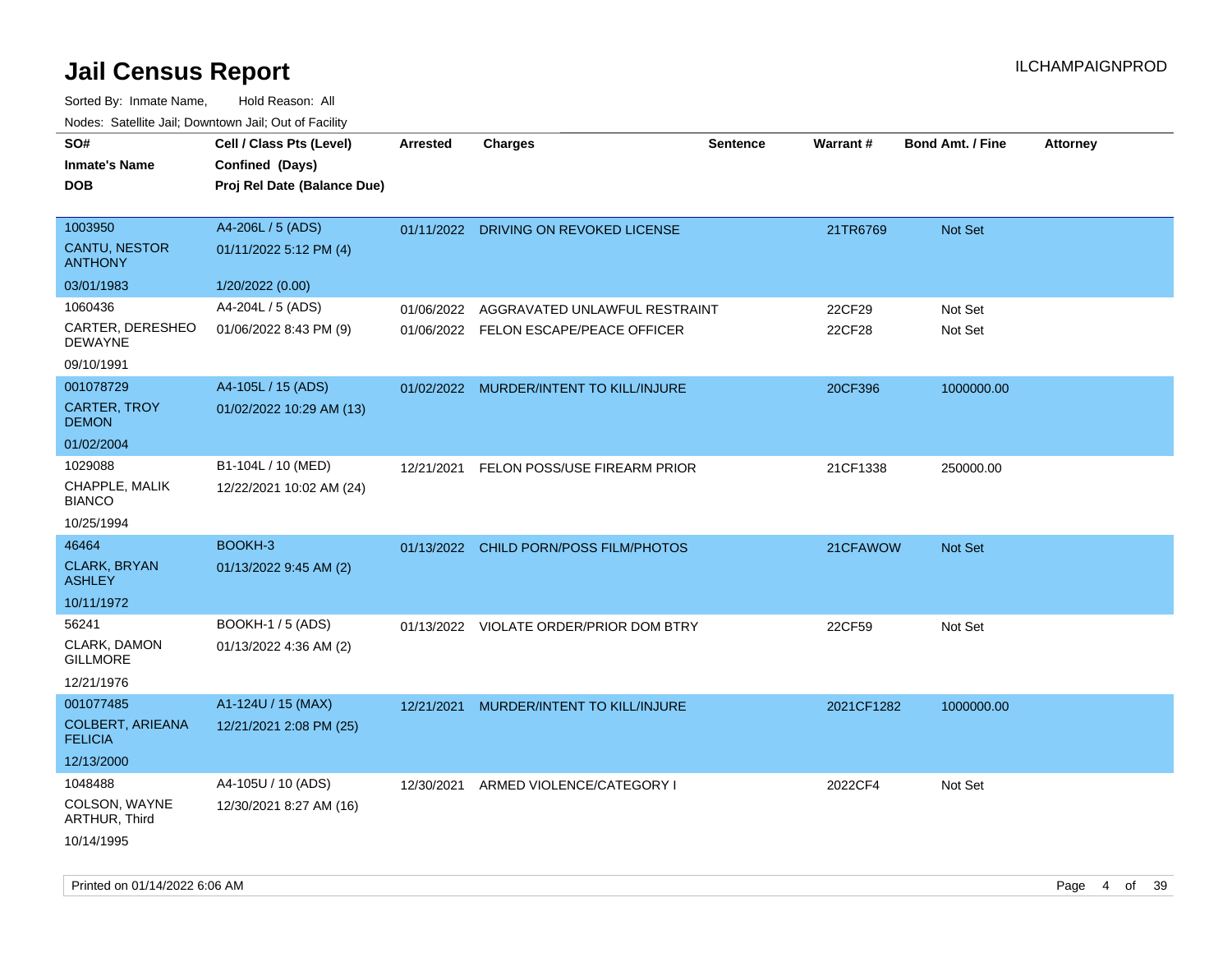Sorted By: Inmate Name, Hold Reason: All Nodes: Satellite Jail; Downtown Jail; Out of Facility

| SO#                                          | Cell / Class Pts (Level)                     | Arrested          | <b>Charges</b>                            | <b>Sentence</b> | <b>Warrant#</b> | <b>Bond Amt. / Fine</b> | <b>Attorney</b> |
|----------------------------------------------|----------------------------------------------|-------------------|-------------------------------------------|-----------------|-----------------|-------------------------|-----------------|
| <b>Inmate's Name</b>                         | Confined (Days)                              |                   |                                           |                 |                 |                         |                 |
| <b>DOB</b>                                   | Proj Rel Date (Balance Due)                  |                   |                                           |                 |                 |                         |                 |
| 34805                                        | B4-227L / 15 (MAX)                           | 10/01/2021        | <b>DOMESTIC BATTERY</b>                   |                 | 21CF1183        | <b>Not Set</b>          |                 |
|                                              | CONERLY, KIN JOSEPH 10/01/2021 1:53 AM (106) | 10/01/2021        | <b>ARMED HABITUAL CRIMINAL</b>            |                 | 21CF1184        | <b>Not Set</b>          |                 |
|                                              |                                              | 10/06/2021        | POSS STOLEN VEHICLE > \$25,000            |                 | 19CF1786        | <b>Not Set</b>          |                 |
| 11/16/1971                                   |                                              |                   |                                           |                 |                 |                         |                 |
| 958936                                       | BOOKF-2 / 10 (ADS)                           | 01/11/2022        | DRIVING ON REVOKED LICENSE                |                 | 21TR4771        | 2500.00                 |                 |
| COWAN, CAPRICE                               | 01/11/2022 7:04 PM (4)                       |                   | 01/11/2022 FELON FAIL/RETURN FRM FURLOUGH |                 | 21CF1351        | 150000.00               |                 |
| <b>CASHAY</b>                                |                                              |                   | 01/12/2022 AGG BATTERY/USE DEADLY WEAPON  | 2y/6m (DOC)     | 18CF1571        | No Bond                 |                 |
| 07/19/1988                                   |                                              |                   |                                           |                 |                 |                         |                 |
| 1074319                                      | B2-T1-04L / 15 (SPH)                         | 10/12/2021        | AGGRAVATED CRUELTY TO ANIMALS             |                 | 21CF1238        | Not Set                 |                 |
| <b>CRAIG, DAVUCCI</b><br><b>DAVION</b>       | 10/12/2021 11:36 AM (95)                     | 10/14/2021 MURDER |                                           |                 | 21CF1239        | <b>Not Set</b>          |                 |
| 08/02/2001                                   |                                              |                   |                                           |                 |                 |                         |                 |
| 001077549                                    | B2-T3-10L / 10 (SPH)                         | 12/22/2020        | PRED CRIM SEX ASLT/VICTIM <13             |                 | 2020CF1469      | Not Set                 |                 |
| CRISTOBAL-MATEO,<br><b>CRISTOBAL</b>         | 12/22/2020 1:17 PM (389)                     |                   |                                           |                 |                 |                         |                 |
| 12/02/1988                                   |                                              |                   |                                           |                 |                 |                         |                 |
| 988538                                       | B1-106L / 10 (MED)                           |                   | 12/21/2021 AGGRAVATED DOMESTIC BATTERY    |                 | 21CF1564        | Not Set                 |                 |
| <b>DAVIDSON, HARLEY</b><br><b>KYLE SCOTT</b> | 12/21/2021 5:45 AM (25)                      |                   |                                           |                 |                 |                         |                 |
| 08/05/1990                                   |                                              |                   |                                           |                 |                 |                         |                 |
| 1023587                                      | B1-203U / 15 (MAX)                           | 09/24/2021        | MFG/DEL CANNABIS/2.5-10 GRAMS             |                 | 21CF1155        | Not Set                 |                 |
| DAVIS, MARTIN<br><b>DENNIS</b>               | 09/24/2021 9:38 PM (113)                     | 09/24/2021        | ARMED HABITUAL CRIMINAL                   |                 | 2021-CF681      | 500000.00               |                 |
| 12/02/1994                                   |                                              |                   |                                           |                 |                 |                         |                 |
| 001078538                                    | B1-205L / 10 (MED)                           | 10/26/2021        | <b>CRIM SEX ASSAULT/FORCE</b>             |                 | 21CF1301        | Not Set                 |                 |
| DAWKINS, LEN                                 | 10/26/2021 8:18 PM (81)                      |                   |                                           |                 |                 |                         |                 |
| 03/23/1987                                   |                                              |                   |                                           |                 |                 |                         |                 |
| 56972                                        | B3-W3-10L / 10 (MED)                         | 08/30/2021        | POSS STOLEN VEHICLE > \$25,000            |                 | 21CF1044        | Not Set                 |                 |
| DAY, DANIEL JOSEPH                           | 08/30/2021 3:07 PM (138)                     | 09/04/2021        | <b>BURGLARY</b>                           |                 | 21CF1054        | Not Set                 |                 |

10/16/1982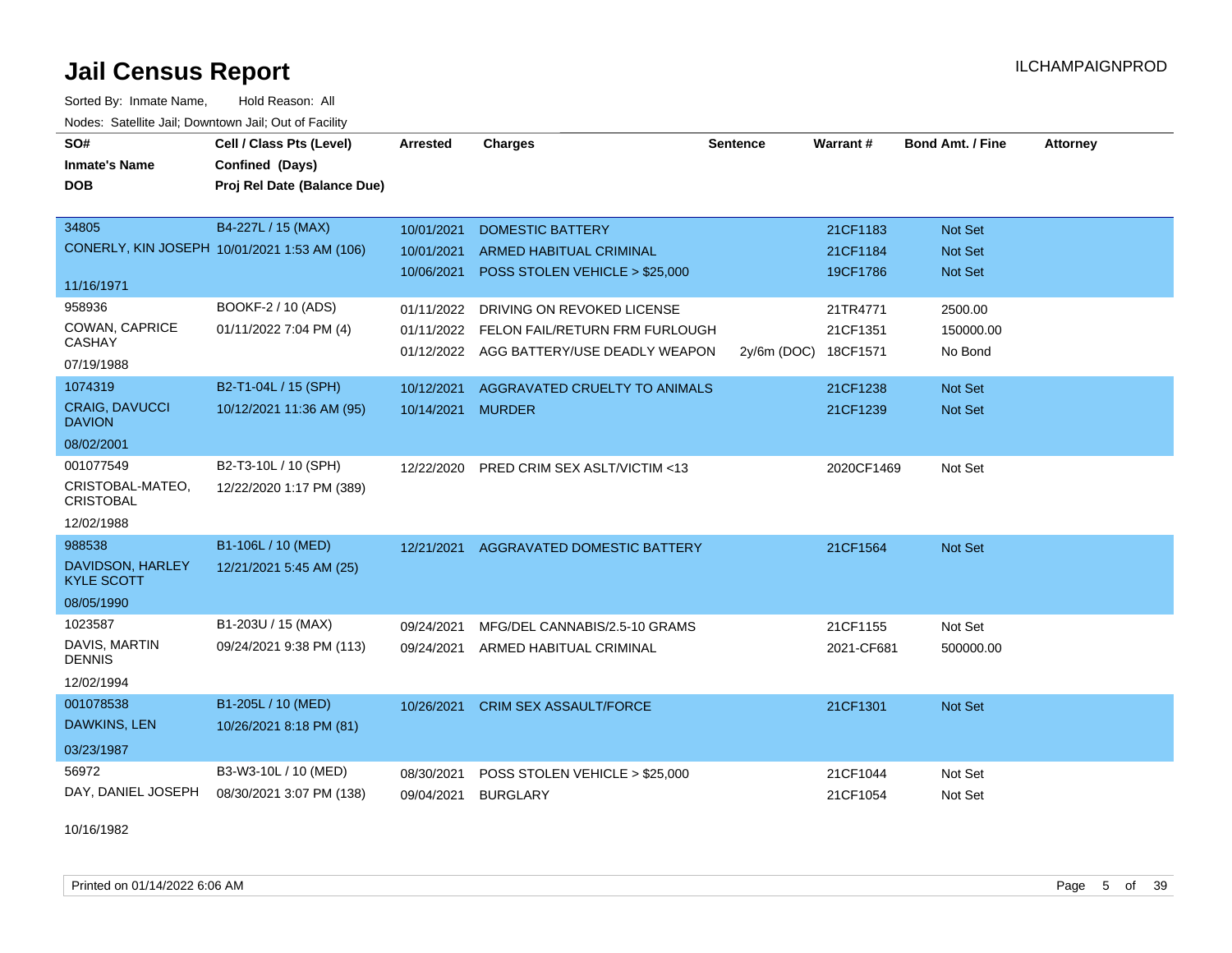Sorted By: Inmate Name, Hold Reason: All Nodes: Satellite Jail; Downtown Jail; Out of Facility

| SO#<br><b>Inmate's Name</b><br><b>DOB</b>                        | Cell / Class Pts (Level)<br>Confined (Days)<br>Proj Rel Date (Balance Due) | Arrested                 | Charges                                                   | <b>Sentence</b> | Warrant#                 | <b>Bond Amt. / Fine</b>          | <b>Attorney</b> |
|------------------------------------------------------------------|----------------------------------------------------------------------------|--------------------------|-----------------------------------------------------------|-----------------|--------------------------|----------------------------------|-----------------|
| 49972<br>DICKERSON,<br><b>RAYMOND COLLIER</b><br>08/16/1978      | A4-104U / 10 (ADS)<br>01/03/2022 11:10 AM (12)                             | 01/03/2022               | <b>FELON POSS/USE WEAPON/FIREARM</b>                      | 2y (DOC)        | 20CF1476                 | No Bond                          |                 |
| 25659<br>DORRIS, LORENZO<br>07/19/1966                           | B4-125L / 15 (MAX)<br>06/15/2021 6:17 AM (214)                             | 06/15/2021<br>06/15/2021 | <b>RESIDENTIAL BURGLARY</b><br><b>BURGLARY</b>            |                 | 2020CF1218<br>21CF689    | 50000.00<br>Not Set              |                 |
| 1024895<br><b>EDWARDS, GEORGE</b><br><b>CORTEZ</b><br>06/19/1994 | B3-W4-14L / 10 (MED)<br>12/15/2021 12:26 PM (31)                           | 12/15/2021<br>12/15/2021 | MFG/DEL 100<400 GR COCA/ANLG<br><b>AGGRAVATED BATTERY</b> |                 | 21CF1535<br>21CF1536     | <b>Not Set</b><br><b>Not Set</b> |                 |
| 1069992<br>EMBEYA, CRISTAVI<br><b>TSHOMBA</b><br>03/19/1999      | BOOKH-7<br>01/14/2022 1:12 AM (1)                                          | 01/13/2022<br>01/13/2022 | DOMESTIC BATTERY<br>CRIM DMG TO PROP \$500-10K            |                 | 2022CMAWOW<br>2022CFAWOW | Not Set<br>Not Set               |                 |
| 987328<br>ERVIN, DEIDRA ANN<br><b>RUTH</b><br>04/15/1991         | A2-122L / 10 (MED)<br>12/11/2021 8:48 PM (35)                              | 12/11/2021               | AGG ASLT PEACE OFF/FIRE/ER WRK                            |                 | 21CF1515                 | <b>Not Set</b>                   |                 |
| 45194<br><b>FALLS, ANDREW</b>                                    | B3-W7-28L / 10 (MED)<br>10/20/2021 12:59 AM (87)                           | 10/20/2021               | DOMESTIC BATTERY/OTHER PRIOR                              |                 | 21CF1265                 | Not Set                          |                 |

08/15/1976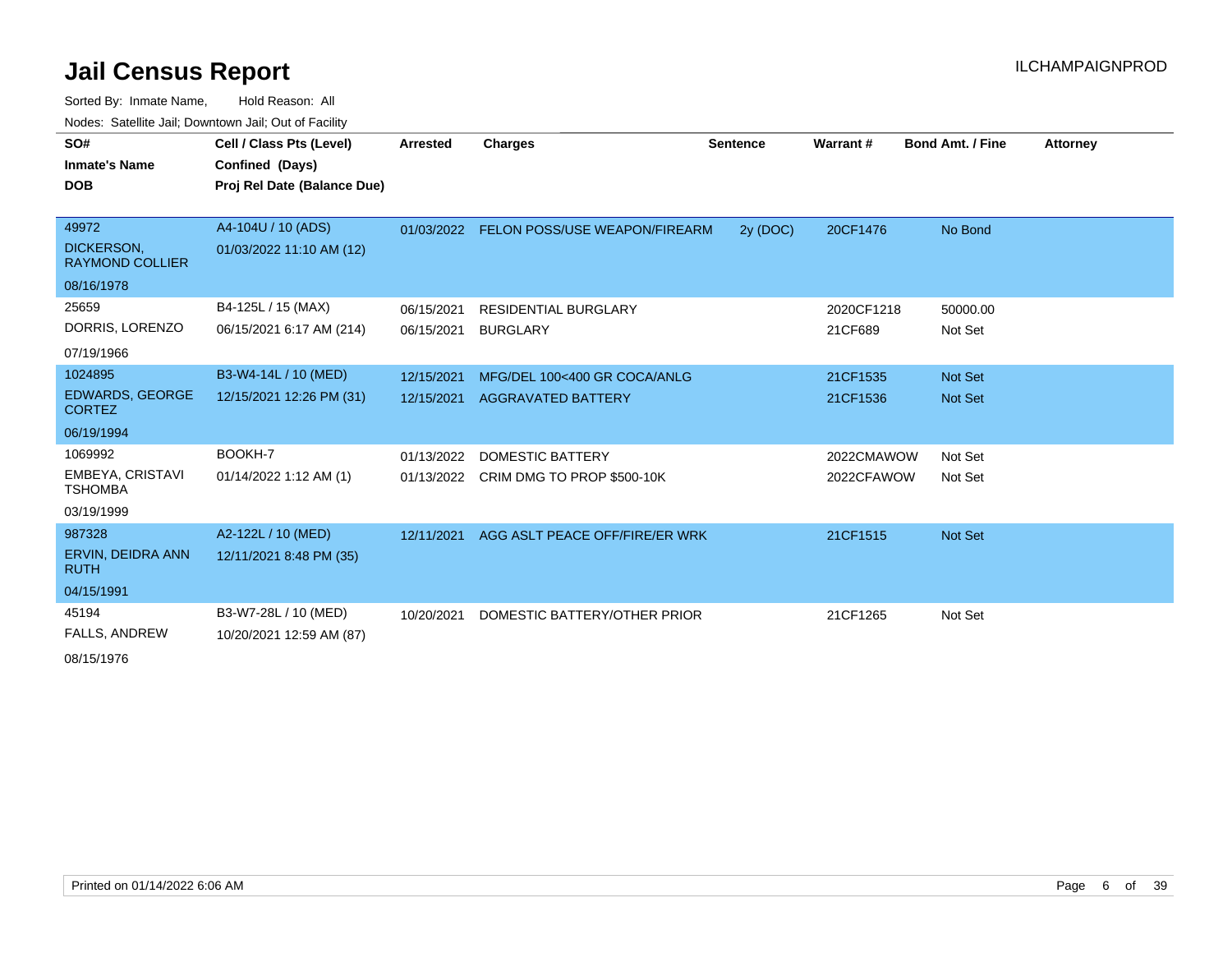| Sorted By: Inmate Name,                               | Hold Reason: All                            |                 |                                               |                 |             |                         |                 |
|-------------------------------------------------------|---------------------------------------------|-----------------|-----------------------------------------------|-----------------|-------------|-------------------------|-----------------|
| Nodes: Satellite Jail; Downtown Jail; Out of Facility |                                             |                 |                                               |                 |             |                         |                 |
| SO#                                                   | Cell / Class Pts (Level)                    | <b>Arrested</b> | <b>Charges</b>                                | <b>Sentence</b> | Warrant#    | <b>Bond Amt. / Fine</b> | <b>Attorney</b> |
| <b>Inmate's Name</b>                                  | Confined (Days)                             |                 |                                               |                 |             |                         |                 |
| DOB                                                   | Proj Rel Date (Balance Due)                 |                 |                                               |                 |             |                         |                 |
|                                                       |                                             |                 |                                               |                 |             |                         |                 |
| 1033594                                               | BOOKH-3                                     |                 | 01/14/2022 AGG DISCHARGE FIREARM              |                 | 2022CFAWOW  | Not Set                 |                 |
| <b>FARMER, KAMERON</b>                                | 01/14/2022 5:15 AM (1)                      |                 | 01/14/2022 AGG UNLAWFUL USE OF WEAPON         |                 | 2022CFAWOW  | <b>Not Set</b>          |                 |
| <b>TODD</b>                                           |                                             |                 | 01/14/2022 AGGRAVATED ASSAULT                 |                 | 2022CMAWOW  | Not Set                 |                 |
| 08/11/1995                                            |                                             |                 | 01/14/2022 POSSESSING A CONTROLLED SUBSTANC   |                 | 2022CFAWOW  | <b>Not Set</b>          |                 |
|                                                       |                                             | 01/14/2022      | POSSESS LOOK-ALIKE SUB/SUBQ                   |                 | 2022CMAWOW  | <b>Not Set</b>          |                 |
|                                                       |                                             | 01/14/2022      | <b>RESIST/OBSTRUCTING A PEACE OFFICEF</b>     |                 | 2022CMAWOW  | <b>Not Set</b>          |                 |
|                                                       |                                             |                 | 01/14/2022 AGG DUI/NO VALID INS               |                 | 2022CFAWOW  | <b>Not Set</b>          |                 |
|                                                       |                                             |                 | 01/14/2022 POSS ADULT USE CANN IN MOTOR VEHIC |                 | 2022CMAWOW  | <b>Not Set</b>          |                 |
|                                                       |                                             |                 | 01/14/2022 TRANSP/CARRY ALC LIQ/DRIVER        |                 | 2022CMAWOW  | <b>Not Set</b>          |                 |
|                                                       |                                             |                 | 01/14/2022 AGG FLEEING/2+ CON DEVICES         |                 | 2022CFAWOW  | <b>Not Set</b>          |                 |
|                                                       |                                             |                 | 01/14/2022 NO HEADLIGHTS WHEN REQUIRED        |                 | 2022TRAWOW  | <b>Not Set</b>          |                 |
|                                                       |                                             |                 | 01/14/2022  FAIL NOTIFY DMG/UNATTENDED VEH    |                 | 2022TRAWOW  | Not Set                 |                 |
|                                                       |                                             |                 | 01/14/2022 RECKLESS DRIVING                   |                 | 2022TRAWOW  | <b>Not Set</b>          |                 |
|                                                       |                                             |                 | 01/14/2022 DISREGARD STOP SIGN                |                 | 2022TRAWOW  | <b>Not Set</b>          |                 |
|                                                       |                                             |                 | 01/14/2022 CRIM DMG TO PROP \$500-10K         |                 | 2022CFAWOW  | <b>Not Set</b>          |                 |
| 001078758                                             | A1-226L / 5 (ADS)                           |                 | 01/11/2022 DIRECT CRIMINAL CONTEMPT           |                 | 2018D84     | Not Set                 |                 |
| FELLER, JUSTINE A                                     | 01/11/2022 6:10 PM (4)                      |                 |                                               |                 |             |                         |                 |
|                                                       |                                             |                 |                                               |                 |             |                         |                 |
| 04/13/1987                                            |                                             |                 |                                               |                 |             |                         |                 |
| 527081                                                | B3-W6-24L / 10 (MED)                        |                 | 09/06/2021 ARSON/REAL/PERSONAL PROP>\$150     |                 | 2021 CF 797 | 25000.00                |                 |
| <b>FERGUSON.</b><br><b>CHRISTOPHER</b>                | 09/06/2021 1:18 PM (131)                    |                 |                                               |                 |             |                         |                 |
| 12/21/1981                                            |                                             |                 |                                               |                 |             |                         |                 |
| 1039744                                               | B4-224U / 15 (MAX)                          | 12/06/2021      | MURDER                                        |                 | 20CF959     | 1000000.00              |                 |
| FONVILLE, TREVOY                                      | 12/06/2021 10:52 AM (40)                    |                 |                                               |                 |             |                         |                 |
| <b>JERMAINE</b>                                       |                                             |                 |                                               |                 |             |                         |                 |
| 01/13/1996                                            |                                             |                 |                                               |                 |             |                         |                 |
| 518395                                                | B2-T4-16L / 15 (SPH)                        |                 | 07/07/2020 CRIMINAL SEXUAL ASSAULT            |                 | 2020-CF735  | 250000.00               |                 |
|                                                       | FRANDLE, MARK RYAN 07/07/2020 3:42 PM (557) |                 |                                               |                 |             |                         |                 |
|                                                       |                                             |                 |                                               |                 |             |                         |                 |
| 09/10/1985                                            |                                             |                 |                                               |                 |             |                         |                 |
|                                                       |                                             |                 |                                               |                 |             |                         |                 |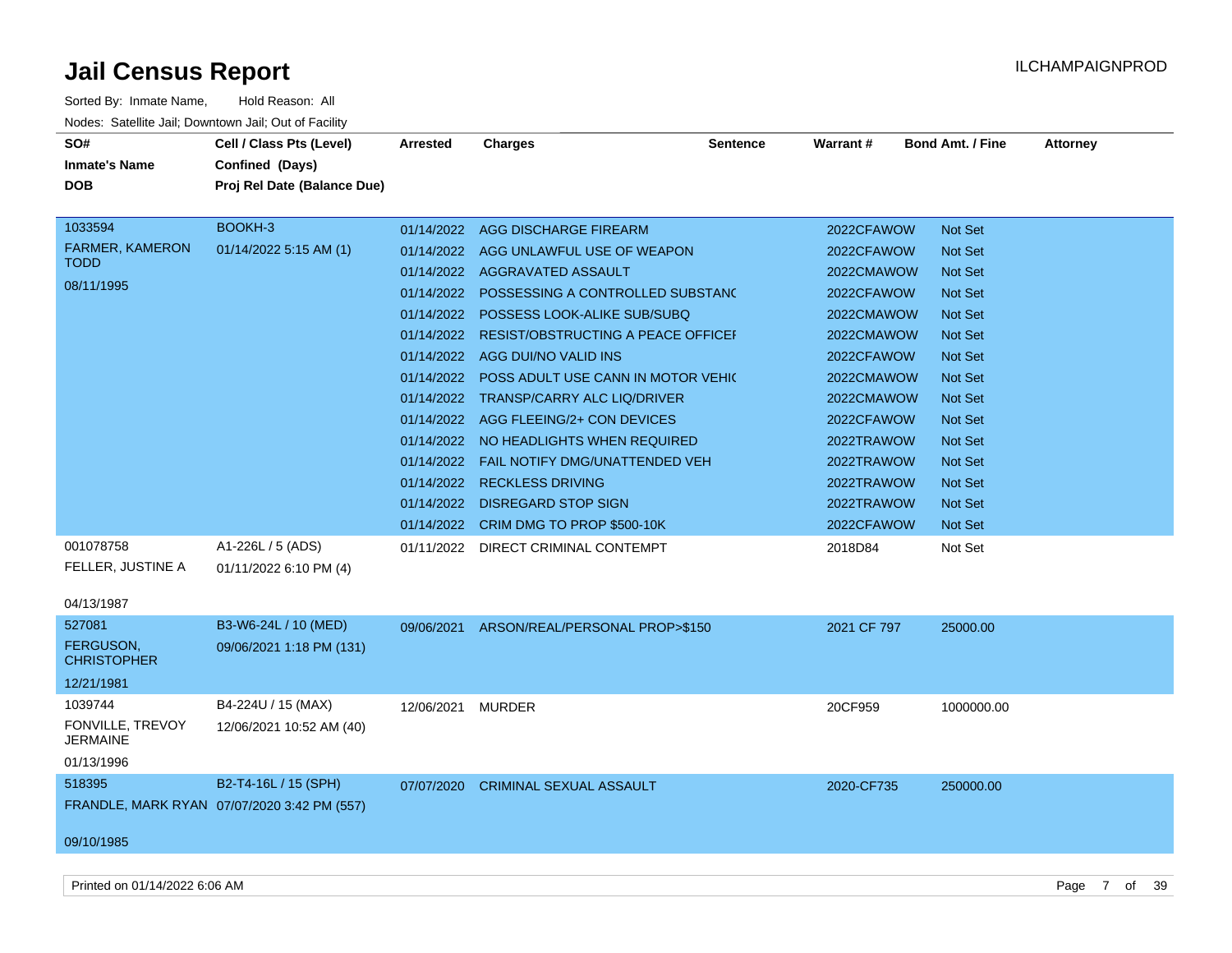| roaco. Catolino cali, Downtown cali, Out of Fability |                             |                          |                                                       |                 |                      |                         |                 |
|------------------------------------------------------|-----------------------------|--------------------------|-------------------------------------------------------|-----------------|----------------------|-------------------------|-----------------|
| SO#                                                  | Cell / Class Pts (Level)    | Arrested                 | <b>Charges</b>                                        | <b>Sentence</b> | Warrant#             | <b>Bond Amt. / Fine</b> | <b>Attorney</b> |
| <b>Inmate's Name</b>                                 | Confined (Days)             |                          |                                                       |                 |                      |                         |                 |
| <b>DOB</b>                                           | Proj Rel Date (Balance Due) |                          |                                                       |                 |                      |                         |                 |
|                                                      |                             |                          |                                                       |                 |                      |                         |                 |
| 001077934                                            | A1-224L / 10 (MED)          | 08/22/2021               | AGG DUI/ACCIDENT/DEATH                                |                 | 21CF1024             | Not Set                 |                 |
| FREED, LOGAN<br><b>SUZANNE</b>                       | 08/22/2021 11:45 PM (146)   | 08/22/2021               | <b>DOMESTIC BATTERY</b>                               |                 | 21 CM 172            | 10000.00                |                 |
| 08/18/1996                                           |                             |                          |                                                       |                 |                      |                         |                 |
| 001078290                                            | A1-125U / 10 (ADS)          | 08/19/2021               | MACHINE GUN/AUTO WEAPON/VEH                           |                 | 21CF1012             | Not Set                 |                 |
| FREEMAN, ANGEL<br><b>JANILA KAY</b>                  | 08/19/2021 1:26 AM (149)    |                          |                                                       |                 |                      |                         |                 |
| 12/25/1995                                           |                             |                          |                                                       |                 |                      |                         |                 |
| 1063104                                              | BOOKH-4 / 5 (ADS)           | 01/10/2022               | <b>VIOLATE ORDER PROTECTION</b>                       |                 | 21CF1258             | 25000.00                |                 |
| <b>FUSON, KEITH</b><br><b>EDWARD</b>                 | 01/10/2022 9:14 PM (5)      |                          | 01/10/2022 VIOLATE ORDER PROTECTION                   |                 | 21CF1259             | 25000.00                |                 |
| 05/07/1987                                           |                             |                          |                                                       |                 |                      |                         |                 |
| 001078154                                            | A3-217U / 10 (ADS)          | 01/09/2022               | DRVG UNDER INFLU OF ALCOHOL                           |                 | 2021 DT 182          | 5000.00                 |                 |
| <b>GENTRY, DAMON</b><br><b>LIONEL</b>                | 01/09/2022 4:41 PM (6)      |                          | 01/09/2022 AGG DOMESTIC BATTERY/STRANGLE              |                 | 2021 CF 1396         | 50000.00                |                 |
| 12/25/1971                                           |                             |                          |                                                       |                 |                      |                         |                 |
| 001078633                                            | B2-T4-13U / 25 (SPH)        | 12/01/2021               | <b>PRED CRIM SEX ASLT/VICTIM &lt;13</b>               |                 | 21CF1416             | 250000.00               |                 |
| GONZALEZ-GUILLEN,<br><b>EDWARD</b>                   | 12/01/2021 12:08 PM (45)    |                          |                                                       |                 |                      |                         |                 |
| 08/25/2002                                           |                             |                          |                                                       |                 |                      |                         |                 |
| 001078607                                            | B4-221L / 15 (MAX)          | 11/22/2021               | FELON POSS/USE FIREARM/PAROLE                         |                 | 21CF1437             | Not Set                 |                 |
| GRAY, WILLIAM<br>DA'VON                              | 11/22/2021 2:57 PM (54)     | 11/22/2021               | ATTEMPT (FIRST DEGREE MURDER)                         |                 | 21CF1435             | Not Set                 |                 |
| 04/18/1984                                           |                             |                          |                                                       |                 |                      |                         |                 |
| 56342                                                | B1-206L / 10 (MED)          | 10/21/2021               | THEFT CONTROL INTENT <\$500                           |                 | 17CF1451             | 10000.00                |                 |
| <b>GRIFFIN, NATHAN</b><br><b>EUGENE</b>              | 10/21/2021 4:20 PM (86)     | 10/21/2021<br>10/21/2021 | DRIVING ON REVOKED LICENSE<br>ARMED HABITUAL CRIMINAL |                 | 20TR1979<br>21CF1279 | 3000.00<br>Not Set      |                 |
| 02/24/1969                                           |                             |                          |                                                       |                 |                      |                         |                 |
| 1049103                                              | A4-203L / 5 (ADS)           | 12/27/2021               | <b>DOMESTIC BATTERY</b>                               |                 | 2021CM595            | Not Set                 |                 |
| HAGGARD, RYAN<br>PHILIP                              | 12/27/2021 9:15 PM (19)     |                          |                                                       |                 |                      |                         |                 |
| 06/01/1983                                           |                             |                          |                                                       |                 |                      |                         |                 |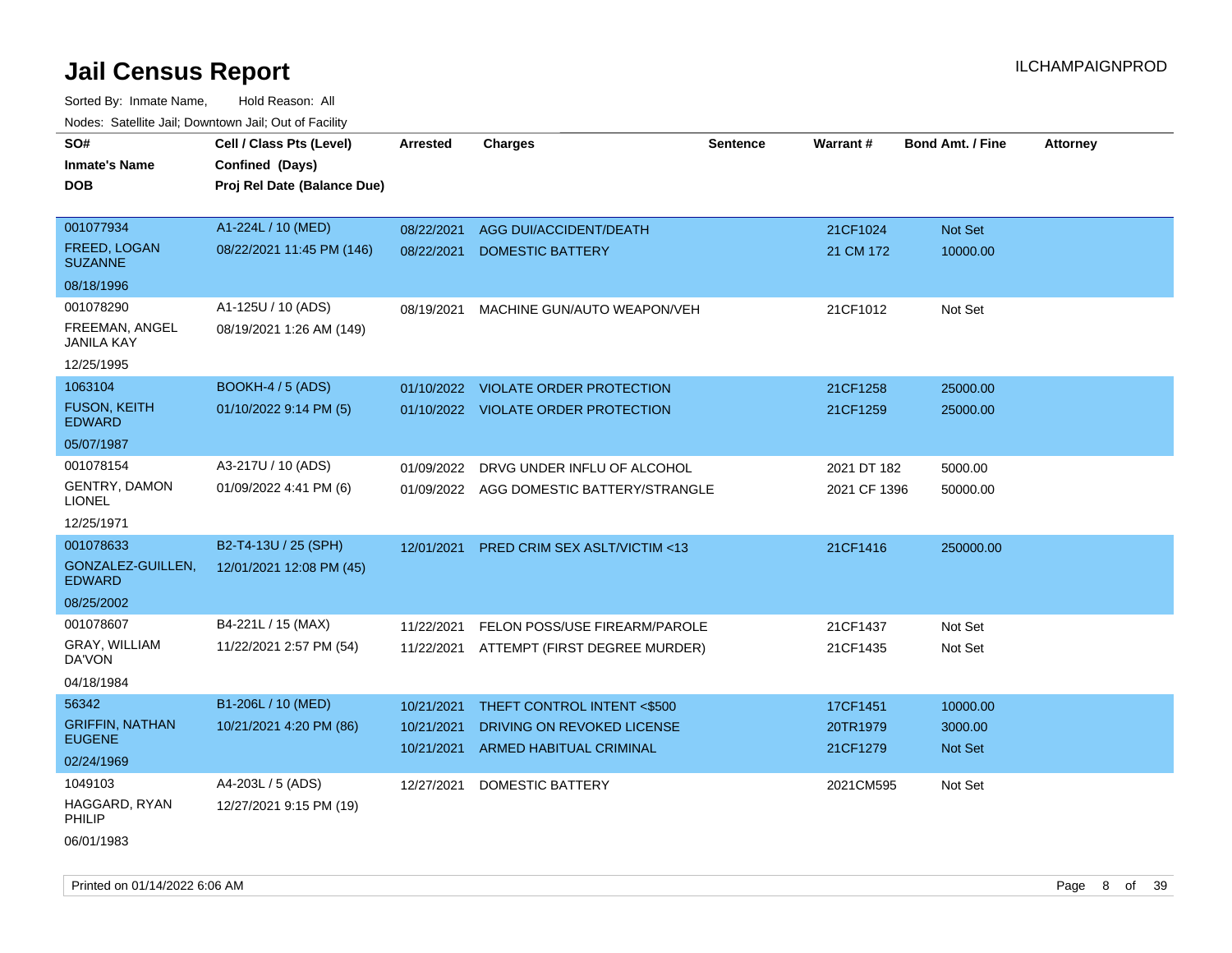| rioucs. Odichite Jah, Downtown Jah, Out of Facility |                             |                 |                                         |                 |            |                         |                 |
|-----------------------------------------------------|-----------------------------|-----------------|-----------------------------------------|-----------------|------------|-------------------------|-----------------|
| SO#                                                 | Cell / Class Pts (Level)    | <b>Arrested</b> | <b>Charges</b>                          | <b>Sentence</b> | Warrant#   | <b>Bond Amt. / Fine</b> | <b>Attorney</b> |
| <b>Inmate's Name</b>                                | Confined (Days)             |                 |                                         |                 |            |                         |                 |
| <b>DOB</b>                                          | Proj Rel Date (Balance Due) |                 |                                         |                 |            |                         |                 |
|                                                     |                             |                 |                                         |                 |            |                         |                 |
| 987254                                              | <b>BOOKH-8 / 10 (ADS)</b>   |                 | 01/12/2022 DOMESTIC BATTERY/OTHER PRIOR | 6y (DOC)        | 20CF356    | No Bond                 |                 |
| HAYES, CARL DONJO                                   | 01/12/2022 5:20 PM (3)      |                 |                                         |                 |            |                         |                 |
| 03/02/1963                                          |                             |                 |                                         |                 |            |                         |                 |
| 001078488                                           | B2-T3-12L / 15 (SPH)        | 10/14/2021      | PRED CRIM SEX ASLT/VICTIM <13           |                 | 21CF1232   | 500000.00               |                 |
| HERNANDEZ-LOPEZ,<br><b>ERNESTO</b>                  | 10/14/2021 3:15 PM (93)     | 10/14/2021      | <b>FUGITIVE FROM JUSTICE</b>            |                 | 21CF1246   | Not Set                 |                 |
| 11/28/1975                                          |                             |                 |                                         |                 |            |                         |                 |
| 975293                                              | B2-T4-14L / 10 (SPH)        | 07/21/2021      | <b>STALKING</b>                         |                 | 2021CF863  | Not Set                 |                 |
| HILL, JACOB MILES                                   | 07/21/2021 8:43 PM (178)    | 07/21/2021      | VIO ORDER/PRIOR VIO OF ORDER            |                 | 21CF914    | No Bond                 |                 |
|                                                     |                             | 07/25/2021      | <b>PAROLE REVOCATION</b>                |                 | CH2104646  | <b>Not Set</b>          |                 |
| 02/06/1988                                          |                             | 08/18/2021      | <b>HARASS WITNESS/FAMILY MBR/REP</b>    |                 | 21CF992    | Not Set                 |                 |
|                                                     |                             | 09/09/2021      | AGG STALKING/BODILY HARM                |                 | 21CF1073   | Not Set                 |                 |
| 48471                                               | B1-207L / 15 (MAX)          | 08/08/2021      | AGG BATTERY/DISCHARGE FIREARM           |                 | 21CF946    | Not Set                 |                 |
| HILL, RAMESH<br><b>JERMAINE</b>                     | 08/08/2021 4:45 AM (160)    |                 |                                         |                 |            |                         |                 |
| 12/11/1978                                          |                             |                 |                                         |                 |            |                         |                 |
| 1043704                                             | B4-223L / 15 (MAX)          | 07/13/2021      | ARMED ROBBERY/ARMED W/FIREARM           | 12y (DOC)       | 21CF815    | <b>Not Set</b>          |                 |
| <b>HOUSTON, STEVEN</b><br><b>CORDELL</b>            | 07/13/2021 5:56 AM (186)    |                 |                                         |                 |            |                         |                 |
| 01/24/1989                                          |                             |                 |                                         |                 |            |                         |                 |
| 999198                                              | B4-226L / 15 (MAX)          | 11/30/2021      | FELON POSS/USE FIREARM PRIOR            |                 | 21CF1377   | 500000.00               |                 |
| HOWARD, BRION LIN                                   | 11/30/2021 10:41 AM (46)    |                 |                                         |                 |            |                         |                 |
| 06/10/1992                                          |                             |                 |                                         |                 |            |                         |                 |
| 1061996                                             | A1-124L / 5 (MIN)           | 10/30/2021      | DRVG UNDER INFLUENCE OF DRUG            |                 |            | No Bond                 |                 |
| HUBBARD, REBEKIAH<br><b>DIONA</b>                   | 10/30/2021 1:37 PM (77)     | 10/30/2021      | RETAIL THEFT/DISP MERCH/<\$300          |                 | 2018CF1302 | 20000.00                |                 |
| 04/08/1998                                          | 1/26/2022 (0.00)            | 10/31/2021      | USE FORGED CR/DEBIT CARD/<\$300         | 2y (DOC)        |            | No Bond                 |                 |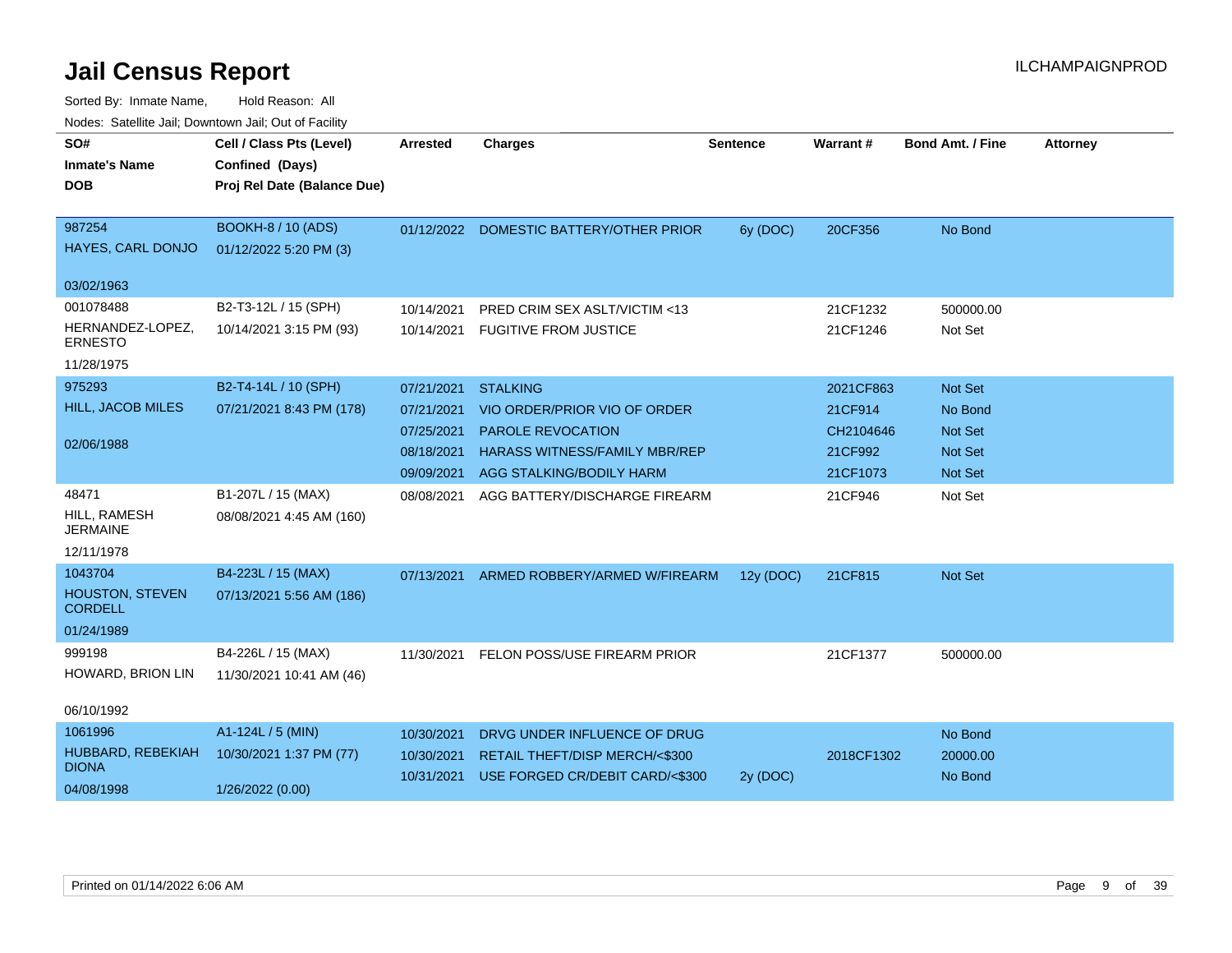| wacs. Calcinic Jan, Downtown Jan, Out of Facility  |                                            |                     |                                          |                 |             |                         |                 |
|----------------------------------------------------|--------------------------------------------|---------------------|------------------------------------------|-----------------|-------------|-------------------------|-----------------|
| SO#                                                | Cell / Class Pts (Level)                   | <b>Arrested</b>     | <b>Charges</b>                           | <b>Sentence</b> | Warrant#    | <b>Bond Amt. / Fine</b> | <b>Attorney</b> |
| <b>Inmate's Name</b>                               | Confined (Days)                            |                     |                                          |                 |             |                         |                 |
| <b>DOB</b>                                         | Proj Rel Date (Balance Due)                |                     |                                          |                 |             |                         |                 |
|                                                    |                                            |                     |                                          |                 |             |                         |                 |
| 953555                                             | B4-122L / 15 (MAX)                         | 03/10/2021          | <b>CRIM TRESPASS TO RESIDENCE</b>        |                 | 21CF272     | Not Set                 |                 |
| HUNT, TAVARIS EARL                                 | 03/10/2021 4:58 AM (311)                   | 04/14/2021          | AGG FLEEING POLICE/21 MPH OVER           | 3y (DOC)        | 2020CF94    | 10000.00                |                 |
| 12/29/1987                                         |                                            |                     |                                          |                 |             |                         |                 |
| 38993                                              | B4-126L / 15 (MAX)                         |                     | 02/13/2021 ATTEMPT (FIRST DEGREE MURDER) |                 | 21CF181     | Not Set                 |                 |
| JACKSON, LAMONT<br>JEREMIE                         | 02/13/2021 7:45 AM (336)                   |                     |                                          |                 |             |                         |                 |
| 07/31/1973                                         |                                            |                     |                                          |                 |             |                         |                 |
| 001078689                                          | B1-104U / 15 (MAX)                         | 12/17/2021          | FIREARM/FOID INVALID/NOT ELIG            |                 | 21CF1551    | No Bond                 |                 |
| <b>JACKSON, PRENTISS</b><br><b>MANSION DEWAYNE</b> | 12/18/2021 12:39 AM (28)                   | 12/17/2021          | POSS STOLEN VEHICLE > \$25,000           |                 | 21JD37      | Not Set                 |                 |
| 09/02/2003                                         | 1/30/2022 (0.00)                           |                     |                                          |                 |             |                         |                 |
| 001077487                                          | B3-W8-30L / 10 (MED)                       | 12/03/2020          | FELON POSS/USE WEAPON/FIREARM            |                 | 20CF1377    | Not Set                 |                 |
| JACKSON, TERRELL<br>DANDRE                         | 12/03/2020 10:18 AM (408)                  | 11/09/2021          | AGG DISCHARGE FIREARM/OCC VEH            |                 | 21CR0331401 | No Bond                 |                 |
| 08/11/1990                                         |                                            |                     |                                          |                 |             |                         |                 |
| 001077864                                          | B1-103L / 15 (MAX)                         | 04/18/2021          | <b>FELON POSS/USE WEAPON/FIREARM</b>     |                 | 21CF428     | <b>Not Set</b>          |                 |
| D                                                  | JAMERSON, ANTHONY 04/18/2021 7:21 PM (272) |                     |                                          |                 |             |                         |                 |
| 01/26/1990                                         |                                            |                     |                                          |                 |             |                         |                 |
| 001078703                                          | A2-121L / 15 (ADS)                         | 12/20/2021          | MURDER/INTENT TO KILL/INJURE             |                 | 21CF1574    | Not Set                 |                 |
| JOHNS, SHAMIQUH<br><b>THERESA</b>                  | 12/22/2021 6:41 AM (24)                    |                     |                                          |                 |             |                         |                 |
| 04/03/1992                                         |                                            |                     |                                          |                 |             |                         |                 |
| 001078766                                          | BOOKH-6                                    | 01/13/2022 BURGLARY |                                          |                 | 2022CFAWOW  | <b>Not Set</b>          |                 |
| <b>JOHNSON, IYONZI</b>                             | 01/13/2022 8:19 PM (2)                     |                     |                                          |                 |             |                         |                 |
| 07/16/1994                                         |                                            |                     |                                          |                 |             |                         |                 |
| 1071536                                            | B4-127L / 15 (MED)                         | 06/17/2021          | UNLAWFUL RESTRAINT                       | 2y (DOC)        | 21CF702     | Not Set                 |                 |
| JOHNSON, ZACHERY<br>EDWARD                         | 06/17/2021 2:00 AM (212)                   |                     |                                          |                 |             |                         |                 |
| 10/30/1987                                         |                                            |                     |                                          |                 |             |                         |                 |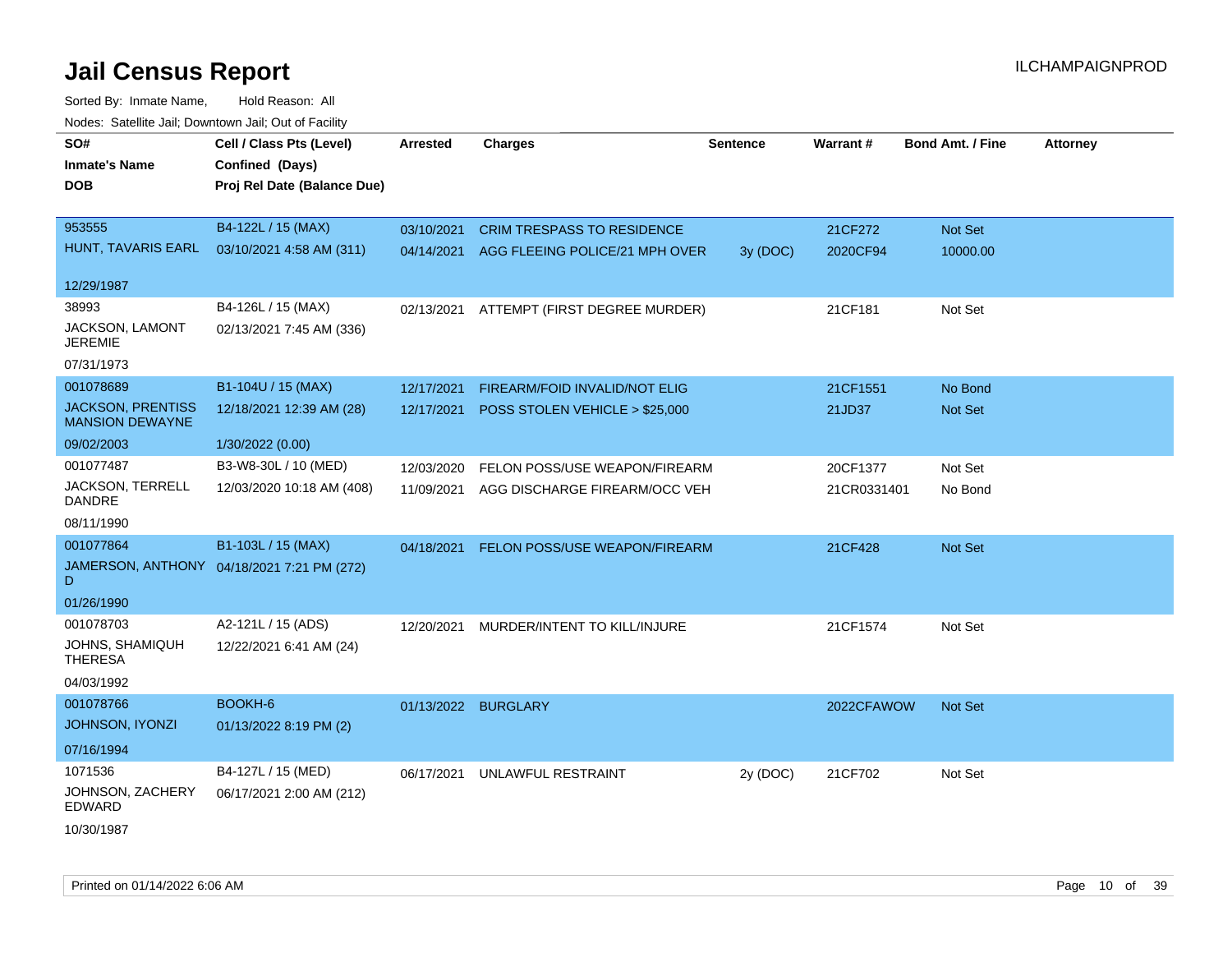| roaco. Odichile Jan, Downtown Jan, Out of Facility |                                            |                 |                                |                 |              |                         |                 |
|----------------------------------------------------|--------------------------------------------|-----------------|--------------------------------|-----------------|--------------|-------------------------|-----------------|
| SO#                                                | Cell / Class Pts (Level)                   | <b>Arrested</b> | <b>Charges</b>                 | <b>Sentence</b> | Warrant#     | <b>Bond Amt. / Fine</b> | <b>Attorney</b> |
| <b>Inmate's Name</b>                               | Confined (Days)                            |                 |                                |                 |              |                         |                 |
| <b>DOB</b>                                         | Proj Rel Date (Balance Due)                |                 |                                |                 |              |                         |                 |
|                                                    |                                            |                 |                                |                 |              |                         |                 |
| 001078759                                          | A3-211U / 10 (ADS)                         |                 | 01/12/2022 RETAIL THEFT        |                 | WB21-03457   | No Bond                 |                 |
| <b>JOINER, SHAROD</b><br><b>CASSELL</b>            | 01/12/2022 9:31 PM (3)                     |                 |                                |                 |              |                         |                 |
| 05/25/1984                                         |                                            |                 |                                |                 |              |                         |                 |
| 1017120                                            | B3-W4-16L / 5 (MIN)                        | 10/29/2021      | AGG ASLT/USE DDLY WEAPON       |                 |              | No Bond                 |                 |
|                                                    | JONES, JOSHUA LYNN 10/29/2021 3:15 AM (78) |                 |                                |                 |              |                         |                 |
| 05/16/1993                                         | 1/25/2022 (0.00)                           |                 |                                |                 |              |                         |                 |
| 001078645                                          | B4-222U / 10 (MED)                         | 12/02/2021      | AGG DISCHARGE FIREARM          |                 | 21CF1478     | No Bond                 |                 |
| JONES, KELVIN<br><b>KHYRIC</b>                     | 12/02/2021 6:56 PM (44)                    |                 |                                |                 |              |                         |                 |
| 02/27/2001                                         |                                            |                 |                                |                 |              |                         |                 |
| 956822                                             | B1-205U / 15 (MAX)                         | 11/25/2021      | AGGRAVATED DOMESTIC BATTERY    |                 | 21CF1442     | Not Set                 |                 |
| <b>JONES, MARIO</b>                                | 11/25/2021 10:37 AM (51)                   | 11/25/2021      | PAROLE REVOCATION              |                 | CH2106361    | No Bond                 |                 |
| NATHANIEL                                          |                                            | 11/25/2021      | UNLAWFUL RESTRAINT             |                 | 21CF1443     | Not Set                 |                 |
| 10/27/1987                                         |                                            |                 |                                |                 |              |                         |                 |
| 1008468                                            | B4-226U / 10 (MED)                         | 12/01/2021      | FELON POSS/USE WEAPON/FIREARM  |                 | 21CF1472     | <b>Not Set</b>          |                 |
| <b>JONES, MARTEZ</b>                               | 12/01/2021 1:28 PM (45)                    | 12/01/2021      | VIO BAIL BOND/FAMILY MEMBER    |                 | <b>22CM9</b> | <b>Not Set</b>          |                 |
| <b>LAMONTE</b>                                     |                                            | 12/02/2021      | <b>PROBATION VIOLATION</b>     |                 | 20CF1151     | <b>Not Set</b>          |                 |
| 06/22/1993                                         |                                            |                 |                                |                 |              |                         |                 |
| 506244                                             | B1-204L / 15 (MAX)                         | 07/15/2021      | ARMED ROBBERY/ARMED W/FIREARM  |                 | 2021CF791    | 250000.00               |                 |
| JOSLIN, JASON LEE                                  | 07/15/2021 4:38 AM (184)                   |                 |                                |                 |              |                         |                 |
| 12/22/1985                                         |                                            |                 |                                |                 |              |                         |                 |
| 66662                                              | B3-W2-08L / 10 (MED)                       | 12/05/2021      | POSS AMT CON SUB EXCEPT(A)/(D) | 2y (DOC)        | 18CF597      | 200000.00               |                 |
| KINTNER, WESLEY J                                  | 12/05/2021 1:57 PM (41)                    |                 |                                |                 |              |                         |                 |
| 04/15/1986                                         |                                            |                 |                                |                 |              |                         |                 |
| 1041648                                            | A3-213L / 15 (ADS)                         | 01/11/2022      | ARMED HABITUAL CRIMINAL        |                 | 22CF41       | Not Set                 |                 |
| LANE, DEMETRIUS<br>LAQUAN                          | 01/11/2022 5:27 AM (4)                     |                 | 01/11/2022 PAROLE REVOCATION   |                 | CH2200221    | Not Set                 |                 |
| 07/04/1996                                         |                                            |                 |                                |                 |              |                         |                 |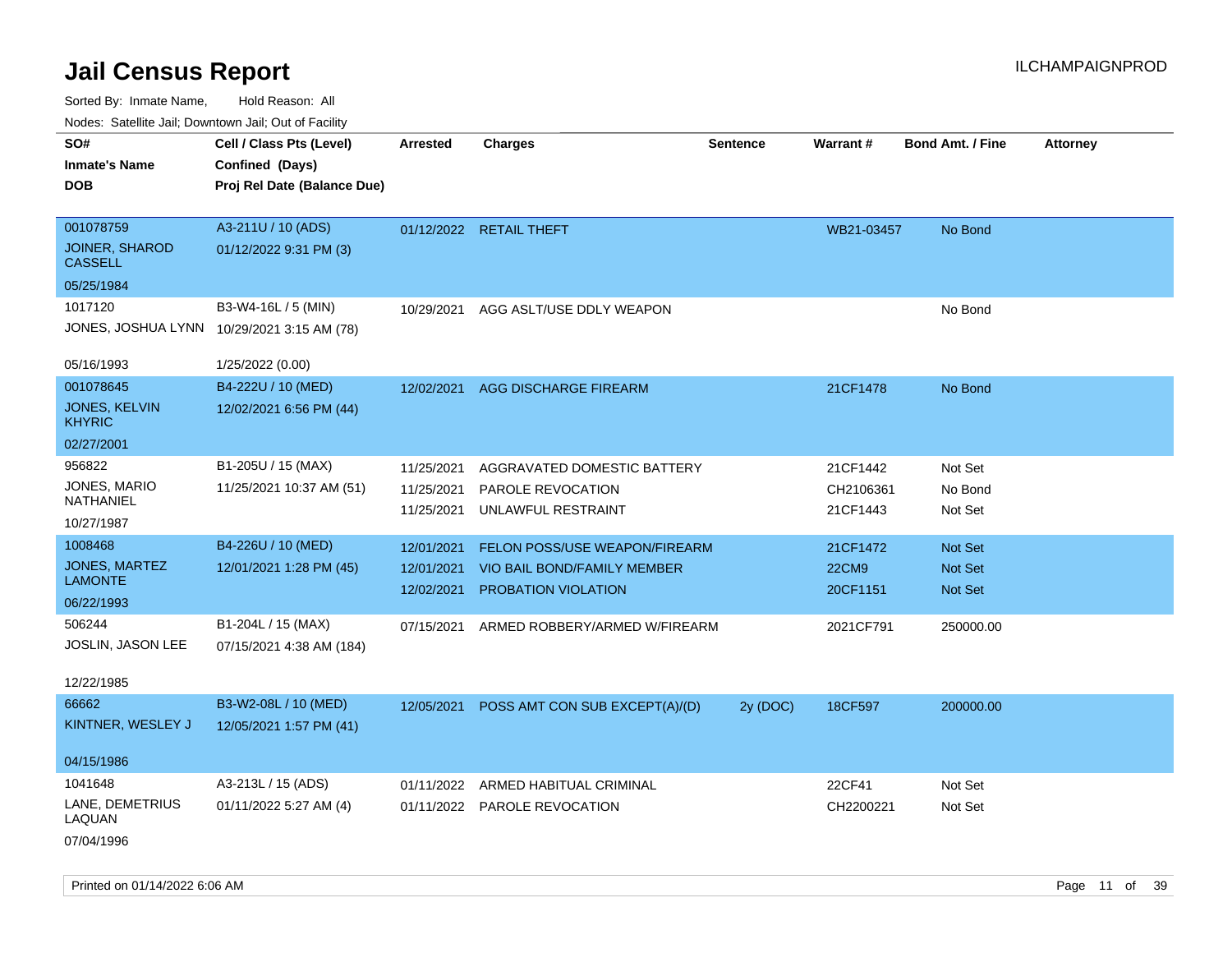| SO#<br><b>Inmate's Name</b><br><b>DOB</b>                        | Cell / Class Pts (Level)<br>Confined (Days)<br>Proj Rel Date (Balance Due) | <b>Arrested</b>                                      | <b>Charges</b>                                                                                             | <b>Sentence</b> | <b>Warrant#</b>                                              | <b>Bond Amt. / Fine</b>                       | <b>Attorney</b> |
|------------------------------------------------------------------|----------------------------------------------------------------------------|------------------------------------------------------|------------------------------------------------------------------------------------------------------------|-----------------|--------------------------------------------------------------|-----------------------------------------------|-----------------|
| 1070011<br>LAWS, WILLIAM<br>ZARAK, Third<br>07/06/1999           | B4-124U / 15 (MAX)<br>08/03/2021 3:53 PM (165)                             |                                                      | 08/03/2021 AGG DISCH FIREARM/1ST AID PERS                                                                  |                 | 21CF929                                                      | Not Set                                       |                 |
| 548089<br>LEWIS, LAWRENCE<br>PAUL, Third<br>02/08/1993           | B1-204U / 15 (MAX)<br>12/04/2020 4:42 AM (407)                             | 12/04/2020<br>12/04/2020<br>12/04/2020               | AGG DOMESTIC BATTERY/STRANGLE<br>ATTEMPT (FIRST DEGREE MURDER)<br>METH DELIVERY/100<400 GRAMS              |                 | 18CF1507<br>20CF1378<br>20CF1481                             | 10000.00<br>Not Set<br>Not Set                |                 |
| 001077524<br>LEWIS, TREVOR<br><b>DANIEL</b><br>06/03/2002        | B2-T4-15U / 10 (SPH)<br>12/14/2020 5:16 PM (397)                           | 12/14/2020<br>12/14/2020<br>12/14/2020<br>12/14/2020 | AGG BATTERY/JUDGE/EMT<br><b>RESIDENTIAL ARSON</b><br>AGG BATTERY/PUBLIC PLACE<br>AGG BATTERY/PEACE OFFICER |                 | 2020-CF-1212<br>2020-CF-1388<br>2020-CF-1231<br>2020-CF-1211 | 10000.00<br>150000.00<br>50000.00<br>10000.00 |                 |
| 1065002<br>LOVELESS, DUSTIN<br><b>DEE</b><br>06/17/1982          | A3-216L / 10 (MED)<br>11/16/2021 11:41 AM (60)                             | 11/16/2021                                           | DOMESTIC BTRY/CONTACT/VIO O/P                                                                              |                 | 2019CF001781                                                 | 25000.00                                      |                 |
| 1000869<br><b>MARTIN, MANNIX</b><br><b>TILMOND</b><br>07/19/1991 | A3-114L / 15 (MAX)<br>09/12/2021 12:40 AM (125)                            | 09/11/2021                                           | FELON POSS/USE WEAPON/FIREARM                                                                              |                 | 21CF1102                                                     | Not Set                                       |                 |
| 48792<br><b>MCCLAIN, HURCHEL</b><br><b>JOSEPH</b><br>05/01/1979  | B4-225U / 10 (MED)<br>11/20/2021 4:11 AM (56)                              | 11/19/2021                                           | AGG BATTERY/DISCHARGE FIREARM                                                                              |                 | 21CF1425                                                     | Not Set                                       |                 |
| 001077938<br>MCGAHA,<br><b>CHRISTOPHER D</b><br>07/27/1991       | <b>BOOKH-2 / 15 (ADS)</b><br>05/10/2021 7:02 PM (250)                      | 05/10/2021<br>05/11/2021                             | AGG KIDNAPING DISCH FIR/HARM<br><b>MURDER</b><br>05/27/2021 ESCAPE FROM DEPT OF CORRECTION                 |                 | 21CF532<br>2021-CF-215<br>21CF600                            | Not Set<br>No Bond<br>Not Set                 |                 |
| 1043071<br>MERRELL-<br>SUTHERLAND, ALICIA<br>11/26/1972          | A2-120L / 10 (MED)<br>11/08/2021 2:22 AM (68)                              | 11/08/2021                                           | CRIM DMG/GOVT PROP/<\$500                                                                                  |                 | 21CF1378                                                     | Not Set                                       |                 |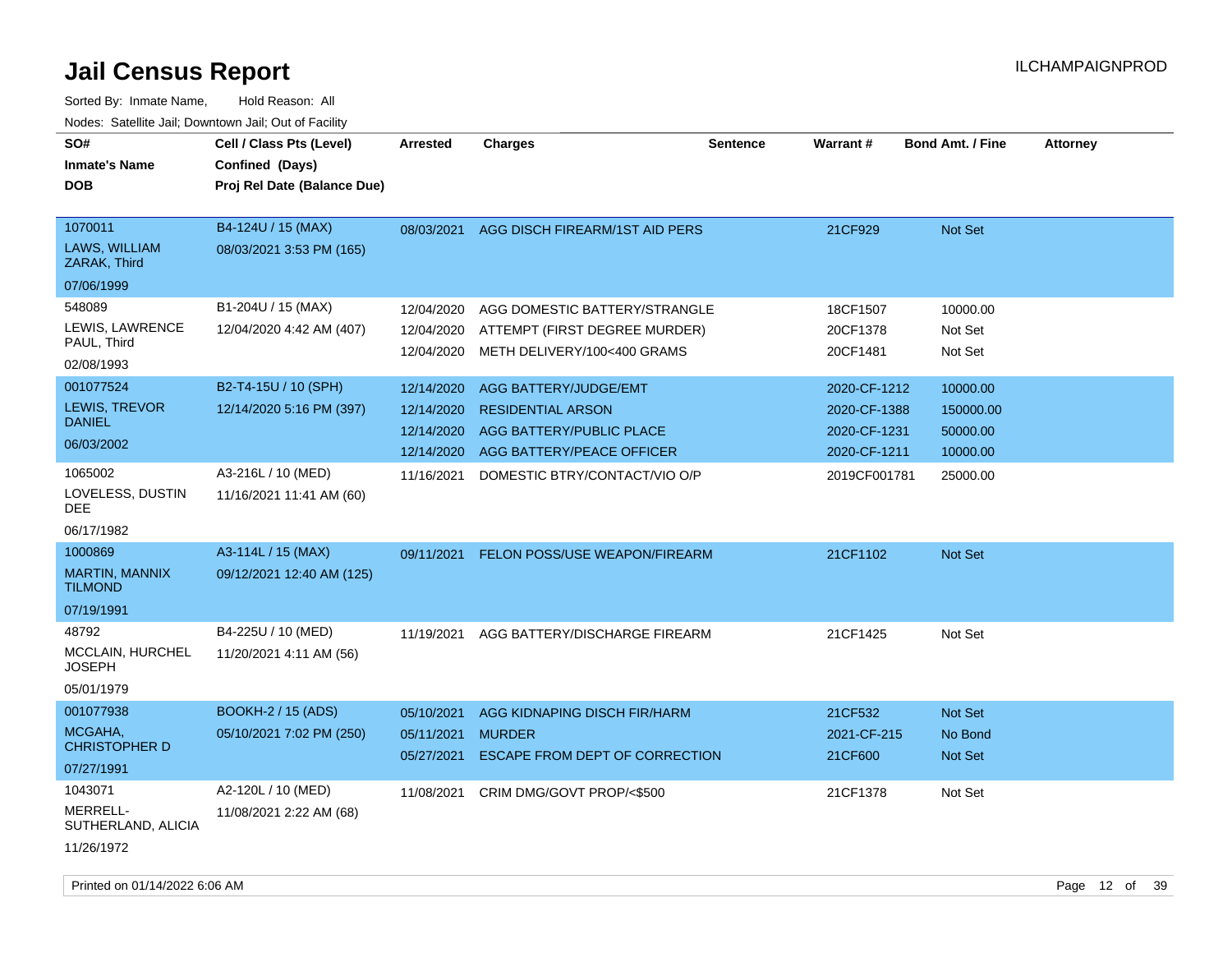Sorted By: Inmate Name, Hold Reason: All

| Nodes: Satellite Jail; Downtown Jail; Out of Facility |                                             |                 |                                |                 |           |                  |                 |
|-------------------------------------------------------|---------------------------------------------|-----------------|--------------------------------|-----------------|-----------|------------------|-----------------|
| SO#                                                   | Cell / Class Pts (Level)                    | <b>Arrested</b> | <b>Charges</b>                 | <b>Sentence</b> | Warrant#  | Bond Amt. / Fine | <b>Attorney</b> |
| <b>Inmate's Name</b>                                  | Confined (Days)                             |                 |                                |                 |           |                  |                 |
| <b>DOB</b>                                            | Proj Rel Date (Balance Due)                 |                 |                                |                 |           |                  |                 |
|                                                       |                                             |                 |                                |                 |           |                  |                 |
| 41584                                                 | B4-227U / 15 (MAX)                          | 12/01/2021      | ARMED HABITUAL CRIMINAL        |                 | 21CF1467  | Not Set          |                 |
|                                                       | MILLER, JOSE LOVELL 12/02/2021 1:04 AM (44) |                 |                                |                 |           |                  |                 |
| 10/07/1975                                            |                                             |                 |                                |                 |           |                  |                 |
| 001078721                                             | A4-202L / 5 (ADS)                           | 12/29/2021      | VIOLATE ORDER PROTECTION       |                 | 21CF1600  | Not Set          |                 |
| MIRAMONTES, RAUL                                      | 12/29/2021 4:02 AM (17)                     |                 |                                |                 |           |                  |                 |
|                                                       |                                             |                 |                                |                 |           |                  |                 |
| 05/11/1989                                            |                                             |                 |                                |                 |           |                  |                 |
| 001077902                                             | A2-123L / 5 (ADS)                           | 11/23/2021      | BATTERY/CAUSE BODILY HARM      |                 | 21CM187   | Not Set          |                 |
| MOFFETT, CAROLYN                                      | 11/21/2021 10:31 AM (55)                    |                 |                                |                 |           |                  |                 |
| <b>REENE</b>                                          |                                             |                 |                                |                 |           |                  |                 |
| 10/23/1988                                            |                                             |                 |                                |                 |           |                  |                 |
| 001078712                                             | A4-107L / 10 (MED)                          | 12/23/2021      | AGG DISCH FIREARM/1ST AID PERS |                 | 21CF1581  | Not Set          |                 |
| MONTGOMERY,<br>RASHARD MYKI                           | 12/23/2021 4:27 PM (23)                     |                 |                                |                 |           |                  |                 |
| 11/05/2001                                            |                                             |                 |                                |                 |           |                  |                 |
| 39106                                                 | A4-102L / 10 (MED)                          | 10/12/2021      | DOMESTIC BATTERY/OTHER PRIOR   |                 | 21CF1217  | Not Set          |                 |
|                                                       | MOORE, ANDREW LEE, 10/12/2021 1:02 AM (95)  |                 |                                |                 |           |                  |                 |
| Junior                                                |                                             |                 |                                |                 |           |                  |                 |
| 04/12/1973                                            | 4/10/2022 (0.00)                            |                 |                                |                 |           |                  |                 |
| 1007239                                               | A3-111L / 10 (ADS)                          | 12/29/2021      | DOMESTIC BATTERY               |                 | 21CF1607  | Not Set          |                 |
| MOORE, ANDREW                                         | 12/29/2021 8:40 PM (17)                     |                 |                                |                 |           |                  |                 |
| <b>VIRGIL</b>                                         |                                             |                 |                                |                 |           |                  |                 |
| 08/20/1972                                            |                                             |                 |                                |                 |           |                  |                 |
| 539294                                                | A4-207L / 10 (ADS)                          | 01/11/2022      | AGG DUI/NO VALID DL            |                 | 22CF49    | Not Set          |                 |
| MOSLEY, JAMES<br><b>CALVIN</b>                        | 01/11/2022 9:43 PM (4)                      |                 | 01/11/2022 PAROLE REVOCATION   |                 | CH2200227 | No Bond          |                 |
| 12/11/1985                                            |                                             |                 |                                |                 |           |                  |                 |
| 001078517                                             | B1-102L / 15 (MAX)                          | 10/19/2021      | ATTEMPT (FIRST DEGREE MURDER)  |                 | 21CF1267  | Not Set          |                 |
| NELSON, RORY                                          | 10/19/2021 3:55 AM (88)                     |                 |                                |                 |           |                  |                 |
| <b>DEMOND</b>                                         |                                             |                 |                                |                 |           |                  |                 |
| 08/14/1984                                            |                                             |                 |                                |                 |           |                  |                 |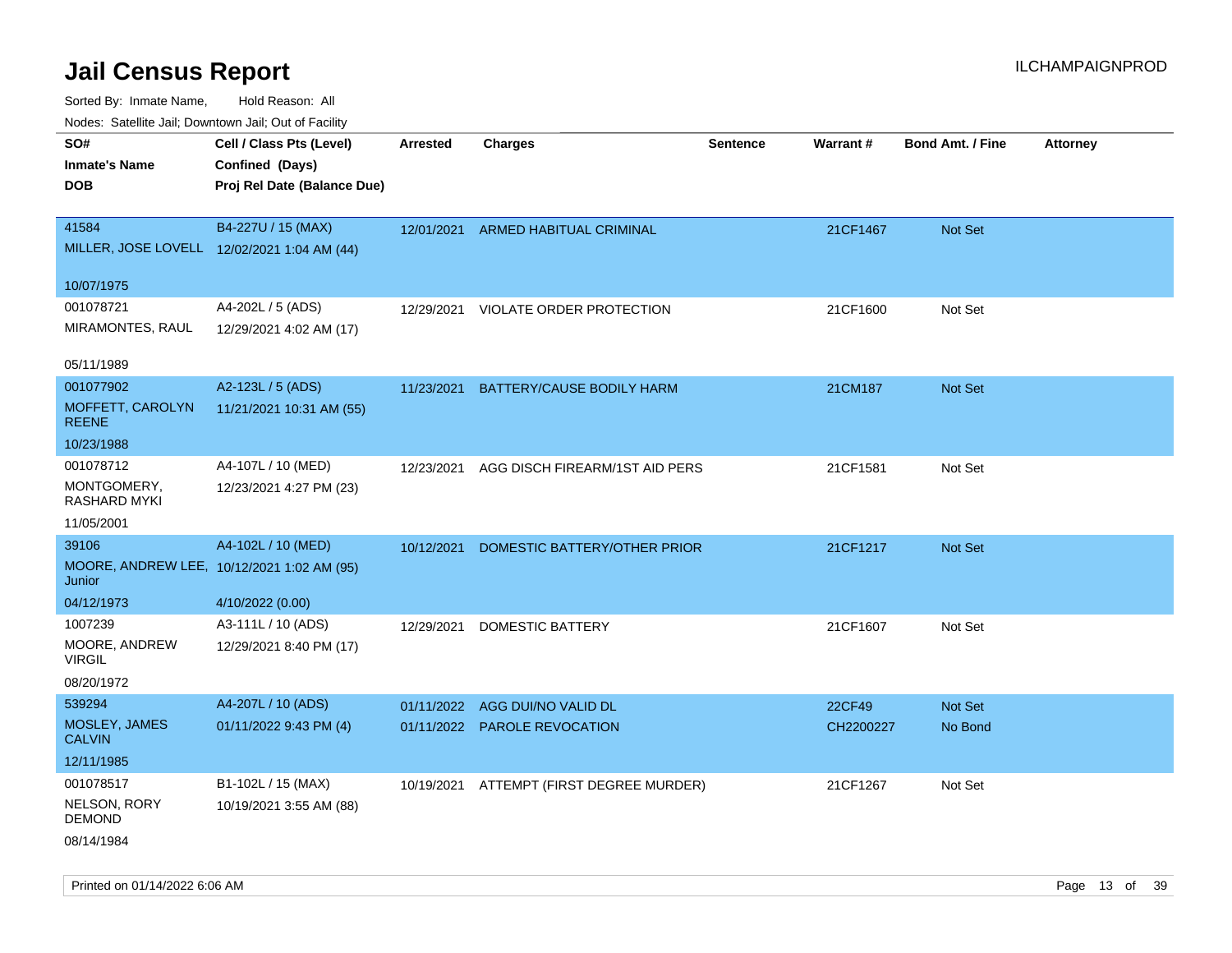| soupois catomic can, Dominomii can, Cat or I domt<br>SO#<br><b>Inmate's Name</b><br><b>DOB</b> | Cell / Class Pts (Level)<br>Confined (Days)<br>Proj Rel Date (Balance Due) | <b>Arrested</b>                        | <b>Charges</b>                                                                                  | <b>Sentence</b> | Warrant#                         | <b>Bond Amt. / Fine</b>                            | <b>Attorney</b> |
|------------------------------------------------------------------------------------------------|----------------------------------------------------------------------------|----------------------------------------|-------------------------------------------------------------------------------------------------|-----------------|----------------------------------|----------------------------------------------------|-----------------|
| 1073913<br><b>OSBORNE, NICHOLE</b><br><b>MARIE</b>                                             | A1-227L / 5 (MIN)<br>12/16/2021 4:17 AM (30)                               | 12/16/2021<br>12/16/2021               | <b>RESIDENTIAL BURGLARY</b><br><b>CRIMINAL TRESPASS TO VEHICLES</b>                             |                 | 21CF1537<br>2021CM423            | 100.00<br>1500.00                                  |                 |
| 06/22/1979<br>61251<br>PETMECKY, JOHN<br><b>ROBERT</b><br>03/09/1983                           | A4-103L / 15 (ADS)<br>12/27/2021 1:52 PM (19)                              | 12/27/2021                             | PRED CRIM SEX ASLT/VICTIM <13                                                                   |                 | 21CF651                          | No Bond                                            |                 |
| 001078357<br>PETTIGREW, CAREY<br><b>CORNITRIAS DEOBLO</b><br>08/31/1986                        | A4-101U / 15 (MAX)<br>09/17/2021 9:56 AM (120)                             | 09/17/2021<br>09/17/2021<br>09/17/2021 | ARMED ROBBERY/ARMED W/FIREARM<br>ARMED ROBBERY/ARMED W/FIREARM<br>ARMED ROBBERY/ARMED W/FIREARM |                 | 21CF1128<br>21CF1129<br>21CF1230 | <b>Not Set</b><br><b>Not Set</b><br><b>Not Set</b> |                 |
| 1063325<br>PICKENS, JOSEPH<br><b>PARNELL</b><br>04/27/1978                                     | BOOKH-7<br>01/14/2022 12:28 AM (1)                                         |                                        | 01/13/2022 VIO BAIL BOND/CLASS 4 OFFENSE                                                        |                 | 2022CFAWOW                       | Not Set                                            |                 |
| 999352<br>PIRLOT, JUSTIN LEE<br>11/08/1982                                                     | B4-225L / 10 (MED)<br>09/09/2021 11:28 AM (128)                            | 09/09/2021<br>10/23/2021               | <b>VIOLATE OP/OTHER PRIOR</b><br>FALSE REPORT OF OFFENSE                                        | 2y (DOC)        | 2019CF836                        | <b>Not Set</b><br>5000.00                          |                 |
| 001077591<br>PYE, TRESHAUN<br>CORTEZ<br>05/01/2001                                             | A3-112L / 5 (ADS)                                                          | 01/06/2022                             | FIREARM/FOID INVALID/NOT ELIG                                                                   | 42m (DOC)       | 2021CF782                        | No Bond                                            |                 |
| 001078669<br>RANGEL, ADRIAN<br>11/25/2000                                                      | B1-107U / 10 (MED)<br>12/10/2021 12:53 AM (36)                             | 12/10/2021                             | AGG DISCHARGE FIREARM/BLDG/SCH                                                                  |                 | 21CF1507                         | <b>Not Set</b>                                     |                 |
| 1069524<br>RAY-DAVIS, KAMARI<br><b>DAYVON</b><br>03/30/2000                                    | B4-224L / 15 (MAX)<br>08/09/2021 2:44 AM (159)                             | 08/08/2021                             | MFG/DEL CANNABIS/30-500 GRAMS                                                                   |                 | 21CF953                          | Not Set                                            |                 |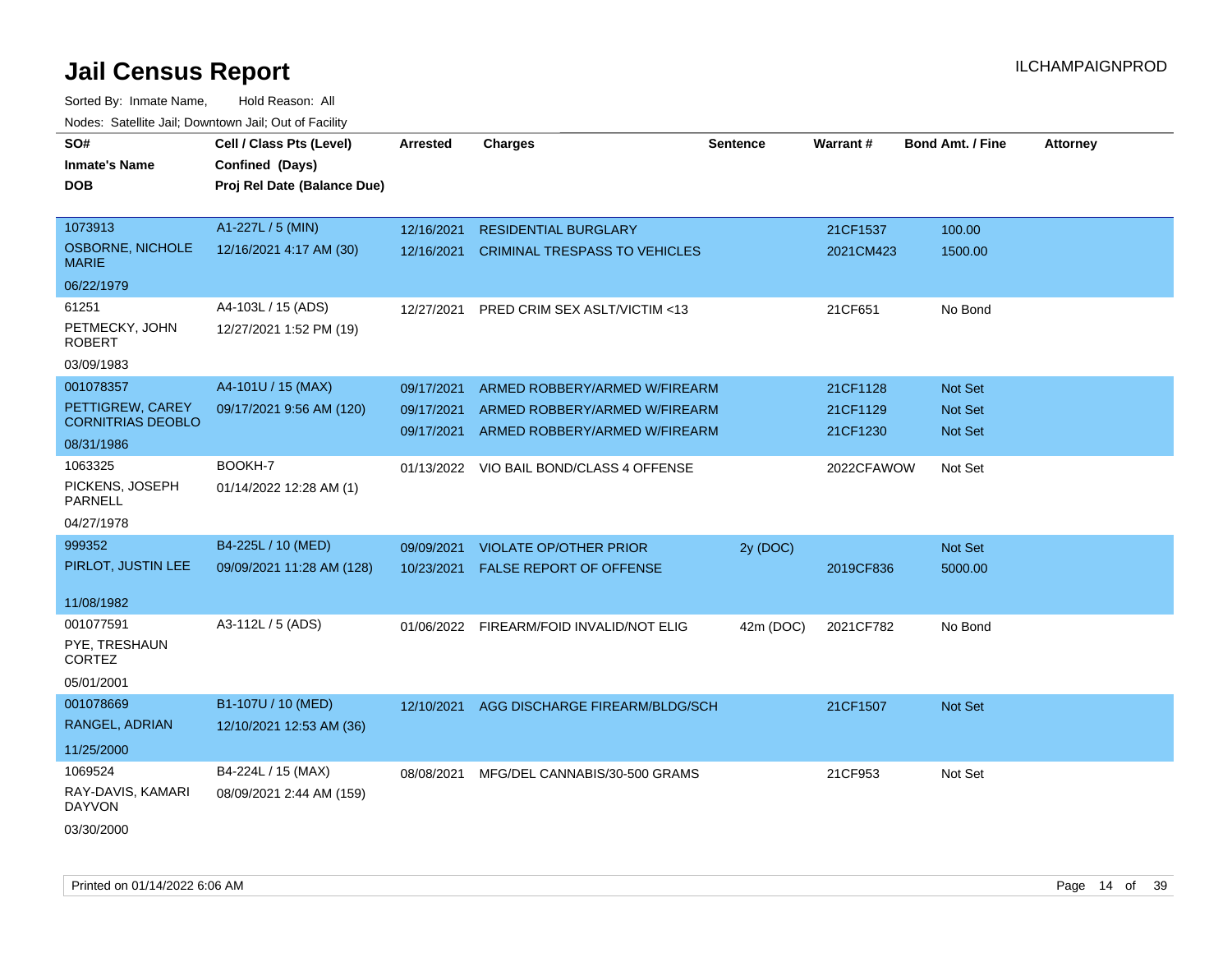| SO#                                                       | Cell / Class Pts (Level)                       | <b>Arrested</b> | <b>Charges</b>                     | <b>Sentence</b>     | Warrant#  | <b>Bond Amt. / Fine</b> | <b>Attorney</b> |
|-----------------------------------------------------------|------------------------------------------------|-----------------|------------------------------------|---------------------|-----------|-------------------------|-----------------|
| <b>Inmate's Name</b><br>DOB                               | Confined (Days)<br>Proj Rel Date (Balance Due) |                 |                                    |                     |           |                         |                 |
| 45473                                                     | B1-202L / 15 (MAX)                             | 11/23/2021      | CHIL SEX OFFEN/RESIDE DAY CARE     |                     | 21CF1275  | 10000.00                |                 |
| REXROAD, CALVIN<br><b>ALLEN</b>                           | 11/23/2021 6:27 PM (53)                        | 11/23/2021      | <b>VIOLATE SEX OFFENDER REGIS</b>  |                     | 21CF546   | 50000.00                |                 |
| 10/04/1970                                                |                                                |                 |                                    |                     |           |                         |                 |
| 001078602                                                 | B1-201U / 10 (MED)                             | 11/21/2021      | AGGRAVATED DOMESTIC BATTERY        |                     | 21CF1428  | Not Set                 |                 |
| RICHARDSON,<br>JOHNNY LINDAL                              | 11/21/2021 10:00 AM (55)                       |                 |                                    |                     |           |                         |                 |
| 06/27/2000                                                |                                                |                 |                                    |                     |           |                         |                 |
| 001077783                                                 | A3-113L / 10 (ADS)                             |                 | 01/05/2022 AGGRAVATED BATTERY      |                     | 21CF325   | <b>Not Set</b>          |                 |
| RIVERA, DARYL<br><b>ANTONIO</b>                           | 01/05/2022 4:20 PM (10)                        |                 |                                    |                     |           |                         |                 |
| 11/14/1981                                                |                                                |                 |                                    |                     |           |                         |                 |
| 979485                                                    | B2-T3-11U / 15 (SPH)                           | 03/12/2021      | PRED CRIM SEX ASLT/VICTIM <13      |                     | 21CF282   | Not Set                 |                 |
| RODRIGUEZ, JOSHUA<br>ANTHONY                              | 03/12/2021 1:57 PM (309)                       |                 |                                    |                     |           |                         |                 |
| 04/06/1990                                                |                                                |                 |                                    |                     |           |                         |                 |
| 61330                                                     | B4-123L / 15 (MAX)                             | 12/01/2021      | <b>ARMED HABITUAL CRIMINAL</b>     |                     | 21CF1473  | Not Set                 |                 |
| <b>RUFFIN, JONATHON</b><br><b>CECIL</b>                   | 12/01/2021 5:34 AM (45)                        | 12/01/2021      | PAROLE REVOCATION                  |                     | CH2107545 | No Bond                 |                 |
| 05/10/1984                                                |                                                |                 |                                    |                     |           |                         |                 |
| 1071161                                                   | B4-124L / 15 (MAX)                             | 08/18/2021      | DELIVERY OF OR POSSESSION OF W/INT |                     | 21CF1008  | No Bond                 |                 |
| SANDERS, MARKELL<br>LAMAR                                 | 08/18/2021 6:18 PM (150)                       |                 |                                    |                     |           |                         |                 |
| 02/02/2000                                                |                                                |                 |                                    |                     |           |                         |                 |
| 1047469                                                   | B3-W5-18L / 10 (MED)                           | 07/03/2021      | CRIMINAL SEX ASSAULT/CONSENT       | 2y/6m (DOC) 21CF773 |           | Not Set                 |                 |
| <b>ALLEN</b>                                              | SCHINDLER, RICHARD 07/03/2021 10:25 PM (196)   |                 |                                    |                     |           |                         |                 |
| 10/16/1979                                                |                                                |                 |                                    |                     |           |                         |                 |
| 001078748                                                 | A3-217L / 10 (ADS)                             |                 | 01/10/2022 AGGRAVATED BATTERY      |                     | 21CF151   | No Bond                 |                 |
| SCHROEDER, JOSHUA 01/10/2022 9:34 AM (5)<br><b>CURTIS</b> |                                                |                 |                                    |                     |           |                         |                 |
| 09/04/1980                                                | 3/8/2022 (0.00)                                |                 |                                    |                     |           |                         |                 |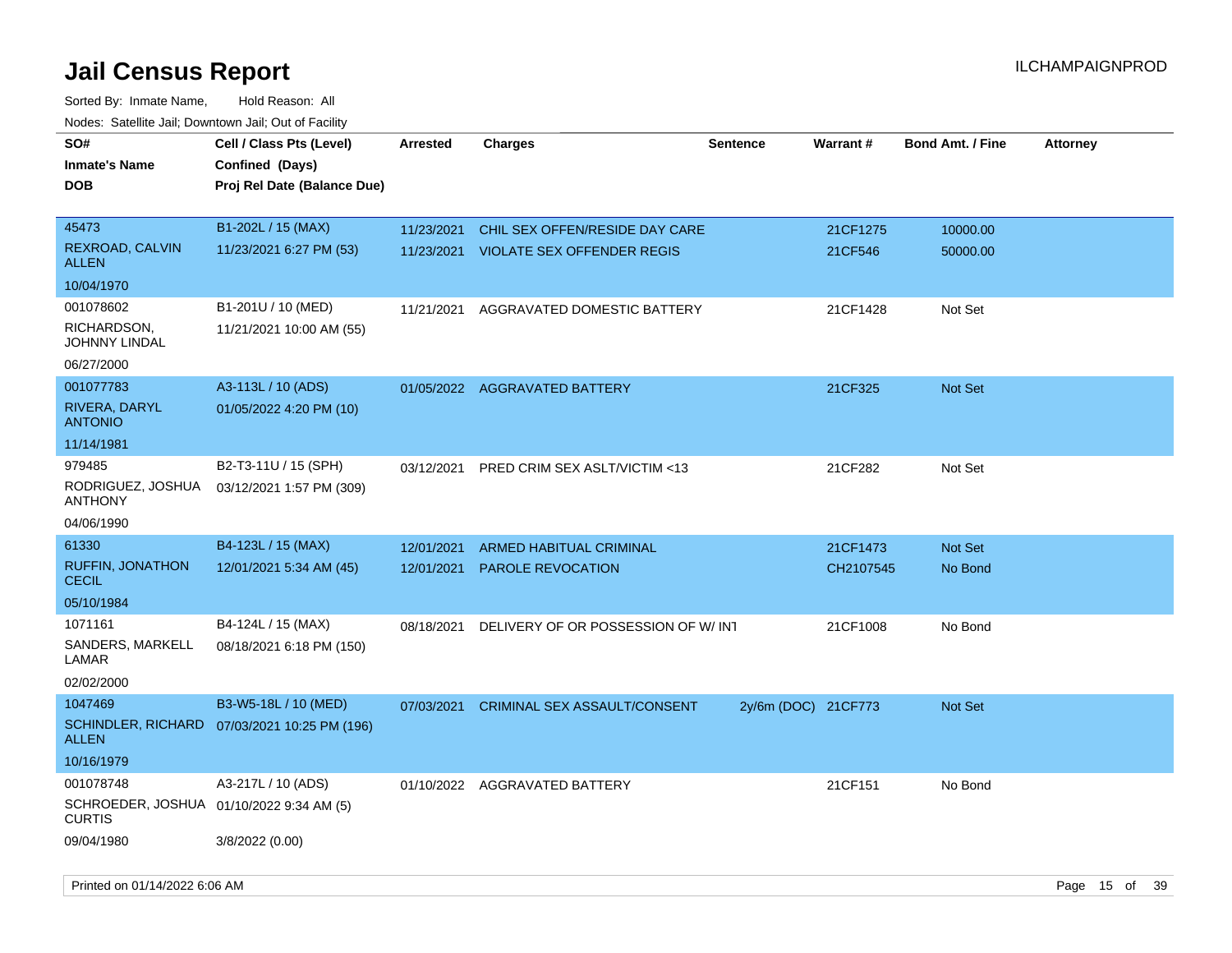| roaco. Calcinio can, Downlown can, Out or Facility |                             |                 |                                               |                 |             |                         |                 |
|----------------------------------------------------|-----------------------------|-----------------|-----------------------------------------------|-----------------|-------------|-------------------------|-----------------|
| SO#                                                | Cell / Class Pts (Level)    | <b>Arrested</b> | <b>Charges</b>                                | <b>Sentence</b> | Warrant#    | <b>Bond Amt. / Fine</b> | <b>Attorney</b> |
| <b>Inmate's Name</b>                               | Confined (Days)             |                 |                                               |                 |             |                         |                 |
| <b>DOB</b>                                         | Proj Rel Date (Balance Due) |                 |                                               |                 |             |                         |                 |
|                                                    |                             |                 |                                               |                 |             |                         |                 |
| 001078698                                          | A4-201L / 5 (ADS)           |                 | 12/20/2021 DIRECT CRIMINAL CONTEMPT           |                 | 2019F44     | No Bond                 |                 |
| SIDES, BRIAN KEITH                                 | 12/20/2021 4:23 PM (26)     |                 |                                               |                 |             |                         |                 |
|                                                    |                             |                 |                                               |                 |             |                         |                 |
| 12/08/1969                                         |                             |                 |                                               |                 |             |                         |                 |
| 001078441                                          | BOOKF-1 / 15 (ADS)          | 10/01/2021      | ARMED HABITUAL CRIMINAL                       |                 | 21CF1182    | Not Set                 |                 |
| SINGLETON, CORRIE<br><b>DERRELL</b>                | 10/01/2021 12:36 PM (106)   | 12/20/2021      | SPEEDING 26-34 MPH OVER LIMIT                 |                 | 2021TR2701  | 1000.00                 |                 |
| 05/07/1983                                         |                             |                 |                                               |                 |             |                         |                 |
| 707102                                             | A4-205L / 5 (ADS)           |                 | 01/06/2022 RESIST/OBSTRUCTING A PEACE OFFICEH |                 | 2019-CM-164 | No Bond                 |                 |
| <b>SKILLINGS, DANIEL</b><br>LEE.                   | 01/06/2022 4:36 PM (9)      |                 |                                               |                 |             |                         |                 |
| 04/24/1979                                         | 1/20/2022 (0.00)            |                 |                                               |                 |             |                         |                 |
| 001078767                                          | BOOKH-3                     |                 | 01/13/2022 AGGRAVATED DOMESTIC BATTERY        |                 | 22CFAWOW    | Not Set                 |                 |
| SLADE, STEVE RAY                                   | 01/13/2022 9:22 PM (2)      |                 |                                               |                 |             |                         |                 |
| 08/20/1980                                         |                             |                 |                                               |                 |             |                         |                 |
| 001078765                                          | BOOKH-3                     | 01/13/2022      | <b>CIVIL FTA WARRANT</b>                      |                 | 2017F000321 | 19000.00                |                 |
| SMITH, COREY ADRIAN 01/13/2022 7:32 PM (2)         |                             | 01/13/2022      | DRVG UNDER INFLUENCE OF DRUG                  |                 | 2018DT262   | 2500.00                 |                 |
|                                                    |                             |                 | 01/13/2022 DRIVING ON REVOKED LICENSE         |                 | 20TR3078    | 2500.00                 |                 |
| 09/01/1987                                         |                             |                 | 01/13/2022 FELON POSS/USE WEAPON/FIREARM      |                 | 2022CFAWOW  | <b>Not Set</b>          |                 |
|                                                    |                             |                 | 01/13/2022 RESIST/OBSTRUCTING A PEACE OFFICEH |                 | 2022CFAWOW  | Not Set                 |                 |
| 951986                                             | A3-213U / 10 (ADS)          |                 | 01/11/2022 WILFUL FAILURE TO REGISTER         |                 | 21 CF 1016  | No Bond                 |                 |
| STARKS, LAWRENCE<br><b>DAVID</b>                   | 01/11/2022 3:06 PM (4)      |                 |                                               |                 |             |                         |                 |
| 09/28/1955                                         | 2/7/2022 (0.00)             |                 |                                               |                 |             |                         |                 |
| 001077770                                          | A2-221U / 5 (ADS)           |                 | 01/06/2022 RESIDENTIAL BURGLARY               |                 | 21CF319     | Not Set                 |                 |
| STOFFLE, KELLY ANNE 01/06/2022 3:14 PM (9)         |                             |                 |                                               |                 |             |                         |                 |
|                                                    |                             |                 |                                               |                 |             |                         |                 |
| 04/12/1989                                         |                             |                 |                                               |                 |             |                         |                 |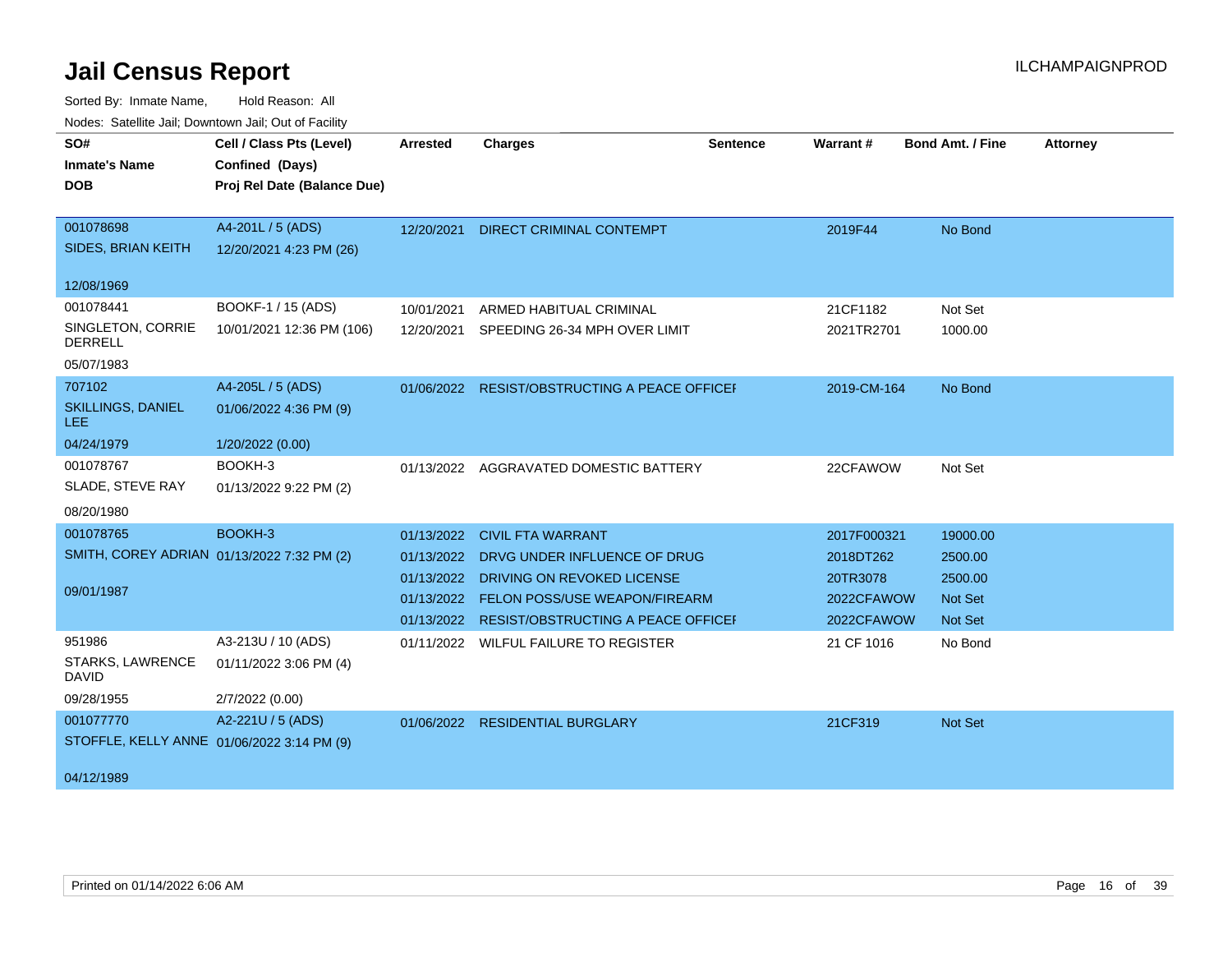| SO#<br>Inmate's Name<br>DOB                | Cell / Class Pts (Level)<br>Confined (Days)<br>Proj Rel Date (Balance Due) | <b>Arrested</b> | <b>Charges</b>                              | <b>Sentence</b> | <b>Warrant#</b> | <b>Bond Amt. / Fine</b> | <b>Attorney</b> |
|--------------------------------------------|----------------------------------------------------------------------------|-----------------|---------------------------------------------|-----------------|-----------------|-------------------------|-----------------|
|                                            |                                                                            |                 |                                             |                 |                 |                         |                 |
| 38305                                      | B2-T2-06L / 10 (SPH)                                                       | 03/18/2020      | <b>CRIMINAL SEXUAL ABUSE</b>                |                 | 20CF-343        | 500000.00               |                 |
| STOVER, JOSH<br><b>ANDREW</b>              | 03/18/2020 10:24 AM (668)                                                  |                 |                                             |                 |                 |                         |                 |
| 08/18/1973                                 |                                                                            |                 |                                             |                 |                 |                         |                 |
| 001078768                                  | BOOKH-3                                                                    | 01/14/2022      | DRVG UNDER INFLU OF ALCOHOL                 |                 | 2022DTAWOW      | 1000.00                 |                 |
| TAMAYO, JUAN                               | 01/14/2022 2:58 AM (1)                                                     | 01/14/2022      | DRVG UNDER INFLU/BAC 0.08                   |                 | 2022DTAWOW      | Not Set                 |                 |
| 06/12/1991                                 |                                                                            | 01/14/2022      | WRONG WAY ON ONE-WAY STREET                 |                 | 2022TRAWOW      | Not Set                 |                 |
| 962484                                     | A3-115L / 10 (ADS)                                                         | 12/29/2021      | AGGRAVATED DOMESTIC BATTERY                 |                 | 21CF1608        | Not Set                 |                 |
| <b>TAYLOR, VINCENT</b><br><b>REGINALD</b>  | 12/29/2021 7:23 AM (17)                                                    |                 |                                             |                 |                 |                         |                 |
| 11/03/1988                                 |                                                                            |                 |                                             |                 |                 |                         |                 |
| 1000614                                    | BOOKH-8 / 15 (ADS)                                                         |                 | 01/12/2022 AGGRAVATED BATTERY               | 3y (DOC)        | 2018CF376       | No Bond                 |                 |
| <b>TESTER, TIMOTHY</b><br>RAY              | 01/12/2022 3:38 PM (3)                                                     |                 |                                             |                 |                 |                         |                 |
| 06/08/1992                                 |                                                                            |                 |                                             |                 |                 |                         |                 |
| 001078471                                  | B4-127U / 10 (MED)                                                         | 10/11/2021      | AGG UUW/VEHICLE/<21                         |                 | 21CF1210        | 100.00                  |                 |
| <b>THATCH, OMARION</b><br><b>DIAMONTE</b>  | 10/11/2021 1:26 AM (96)                                                    |                 |                                             |                 |                 |                         |                 |
| 09/05/2003                                 |                                                                            |                 |                                             |                 |                 |                         |                 |
| 001078745                                  | BOOKH-8 / 5 (ADS)                                                          |                 | 01/09/2022 POSSESSING A CONTROLLED SUBSTANG |                 | 22CF34          | Not Set                 |                 |
| THOMAS, TRAVIS M                           | 01/09/2022 9:33 PM (6)                                                     |                 |                                             |                 |                 |                         |                 |
| 11/05/1987                                 |                                                                            |                 |                                             |                 |                 |                         |                 |
| 32058                                      | B4-123U / 15 (MAX)                                                         | 06/14/2021      | <b>AGG DISCH FIREARM</b>                    |                 | 21CF690         | Not Set                 |                 |
| THOMPSON, STEVEN<br><b>ONEAL</b>           | 06/14/2021 6:44 AM (215)                                                   |                 |                                             |                 |                 |                         |                 |
| 03/14/1969                                 |                                                                            |                 |                                             |                 |                 |                         |                 |
| 32910                                      | B3-W1-01U / 10 (MED)                                                       | 10/04/2021      | DOM BTRY/HARM/1-2 PRECONV                   |                 | 21CF1189        | Not Set                 |                 |
| <b>TULL, CHRISTOPHER</b><br><b>MICHAEL</b> | 10/04/2021 10:53 PM (103)                                                  |                 |                                             |                 |                 |                         |                 |
| 04/02/1971                                 |                                                                            |                 |                                             |                 |                 |                         |                 |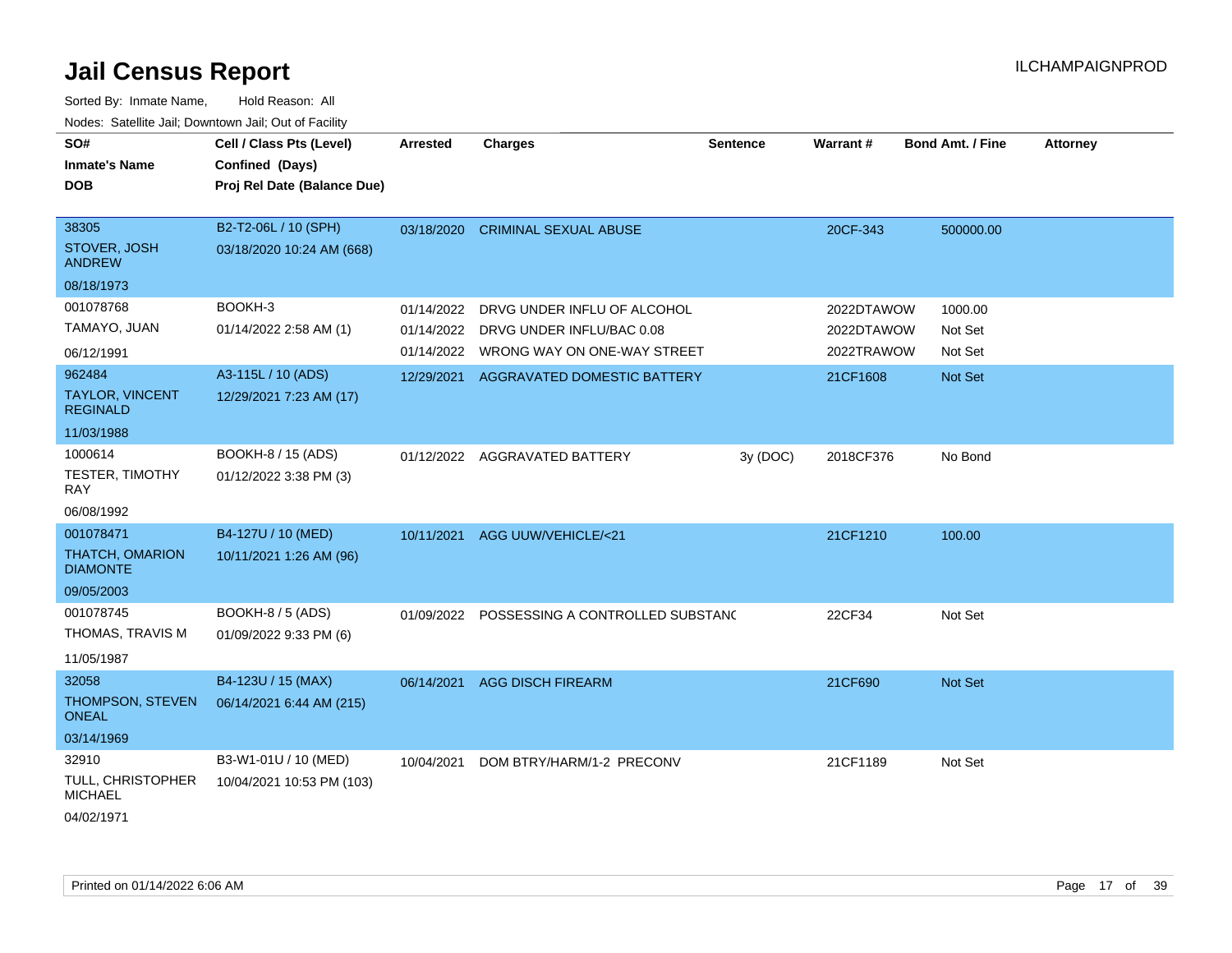Sorted By: Inmate Name, Hold Reason: All

Nodes: Satellite Jail; Downtown Jail; Out of Facility

| SO#<br><b>Inmate's Name</b><br><b>DOB</b> | Cell / Class Pts (Level)<br>Confined (Days)<br>Proj Rel Date (Balance Due) | Arrested   | <b>Charges</b>                           | <b>Sentence</b> | <b>Warrant#</b> | <b>Bond Amt. / Fine</b> | <b>Attorney</b> |
|-------------------------------------------|----------------------------------------------------------------------------|------------|------------------------------------------|-----------------|-----------------|-------------------------|-----------------|
| 1070737<br><b>WASHINGTON,</b>             | A1-126L / 15 (MAX)                                                         |            | 10/14/2021 AGG KIDNAPG/<13/INTEL DISABL  |                 | 2020CF418       | 250000.00               |                 |
| <b>JASTINA VIRGINIA</b>                   | 10/14/2021 12:02 PM (93)                                                   |            |                                          |                 |                 |                         |                 |
| 04/11/2000                                |                                                                            |            |                                          |                 |                 |                         |                 |
| 977140                                    | B1-203L / 10 (MED)                                                         | 10/24/2021 | ARMED HABITUAL CRIMINAL                  |                 | 21CF1289        | Not Set                 |                 |
| <b>WEBSTER, DERRIAL</b><br><b>DEVON</b>   | 10/24/2021 2:46 AM (83)                                                    |            |                                          |                 |                 |                         |                 |
| 01/14/1990                                |                                                                            |            |                                          |                 |                 |                         |                 |
| 001078328                                 | B1-207U / 15 (MAX)                                                         | 08/30/2021 | FELON POSS/USE WEAPON/FIREARM            |                 | 21CF1045        | Not Set                 |                 |
| <b>WHITE, JUSTIN</b><br><b>STEVEN</b>     | 08/30/2021 10:48 AM (138)                                                  |            |                                          |                 |                 |                         |                 |
| 10/25/1995                                |                                                                            |            |                                          |                 |                 |                         |                 |
| 1019420                                   | B1-105L / 10 (MED)                                                         | 12/14/2021 | METH MANUFACTURING/15<100 GR             | 8y (DOC)        | 21CF205         | No Bond                 |                 |
| WILLIAMS,<br><b>MARSHAWN ANTONIO</b>      | 12/14/2021 1:56 PM (32)                                                    |            |                                          |                 |                 |                         |                 |
| 06/02/1994                                |                                                                            |            |                                          |                 |                 |                         |                 |
| 638552                                    | B2-T2-08L / 5 (SPH)                                                        | 10/07/2021 | CHILD PORNOGRAPHY/PHOTOGRAPH             |                 | 2021CF1207      | No Bond                 |                 |
| <b>WILLIAMS, MICHAEL</b><br>JAMES         | 10/07/2021 12:20 PM (100)                                                  |            |                                          |                 |                 |                         |                 |
| 03/29/1964                                |                                                                            |            |                                          |                 |                 |                         |                 |
| 1066370                                   | B1-101L / 15 (MAX)                                                         | 07/28/2021 | ARMED VIOLENCE/CATEGORY III              |                 | 2021 CF 882     | Not Set                 |                 |
| <b>WILLIAMS, REONTE</b><br><b>REMIR</b>   | 07/28/2021 5:40 AM (171)                                                   |            |                                          |                 |                 |                         |                 |
| 05/14/1999                                |                                                                            |            |                                          |                 |                 |                         |                 |
| 996311                                    | A3-211L / 10 (MED)                                                         |            | 01/12/2022 RECEIVE/POSS/SELL STOLEN VEH  | 3y (DOC)        | 2021CF524       | No Bond                 |                 |
| WILLIAMS,<br><b>TRAYSHAUN DEVONTA</b>     | 01/12/2022 5:31 PM (3)                                                     |            |                                          |                 |                 |                         |                 |
| 02/18/1992                                |                                                                            |            |                                          |                 |                 |                         |                 |
| 972160                                    | A4-206U / 10 (ADS)                                                         |            | 01/11/2022 AGG DOMESTIC BATTERY/STRANGLE | 3y (DOC)        | 21-CF-917       | Not Set                 |                 |
| WOOD, ANTONIO                             | 01/11/2022 5:14 PM (4)                                                     |            |                                          |                 |                 |                         |                 |
| 10/16/1981                                |                                                                            |            |                                          |                 |                 |                         |                 |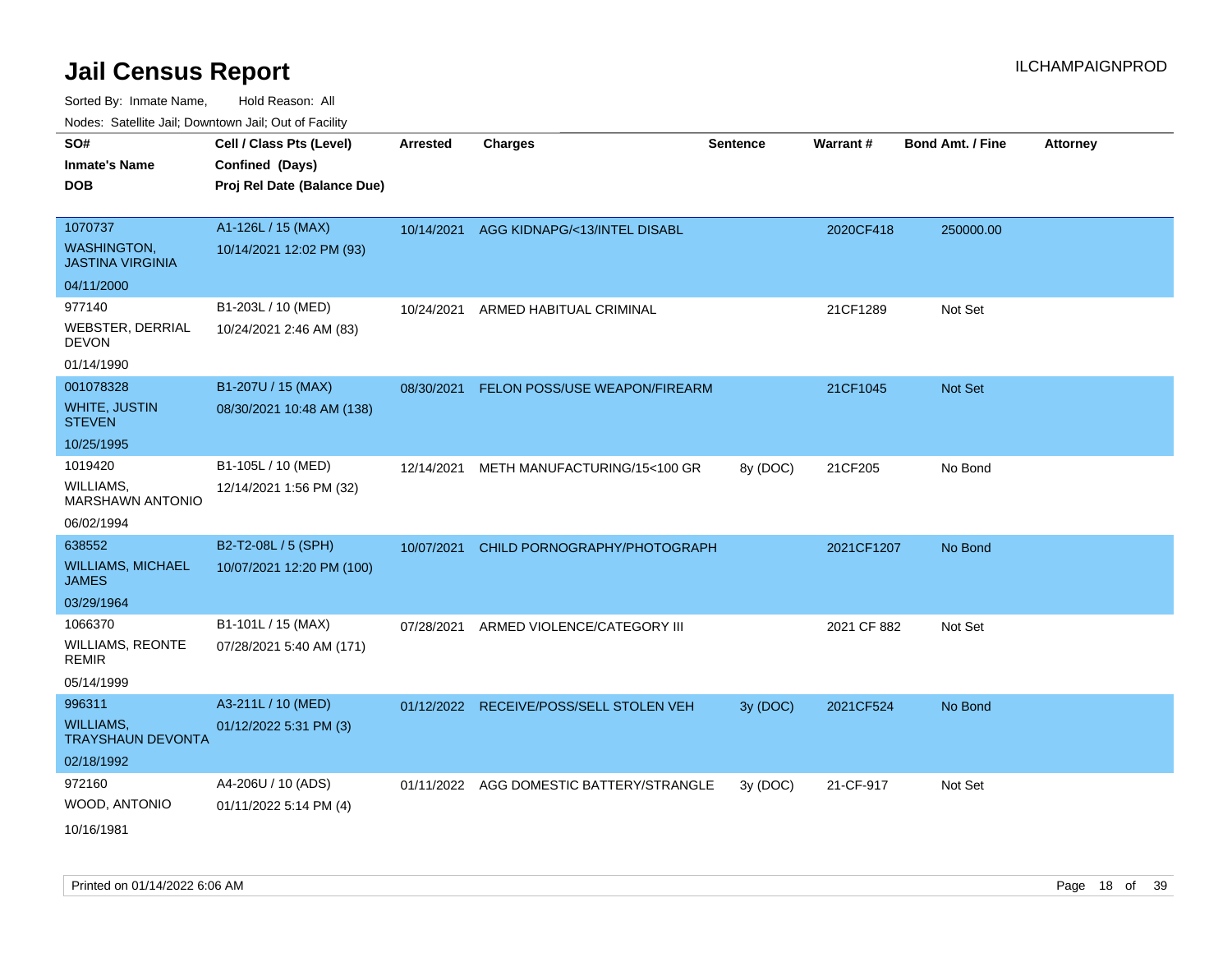Sorted By: Inmate Name, Hold Reason: All Nodes: Satellite Jail; Downtown Jail; Out of Facility

**Total Satellite Jail: 134 Males: 115 Females: 19 Unknown: 0**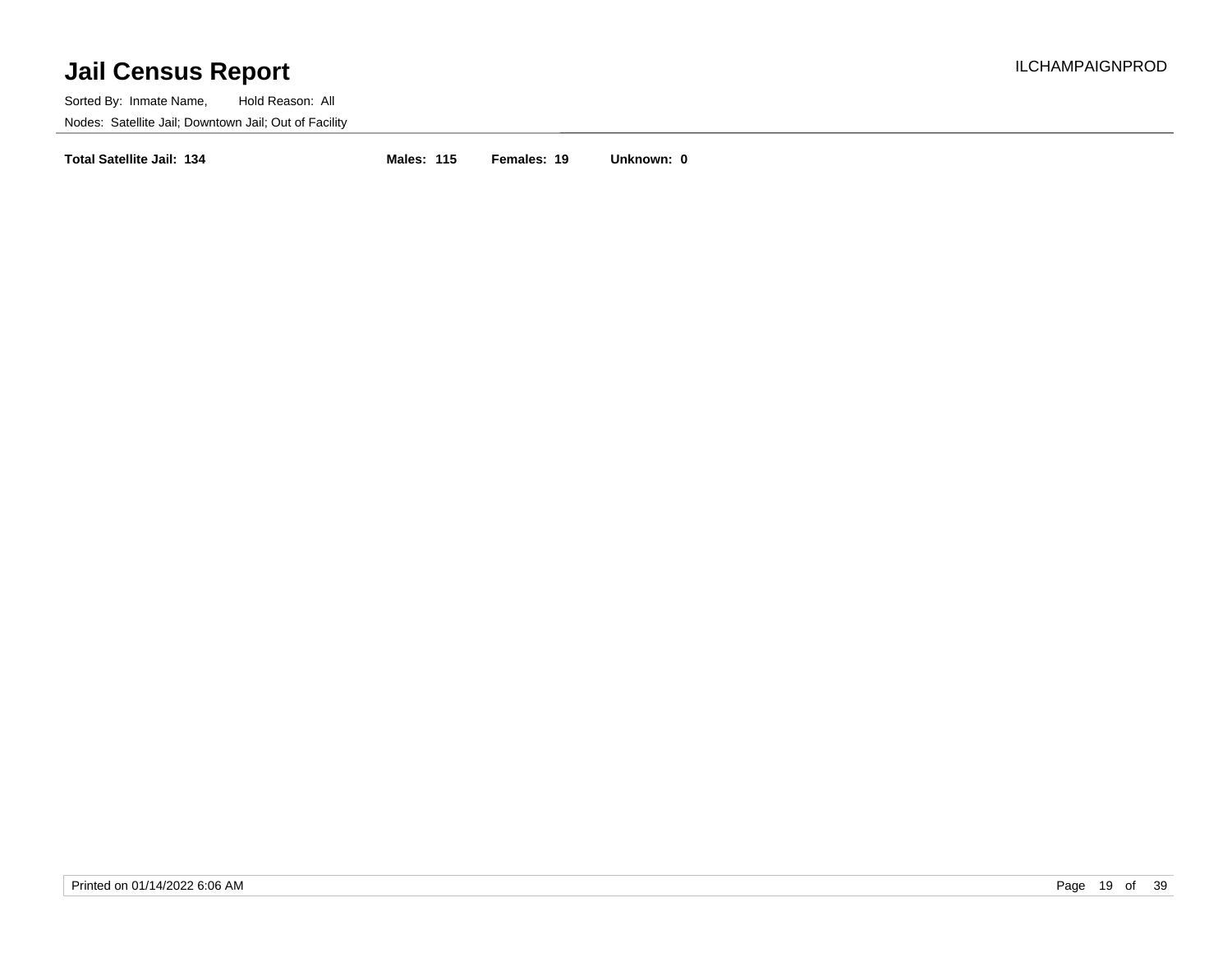|  | <b>Downtown Jail</b> |  |  |
|--|----------------------|--|--|
|  |                      |  |  |

| SO#<br><b>Inmate's Name</b>               | Cell / Class Pts (Level)<br>Confined (Days)                    | <b>Arrested</b> | <b>Charges</b>                    | <b>Sentence</b> | Warrant#  | <b>Bond Amt. / Fine</b> | <b>Attorney</b> |
|-------------------------------------------|----------------------------------------------------------------|-----------------|-----------------------------------|-----------------|-----------|-------------------------|-----------------|
| <b>DOB</b>                                | Proj Rel Date (Balance Due)                                    |                 |                                   |                 |           |                         |                 |
| 1073165                                   | C9L / 5 (MIN)                                                  | 04/30/2021      | FORGERY/ISSUE/DELIVER DOCUMENT    |                 | 19CF143   | 75000.00                |                 |
| <b>ACKERMAN, CODY</b>                     | 04/30/2021 4:48 PM (260)                                       | 04/30/2021      | <b>BURGLARY</b>                   |                 | 21CF516   | Not Set                 |                 |
| <b>JAMES</b>                              |                                                                | 05/03/2021      | FORGERY/ISSUE/DELIVER DOCUMENT    |                 | 2018CF689 | 2500.00 / 75.00         |                 |
| 02/01/1989<br>001078621                   |                                                                |                 |                                   |                 |           |                         |                 |
|                                           | F5U / 10 (MED)<br>BAILEY, DANIEL SCOTT 12/23/2021 9:44 AM (23) | 12/23/2021      | <b>RESIDENTIAL BURGLARY</b>       |                 | 21CF1582  | Not Set                 |                 |
|                                           |                                                                |                 |                                   |                 |           |                         |                 |
| 05/09/1999                                |                                                                |                 |                                   |                 |           |                         |                 |
| 969121                                    | B1 / 15 (SPH)                                                  | 11/25/2021      | <b>CRIM TRESPASS TO RESIDENCE</b> |                 | 21CF1444  | <b>Not Set</b>          |                 |
| <b>BECKLEY, ANTHONY</b><br><b>PATRICK</b> | 11/25/2021 7:16 PM (51)                                        |                 |                                   |                 |           |                         |                 |
| 06/30/1989                                |                                                                |                 |                                   |                 |           |                         |                 |
| 517915                                    | G5U / 5 (MIN)                                                  | 08/03/2021      | <b>BURGLARY</b>                   |                 | 21CF289   | 20000.00                |                 |
| <b>BOXLEY, CHARLES</b><br><b>OMAR</b>     | 08/03/2021 2:18 PM (165)                                       | 08/03/2021      | <b>BURGLARY</b>                   |                 | 21CF679   | 20000.00                |                 |
| 01/10/1985                                |                                                                | 08/03/2021      | FORGERY/ISSUE/DELIVER DOCUMENT    |                 |           | No Bond                 |                 |
| 1027929                                   | F6L / 15 (MAX)                                                 | 12/18/2021      | <b>HOME INVASION/CAUSE INJURY</b> |                 | 21CF1560  |                         |                 |
| <b>BROUGHTON, MARK</b>                    | 12/18/2021 2:55 AM (28)                                        |                 |                                   |                 |           | No Bond                 |                 |
| <b>ANTHONY, Junior</b>                    |                                                                |                 |                                   |                 |           |                         |                 |
| 02/15/1990                                |                                                                |                 |                                   |                 |           |                         |                 |
| 1067476                                   | F5L / 10 (MED)                                                 | 11/13/2021      | AGG DOMESTIC BATTERY/STRANGLE     |                 | 20CF575   | 5000.00                 |                 |
| <b>BROWN, JAMES</b><br><b>BRONELL</b>     | 11/13/2021 2:35 AM (63)                                        | 11/13/2021      | <b>RESIDENTIAL BURGLARY</b>       |                 | 21CF385   | 25000.00                |                 |
| 01/08/1996                                |                                                                |                 |                                   |                 |           |                         |                 |
| 995432                                    | H5L / 10 (ADS)                                                 | 12/20/2021      | FAIL TO RPT WKLY/NO FIXED ADDR    |                 | 21CF1559  | Not Set                 |                 |
| BROWN, JAVON<br><b>SHANTEZ</b>            | 12/20/2021 2:06 AM (26)                                        |                 |                                   |                 |           |                         |                 |
| 10/14/1991                                |                                                                |                 |                                   |                 |           |                         |                 |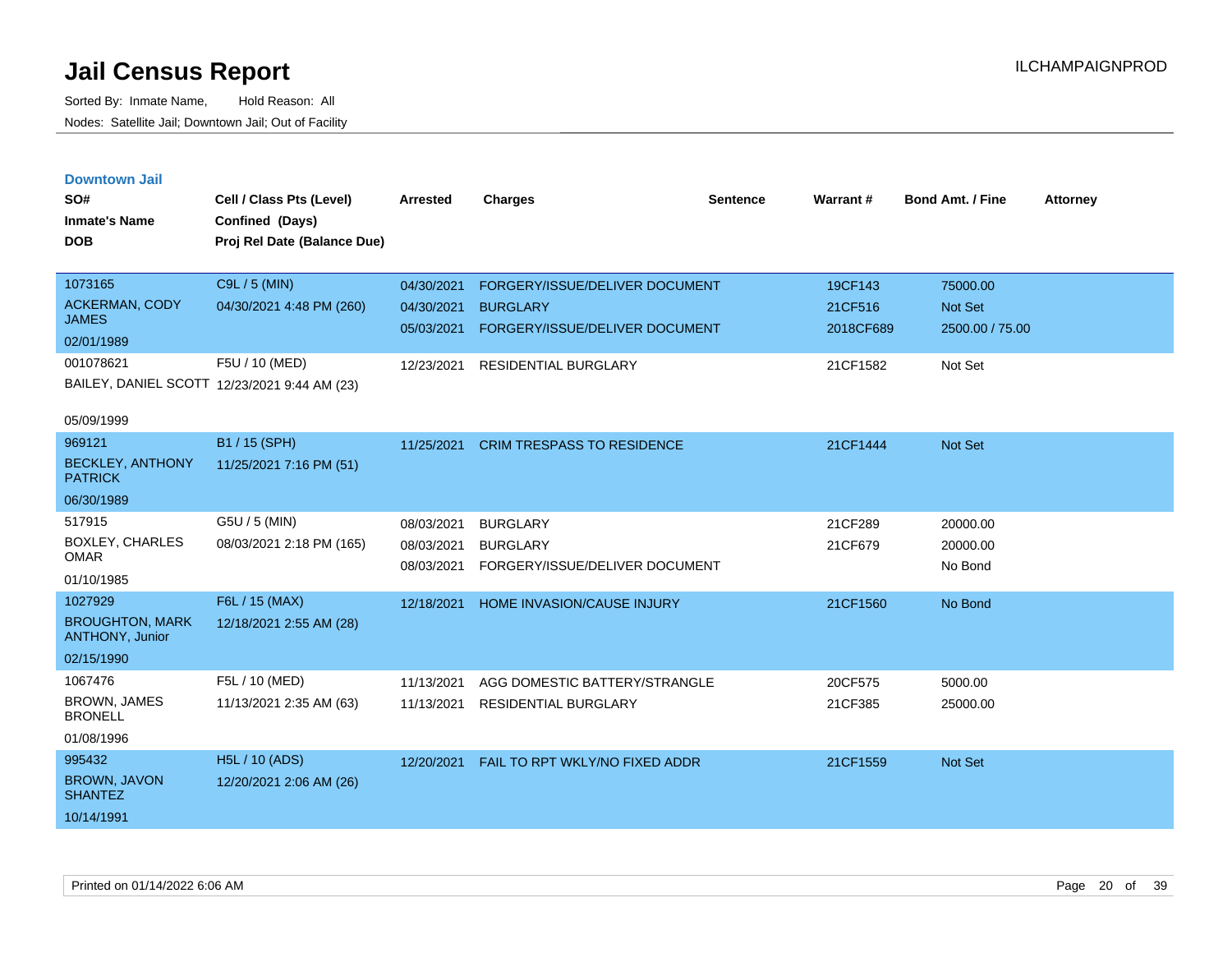| roaco. Catolino cali, Domntonn cali, Out of Facility |                                            |                 |                                      |                 |                 |                         |                 |
|------------------------------------------------------|--------------------------------------------|-----------------|--------------------------------------|-----------------|-----------------|-------------------------|-----------------|
| SO#                                                  | Cell / Class Pts (Level)                   | <b>Arrested</b> | Charges                              | <b>Sentence</b> | <b>Warrant#</b> | <b>Bond Amt. / Fine</b> | <b>Attorney</b> |
| <b>Inmate's Name</b>                                 | Confined (Days)                            |                 |                                      |                 |                 |                         |                 |
| <b>DOB</b>                                           | Proj Rel Date (Balance Due)                |                 |                                      |                 |                 |                         |                 |
|                                                      |                                            |                 |                                      |                 |                 |                         |                 |
| 1075941                                              | G2L / 5 (MIN)                              | 10/08/2021      | <b>HARASS WITNESS/FAMILY MBR/REP</b> |                 | 2021CF1188      | 500000.00               |                 |
| <b>BROWN, LIONEL</b><br><b>TERRELL</b>               | 10/08/2021 5:16 PM (99)                    |                 |                                      |                 |                 |                         |                 |
| 10/19/1981                                           |                                            |                 |                                      |                 |                 |                         |                 |
| 1068812                                              | F1L / 15 (MAX)                             | 12/21/2021      | AGG DISCHARGE FIREARM/OCC VEH        |                 | 21CF741         | Not Set                 |                 |
| BRYANT, DANNY<br><b>EUGENE</b>                       | 12/21/2021 1:50 PM (25)                    | 12/21/2021      | FELON POSS/USE FIREARM PRIOR         |                 | 21CF1568        | Not Set                 |                 |
| 11/22/1989                                           |                                            |                 |                                      |                 |                 |                         |                 |
| 61904                                                | D <sub>4</sub> / 15 (ADS)                  | 10/23/2021      | <b>ROBBERY</b>                       |                 | 21CF1287        | Not Set                 |                 |
| <b>BURNETT, TIMOTHY</b><br><b>LYNN</b>               | 10/23/2021 5:43 PM (84)                    |                 |                                      |                 |                 |                         |                 |
| 09/09/1983                                           |                                            |                 |                                      |                 |                 |                         |                 |
| 001078092                                            | H2U / 10 (ADS)                             | 12/27/2021      | AGG BATTERY/PUBLIC PLACE             |                 | 2021CF1042      | 5000.00                 |                 |
| WILLIAM                                              | CHOUNARD, STANLEY 12/27/2021 10:47 PM (19) |                 |                                      |                 |                 |                         |                 |
| 06/25/1986                                           |                                            |                 |                                      |                 |                 |                         |                 |
| 1075361                                              | J6L / 5 (ADS)                              | 04/16/2021      | <b>BURGLARY</b>                      |                 | 21CF414         | <b>Not Set</b>          |                 |
| <b>COWART, TORREY</b><br><b>BENJAMEN, Junior</b>     | 04/16/2021 9:17 PM (274)                   |                 |                                      |                 |                 |                         |                 |
| 11/22/1987                                           |                                            |                 |                                      |                 |                 |                         |                 |
| 1076276                                              | C8L / 5 (MIN)                              | 12/20/2021      | THEFT/CONTROL <\$500/PRIOR           | 2y/6m (DOC)     |                 | Not Set                 |                 |
| COX, SEAN MICHAEL                                    | 12/20/2021 12:45 PM (26)                   | 12/20/2021      | WARRANT OUT OF COUNTY                |                 | 21CM99          | 3000.00                 |                 |
|                                                      |                                            |                 |                                      |                 |                 |                         |                 |
| 02/06/1985                                           |                                            |                 |                                      |                 |                 |                         |                 |
| 1067370                                              | E6L / 15 (MAX)                             | 11/05/2021      | FIREARM/FOID INVALID/NOT ELIG        |                 | 21CF1370        | <b>Not Set</b>          |                 |
| <b>DAVIS, AUSTIN</b><br><b>CHRISTOPHER</b>           | 11/06/2021 12:23 AM (70)                   |                 |                                      |                 |                 |                         |                 |
| 08/11/1997                                           |                                            |                 |                                      |                 |                 |                         |                 |
| 1066719                                              | E3L / 10 (MED)                             | 06/09/2021      | AGG DOMESTIC BATTERY/STRANGLE        |                 | 21CF310         | 100000.00               |                 |
| DAVIS, TAVEON<br><b>CORNELIUS</b>                    | 06/09/2021 10:50 PM (220)                  | 06/09/2021      | RET THEFT/DISP MERCH/>\$300          |                 | 19CF959         | 5000.00                 |                 |
| 12/21/1997                                           |                                            | 06/09/2021      | RETAIL THEFT/DISP MERCH/<\$300       |                 | 19CM897         | 3000.00                 |                 |
|                                                      |                                            |                 |                                      |                 |                 |                         |                 |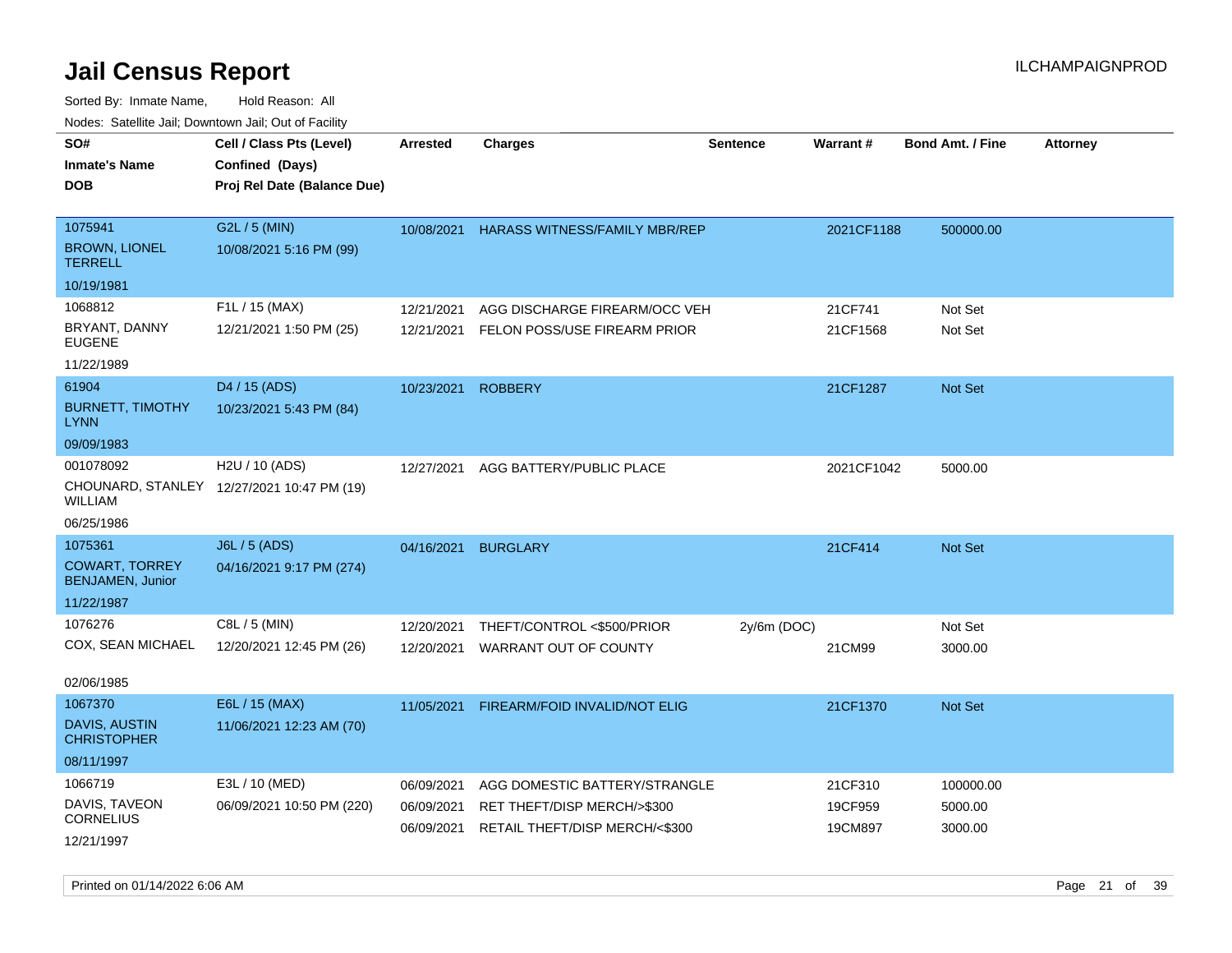Sorted By: Inmate Name, Hold Reason: All Nodes: Satellite Jail; Downtown Jail; Out of Facility

| <b>Houce.</b> Catellite ball, Downtown ball, Out of Fability<br>SO# | Cell / Class Pts (Level)                     | <b>Arrested</b> | <b>Charges</b>                          | <b>Sentence</b> | Warrant#   | <b>Bond Amt. / Fine</b> | <b>Attorney</b> |
|---------------------------------------------------------------------|----------------------------------------------|-----------------|-----------------------------------------|-----------------|------------|-------------------------|-----------------|
| <b>Inmate's Name</b>                                                | Confined (Days)                              |                 |                                         |                 |            |                         |                 |
| <b>DOB</b>                                                          | Proj Rel Date (Balance Due)                  |                 |                                         |                 |            |                         |                 |
|                                                                     |                                              |                 |                                         |                 |            |                         |                 |
| 001077214                                                           | F9U / 15 (MAX)                               | 12/20/2021      | <b>MURDER</b>                           |                 | 21CF1572   | <b>Not Set</b>          |                 |
| DAVIS-MURDOCK,<br><b>ERION VASSHAD</b>                              | 12/21/2021 10:13 AM (25)                     | 12/22/2021      | <b>PAROLE REVOCATION</b>                |                 | CH2107977  | <b>Not Set</b>          |                 |
| 06/22/1998                                                          |                                              |                 |                                         |                 |            |                         |                 |
| 001078223                                                           | G6L / 5 (MIN)                                |                 | 11/09/2021 AGG DUI/NO VALID DL          |                 | 21CF1382   | Not Set                 |                 |
| DIEGO-MATEO,<br><b>JOAQUIN</b>                                      | 11/09/2021 10:52 PM (67)                     |                 |                                         |                 |            |                         |                 |
| 01/23/2002                                                          |                                              |                 |                                         |                 |            |                         |                 |
| 571307                                                              | J3L / 15 (ADS)                               | 09/14/2020      | <b>CRIM SEXUAL ABUSE/CONSENT</b>        |                 | 2020CF1026 | Not Set                 |                 |
| DOMINGO-<br>CASTANEDA,                                              | 09/14/2020 11:19 PM (488)                    | 09/14/2020      | <b>PRED CRIM SEX ASLT/VICTIM &lt;13</b> |                 | 2020CF1025 | <b>Not Set</b>          |                 |
| 09/29/1989                                                          |                                              |                 |                                         |                 |            |                         |                 |
| 527379                                                              | D6 / 15 (ADS)                                | 10/25/2021      | ARMED HABITUAL CRIMINAL                 |                 | 21CF1297   | Not Set                 |                 |
| DRAKE, MARCELL<br><b>DEON</b>                                       | 10/25/2021 5:05 PM (82)                      | 10/27/2021      | AGG DOMESTIC BATTERY/STRANGLE           |                 | 21CF1245   | Not Set                 |                 |
| 04/20/1987                                                          |                                              |                 |                                         |                 |            |                         |                 |
| 959292                                                              | K1 / 15 (ADS)                                | 04/01/2021      | ATTEMPT (FIRST DEGREE MURDER)           |                 | 2020CF565  | 2000000.00              |                 |
| DUNCAN, COREYON<br><b>ANTHONY</b>                                   | 04/01/2021 8:46 PM (289)                     | 12/17/2021      | <b>MURDER</b>                           |                 | 21CF1542   | <b>Not Set</b>          |                 |
| 01/17/1989                                                          |                                              |                 |                                         |                 |            |                         |                 |
| 43977                                                               | $15/5$ (MIN)                                 | 12/20/2021      | AGG FLEEING POLICE/21 MPH OVER          |                 | 21CF1566   | Not Set                 |                 |
| <b>EMKES, DOUGLAS</b><br><b>ALAN</b>                                | 12/20/2021 9:59 AM (26)                      | 12/20/2021      | PAROLE REVOCATION                       |                 |            | No Bond                 |                 |
| 06/08/1959                                                          |                                              |                 |                                         |                 |            |                         |                 |
| 1053207                                                             | K3 / 15 (SPH)                                | 06/06/2019      | MURDER/INTENT TO KILL/INJURE            |                 | 2019-CF849 | 2000000.00              |                 |
| FAUST, JAQUAVEON<br><b>LAVELL</b>                                   | 06/06/2019 2:24 PM (954)                     |                 |                                         |                 |            |                         |                 |
| 07/25/1996                                                          |                                              |                 |                                         |                 |            |                         |                 |
| 962759                                                              | C5L / 5 (ADS)                                | 07/16/2021      | METH DELIVERY<5 GRAMS                   |                 | 21CF833    | Not Set                 |                 |
|                                                                     | FINLEY, KEVIN DANTE 07/16/2021 9:44 PM (183) |                 | 07/29/2021 AGG CRIM SEX ASSAULT/FELONY  |                 | 21CF891    | No Bond                 |                 |

12/28/1988

Printed on 01/14/2022 6:06 AM Page 22 of 39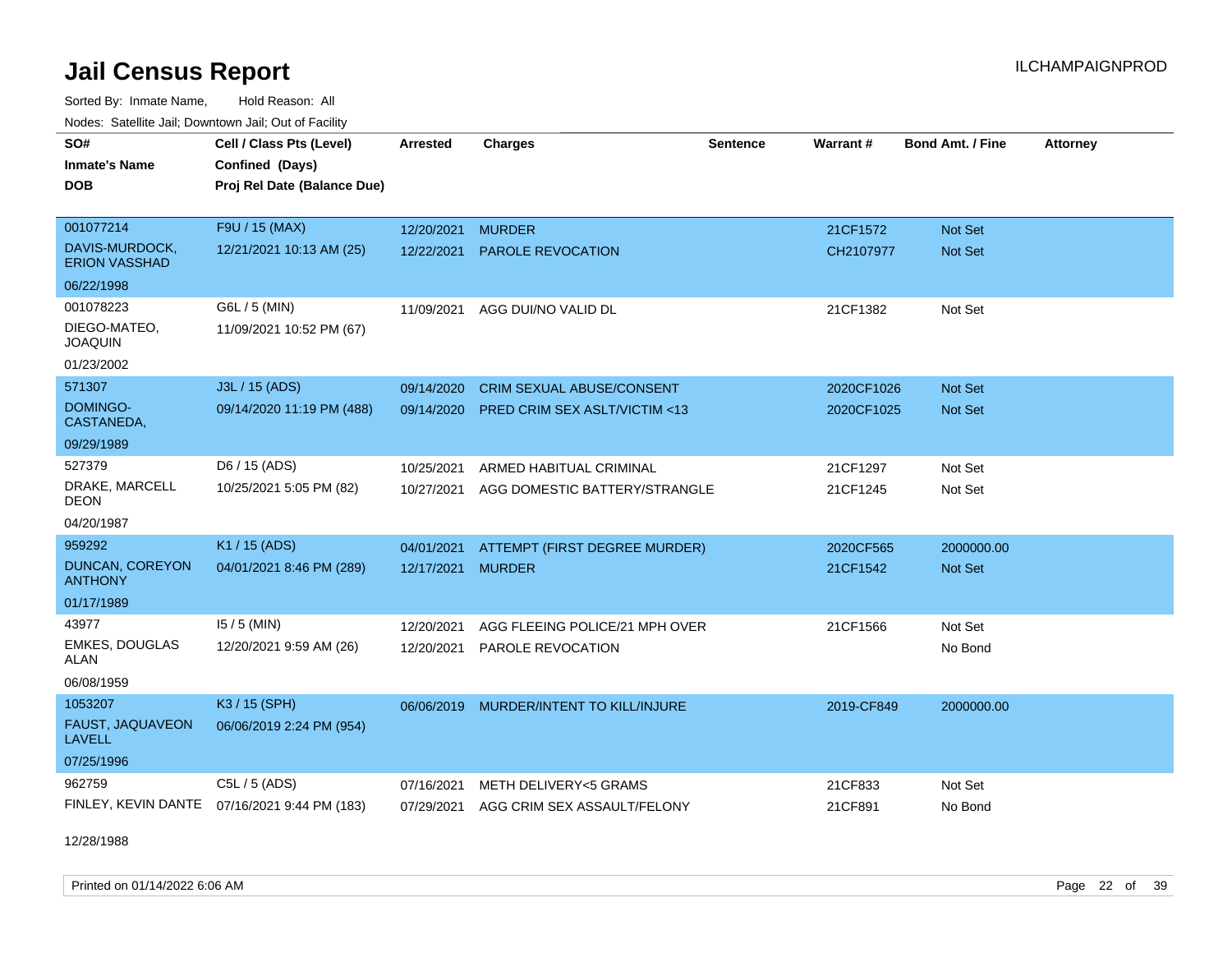Sorted By: Inmate Name, Hold Reason: All Nodes: Satellite Jail; Downtown Jail; Out of Facility

| SO#                                           | Cell / Class Pts (Level)    | <b>Arrested</b> | <b>Charges</b>                          | <b>Sentence</b> | Warrant#  | <b>Bond Amt. / Fine</b> | <b>Attorney</b> |
|-----------------------------------------------|-----------------------------|-----------------|-----------------------------------------|-----------------|-----------|-------------------------|-----------------|
| <b>Inmate's Name</b>                          | Confined (Days)             |                 |                                         |                 |           |                         |                 |
| <b>DOB</b>                                    | Proj Rel Date (Balance Due) |                 |                                         |                 |           |                         |                 |
|                                               |                             |                 |                                         |                 |           |                         |                 |
| 524764                                        | G3L / 5 (MIN)               |                 | 09/18/2021 METH DELIVERY/15<100 GRAMS   |                 | 21CF627   | 50000.00                |                 |
| <b>FISCUS, ROBERT</b><br><b>LOWELL</b>        | 09/18/2021 10:50 AM (119)   |                 |                                         |                 |           |                         |                 |
| 02/17/1986                                    |                             |                 |                                         |                 |           |                         |                 |
| 1068518                                       | G8U / 5 (MIN)               | 12/16/2021      | <b>BURGLARY</b>                         |                 | 21CF54    | 10000.00                |                 |
| FULFORD, WILLIE                               | 12/15/2021 11:16 PM (31)    | 12/16/2021      | <b>BURGLARY</b>                         |                 | 21CF416   | 10000.00                |                 |
| Junior                                        |                             | 12/16/2021      | <b>RESIST/OBSTRUCT WITH INJURY</b>      |                 | 21C370    | 5000.00                 |                 |
| 12/12/1963                                    |                             |                 |                                         |                 |           |                         |                 |
| 1068917                                       | $H1L / 5$ (MIN)             |                 | 08/11/2021 VIO ORDER/PRIOR VIO OF ORDER |                 | 21CF965   | Not Set                 |                 |
| <b>GARCIA, JUAN</b><br><b>CARLOS</b>          | 08/11/2021 9:24 PM (157)    |                 |                                         |                 |           |                         |                 |
| 10/21/1997                                    |                             |                 |                                         |                 |           |                         |                 |
| 32913                                         | $11 / 15$ (ADS)             | 12/03/2021      | PRED CRIM SEX ASLT/VICTIM <13           |                 | 21CF1481  | Not Set                 |                 |
| GROB, WARREN A,<br>Junior                     | 12/03/2021 4:24 PM (43)     |                 |                                         |                 |           |                         |                 |
| 12/07/1950                                    |                             |                 |                                         |                 |           |                         |                 |
| 1073611                                       | G3U / 5 (MIN)               | 02/09/2021      | DELIVERY OF OR POSSESSION OF W/INT      |                 | 21CF160   | Not Set                 |                 |
| <b>HAYES, CAMERON</b><br><b>TAYLOR MALEEK</b> | 02/09/2021 3:10 PM (340)    |                 | 02/09/2021 MFG 15>100 GR ECSTASY/ANALOG |                 | 21CF121   | 500000.00               |                 |
| 08/10/1998                                    |                             |                 |                                         |                 |           |                         |                 |
| 544770                                        | D3 / 10 (MED)               | 08/14/2021      | AGG DOMESTIC BATTERY/STRANGLE           |                 | 2021CF514 | 25000.00                |                 |
| HAYES, DEVON<br><b>JERMAINE</b>               | 08/14/2021 2:56 AM (154)    | 08/14/2021      | AGGRAVATED DOMESTIC BATTERY             |                 | 21CF977   | No Bond                 |                 |
| 11/07/1987                                    |                             |                 |                                         |                 |           |                         |                 |
| 972300                                        | F6U / 10 (MED)              | 12/22/2021      | <b>RESIDENTIAL BURGLARY</b>             |                 | 18CF1691  | 25000.00                |                 |
| HOLT, MICHAEL<br><b>TERRELL</b>               | 12/22/2021 8:36 AM (24)     | 12/22/2021      | AGG CRIM SEX ABUSE/VICTIM <9            |                 | 19CF1277  | 250000.00               |                 |
| 12/25/1989                                    |                             |                 |                                         |                 |           |                         |                 |
| 1063119                                       | J5L / 10 (MED)              | 11/05/2021      | <b>BURGLARY</b>                         |                 | 2018CF877 | 10000.00                |                 |
| HUNT, KHALLEEL<br>MALIK                       | 11/05/2021 7:47 AM (71)     |                 |                                         |                 |           |                         |                 |
| 03/28/1999                                    |                             |                 |                                         |                 |           |                         |                 |

Printed on 01/14/2022 6:06 AM Page 23 of 39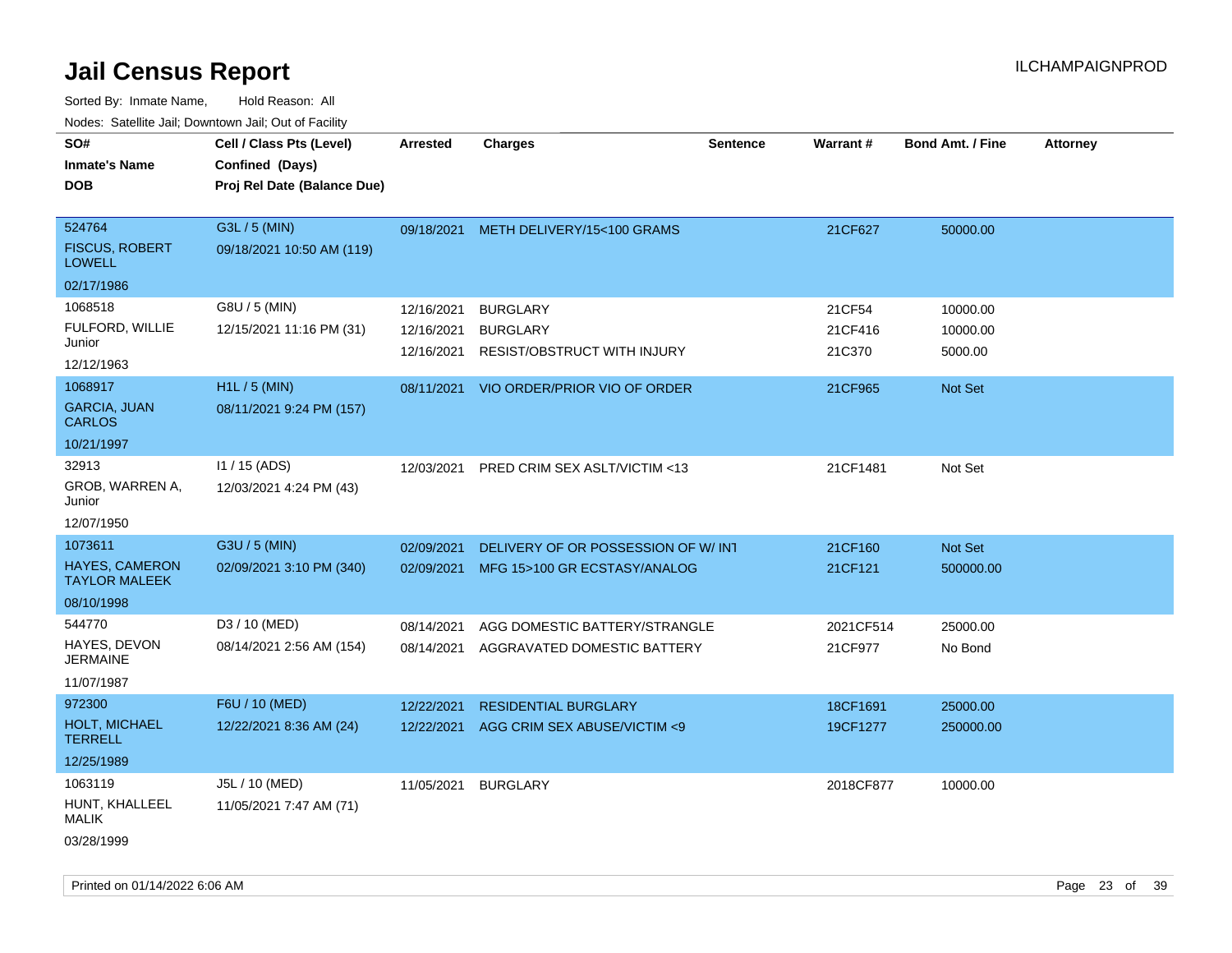| indues. Satellite Jali, Downtown Jali, Out of Facility |                                             |                 |                                    |                 |           |                         |                 |
|--------------------------------------------------------|---------------------------------------------|-----------------|------------------------------------|-----------------|-----------|-------------------------|-----------------|
| SO#                                                    | Cell / Class Pts (Level)                    | <b>Arrested</b> | <b>Charges</b>                     | <b>Sentence</b> | Warrant#  | <b>Bond Amt. / Fine</b> | <b>Attorney</b> |
| <b>Inmate's Name</b>                                   | Confined (Days)                             |                 |                                    |                 |           |                         |                 |
| <b>DOB</b>                                             | Proj Rel Date (Balance Due)                 |                 |                                    |                 |           |                         |                 |
|                                                        |                                             |                 |                                    |                 |           |                         |                 |
| 001077437                                              | F1U / 10 (MED)                              | 08/23/2021      | DOM BTRY/CONTACT/1-2 PRECONV       |                 | 21CF1025  | Not Set                 |                 |
| <b>JOHNSON, ANTONIO</b><br><b>LASHAUN</b>              | 08/23/2021 7:48 PM (145)                    |                 |                                    |                 |           |                         |                 |
| 01/06/1980                                             |                                             |                 |                                    |                 |           |                         |                 |
| 1073894                                                | E1U / 10 (ADS)                              | 09/09/2021      | VIOLATE SEX OFFENDER REGIS/2+      |                 | 2021CF920 | 10000.00                |                 |
|                                                        | JOKICH, ANTON VEGO 09/09/2021 2:14 PM (128) |                 |                                    |                 |           |                         |                 |
| 05/30/1969                                             |                                             |                 |                                    |                 |           |                         |                 |
| 24308                                                  | D <sub>2</sub> / 15 (MAX)                   | 06/03/2021      | <b>ROBBERY</b>                     |                 | 21CF625   | No Bond                 |                 |
| KWIATKOWSKI,<br><b>ROBERT JOHN</b>                     | 06/03/2021 10:40 PM (226)                   |                 |                                    |                 |           |                         |                 |
| 08/08/1963                                             |                                             |                 |                                    |                 |           |                         |                 |
| 001078693                                              | $G1U / 5$ (MIN)                             | 12/19/2021      | RECEIVE/POSS/SELL STOLEN VEH       |                 | 21CF1555  | Not Set                 |                 |
| LARGE, JOSHUA DALE 12/19/2021 4:54 AM (27)             |                                             | 12/19/2021      | <b>RETAIL THEFT</b>                |                 | 2021CM216 | 5000.00                 |                 |
|                                                        |                                             | 12/19/2021      | <b>RETAIL THEFT</b>                |                 | 2021CF422 | 20000.00                |                 |
| 10/27/1985                                             |                                             |                 |                                    |                 |           |                         |                 |
| 26787                                                  | F4U / 10 (MED)                              | 12/18/2021      | <b>RESIDENTIAL BURGLARY</b>        |                 | 21CF1558  | Not Set                 |                 |
| LAURENT, JOHN<br><b>WAYNE</b>                          | 12/18/2021 9:30 PM (28)                     |                 |                                    |                 |           |                         |                 |
| 02/01/1967                                             |                                             |                 |                                    |                 |           |                         |                 |
| 29681                                                  | J2L / 15 (ADS)                              | 07/14/2020      | PREDATORY CRIMINAL SEX ASSLT/CHILD |                 | 20CF-781  | 250000.00               |                 |
| LENOIR, JOHN<br><b>CHRISTOPHER</b>                     | 07/14/2020 12:51 PM (550)                   |                 |                                    |                 |           |                         |                 |
| 04/20/1966                                             |                                             |                 |                                    |                 |           |                         |                 |
| 001078320                                              | J1L / 10 (SPH)                              | 11/23/2021      | RESIST/OBSTRUCTING A PEACE OFFICEF |                 | 21CM539   | Not Set                 |                 |
| <b>MARSH, PAUL</b><br><b>OLUFUNMILAYO</b>              | 11/23/2021 2:32 PM (53)                     |                 |                                    |                 |           |                         |                 |
| 07/13/1994                                             |                                             |                 |                                    |                 |           |                         |                 |
| 45113                                                  | E2L / 15 (MAX)                              | 11/20/2021      | ARMED HABITUAL CRIMINAL            |                 | 21CF1424  | No Bond                 |                 |
| MARTIN, JEREMIAH<br><b>FRANCIS</b>                     | 11/20/2021 1:18 AM (56)                     |                 |                                    |                 |           |                         |                 |
| 01/18/1977                                             |                                             |                 |                                    |                 |           |                         |                 |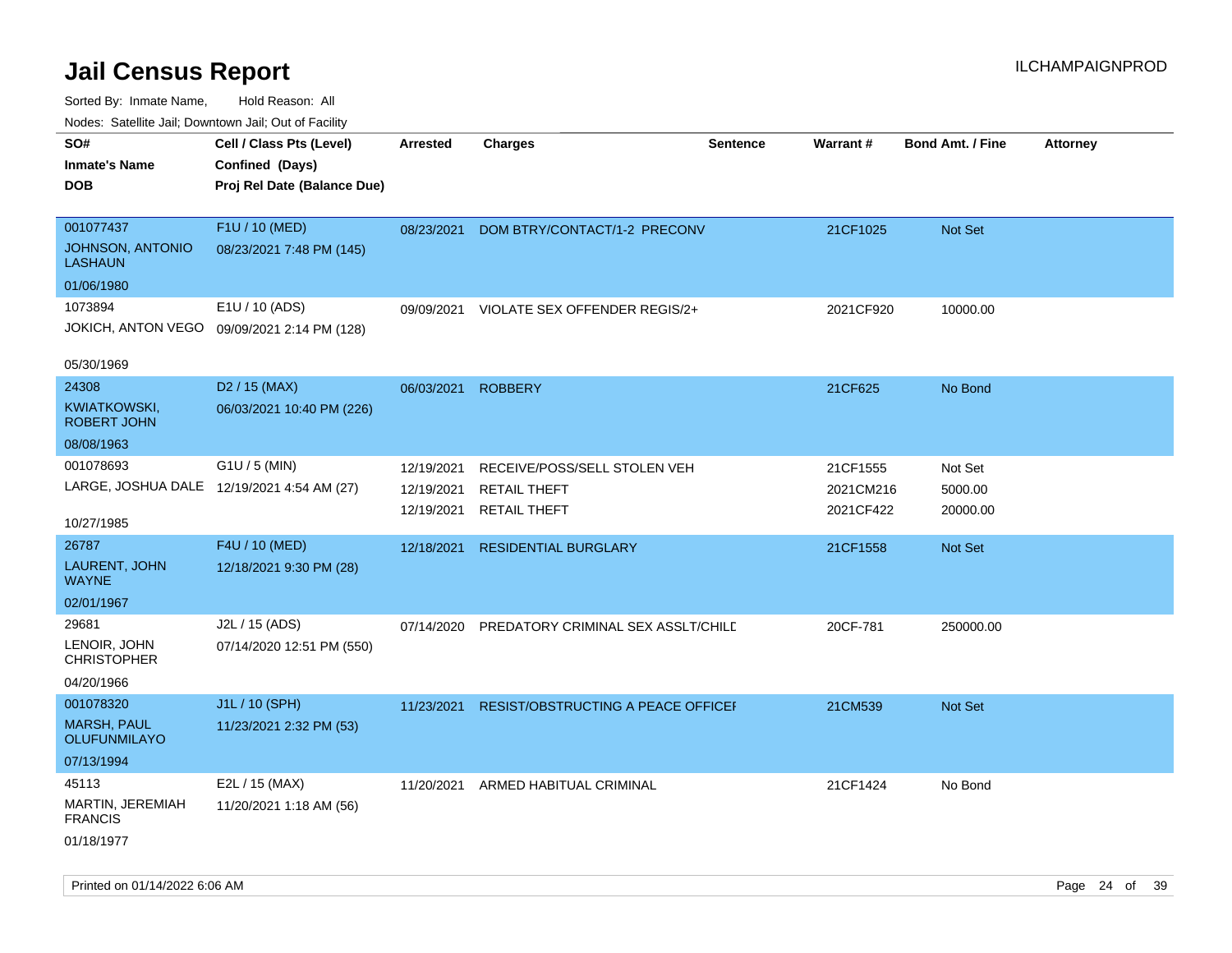Sorted By: Inmate Name, Hold Reason: All Nodes: Satellite Jail; Downtown Jail; Out of Facility

| ivouss. Satellite Jall, Downtown Jall, Out of Facility |                             |                      |                                          |                 |                 |                         |                 |
|--------------------------------------------------------|-----------------------------|----------------------|------------------------------------------|-----------------|-----------------|-------------------------|-----------------|
| SO#                                                    | Cell / Class Pts (Level)    | Arrested             | <b>Charges</b>                           | <b>Sentence</b> | <b>Warrant#</b> | <b>Bond Amt. / Fine</b> | <b>Attorney</b> |
| <b>Inmate's Name</b>                                   | Confined (Days)             |                      |                                          |                 |                 |                         |                 |
| <b>DOB</b>                                             | Proj Rel Date (Balance Due) |                      |                                          |                 |                 |                         |                 |
|                                                        |                             |                      |                                          |                 |                 |                         |                 |
| 1063030                                                | I3 / 15 (ADS)               | 12/20/2021           | <b>MURDER</b>                            |                 | 21CF1571        | Not Set                 |                 |
| MASON, RYAN ONEIAL 12/21/2021 9:30 AM (25)             |                             | 12/22/2021           | <b>PAROLE REVOCATION</b>                 |                 | CH2107979       | Not Set                 |                 |
|                                                        |                             |                      |                                          |                 |                 |                         |                 |
| 02/22/1991                                             |                             |                      |                                          |                 |                 |                         |                 |
| 1066623                                                | G6U / 5 (MIN)               | 11/17/2021           | MFG/DEL 15<100 GR COCA/ANALOG            |                 | 17CF1093        | 75000.00                |                 |
| MATA-OROZCO,                                           | 11/17/2021 5:08 PM (59)     |                      |                                          |                 |                 |                         |                 |
| <b>OLEGARIO</b>                                        |                             |                      |                                          |                 |                 |                         |                 |
| 03/06/1995                                             |                             |                      |                                          |                 |                 |                         |                 |
| 001078249                                              | B3 / 10 (MED)               | 08/07/2021           | FELON POSS/USE WEAPON/FIREARM            |                 | 21CF947         | Not Set                 |                 |
| MCCLENDON, CALVIN<br>м                                 | 08/07/2021 8:56 AM (161)    |                      |                                          |                 |                 |                         |                 |
| 04/29/1990                                             |                             |                      |                                          |                 |                 |                         |                 |
| 40235                                                  | G9U / 5 (MIN)               | 10/04/2021 AGG DUI/4 |                                          |                 | 2021CF1145      | 35000.00                |                 |
| MERRIWEATHER,<br><b>MARCUS TODD</b>                    | 10/04/2021 4:41 PM (103)    |                      |                                          |                 |                 |                         |                 |
| 11/28/1967                                             |                             |                      |                                          |                 |                 |                         |                 |
| 1040273                                                | E5U / 15 (ADS)              | 09/30/2021           | PRED CRIM SEX ASLT/VICTIM <13            |                 | 21CF329         | 500000.00               |                 |
| METCALFE, LANELL<br><b>JARON</b>                       | 09/30/2021 11:32 PM (107)   |                      |                                          |                 |                 |                         |                 |
| 09/22/1988                                             |                             |                      |                                          |                 |                 |                         |                 |
| 1075635                                                | B <sub>2</sub> / 10 (ADS)   | 05/11/2021           | AGG DISCHARGE FIREARM/OCC VEH            |                 | 21CF538         | Not Set                 |                 |
| MILES, DEVLON VON,<br>Junior                           | 05/11/2021 10:39 PM (249)   | 05/11/2021           | MFG/DEL CANNABIS/30-500 GRAMS            |                 | 20CF1402        | 100000.00               |                 |
| 11/04/2000                                             |                             |                      |                                          |                 |                 |                         |                 |
| 48033                                                  | C7L / 5 (ADS)               | 12/04/2021           | DOMESTIC BATTERY/OTHER PRIOR             | 4y (DOC)        | 21CF1482        | <b>Not Set</b>          |                 |
| MOORE,                                                 | 12/04/2021 4:38 PM (42)     |                      |                                          |                 |                 |                         |                 |
| <b>CHRISTOPHER ALLEN</b>                               |                             |                      |                                          |                 |                 |                         |                 |
| 07/02/1976                                             |                             |                      |                                          |                 |                 |                         |                 |
| 1069209                                                | 14 / 10 (ADS)               |                      | 04/07/2021 AGG BATTERY/GREAT BODILY HARM |                 | 21CF376         | Not Set                 |                 |
| MOORE, DEVONTE<br>JAMAL                                | 04/07/2021 6:25 PM (283)    |                      |                                          |                 |                 |                         |                 |
| 09/24/1995                                             |                             |                      |                                          |                 |                 |                         |                 |

Printed on 01/14/2022 6:06 AM Page 25 of 39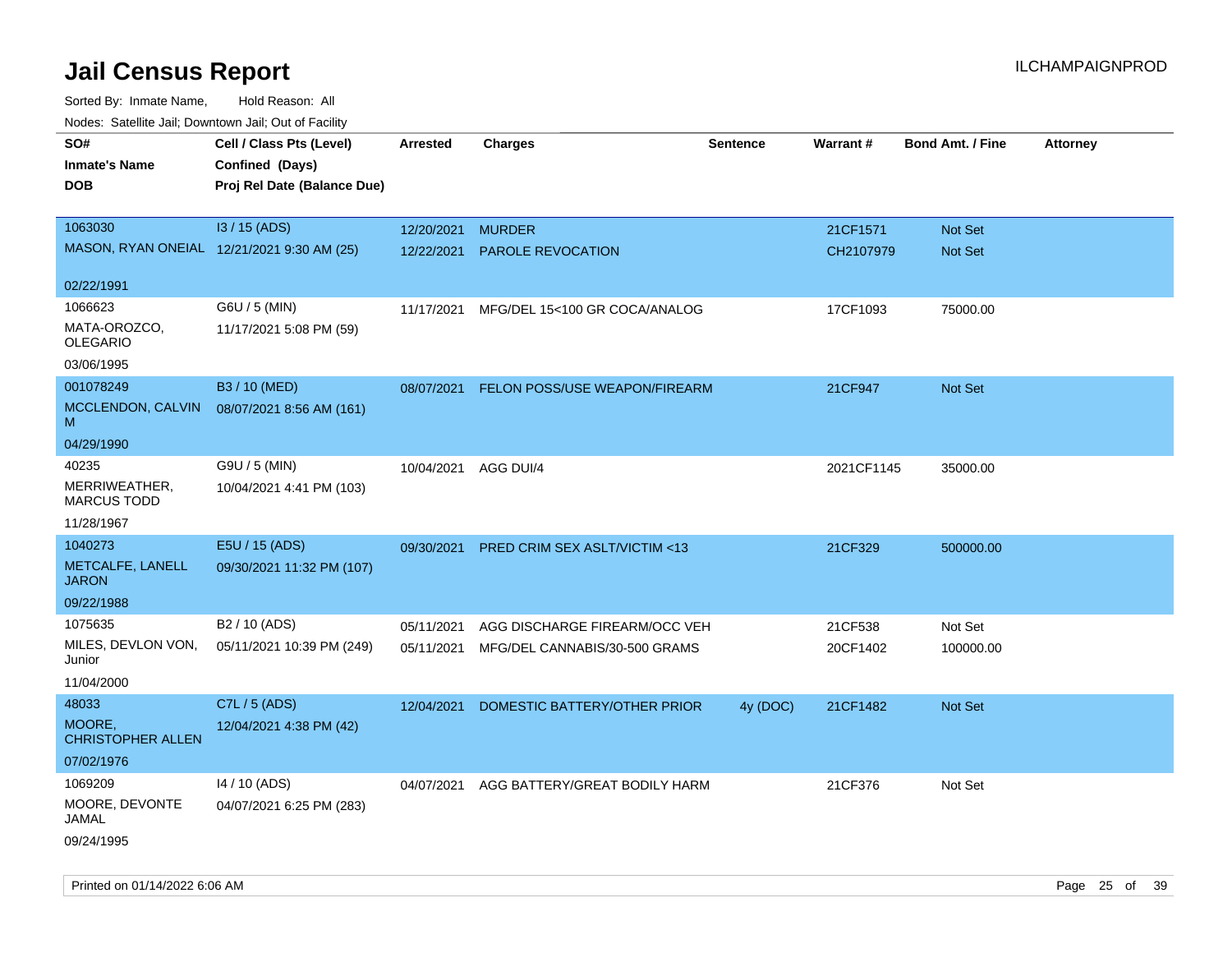| roaco. Catolino dall, Downtown dall, Out of Fability |                                             |            |                                        |                 |                 |                         |                 |
|------------------------------------------------------|---------------------------------------------|------------|----------------------------------------|-----------------|-----------------|-------------------------|-----------------|
| SO#                                                  | Cell / Class Pts (Level)                    | Arrested   | <b>Charges</b>                         | <b>Sentence</b> | <b>Warrant#</b> | <b>Bond Amt. / Fine</b> | <b>Attorney</b> |
| <b>Inmate's Name</b>                                 | Confined (Days)                             |            |                                        |                 |                 |                         |                 |
| <b>DOB</b>                                           | Proj Rel Date (Balance Due)                 |            |                                        |                 |                 |                         |                 |
|                                                      |                                             |            |                                        |                 |                 |                         |                 |
| 1074169                                              | F4L / 10 (MED)                              |            | 12/21/2021 AGGRAVATED DOMESTIC BATTERY |                 | 21CF1567        | <b>Not Set</b>          |                 |
|                                                      | PANZER, IAN RICHARD 12/21/2021 2:24 PM (25) |            |                                        |                 |                 |                         |                 |
|                                                      |                                             |            |                                        |                 |                 |                         |                 |
| 07/04/1988                                           |                                             |            |                                        |                 |                 |                         |                 |
| 1022441                                              | H6L / 10 (ADS)                              | 10/27/2021 | AGG BATTERY/PEACE OFFICER              |                 | 2021 CF 12      | No Bond                 |                 |
| PICKENS, DONTRELL                                    | 10/27/2021 1:39 PM (80)                     | 10/27/2021 | AGG BATTERY/PEACE OFFICER              |                 | 2020 CF 1488    | No Bond                 |                 |
| DEMAR                                                |                                             |            |                                        |                 |                 |                         |                 |
| 12/10/1993                                           |                                             |            |                                        |                 |                 |                         |                 |
| 1072114                                              | A1U / 15 (SPH)                              | 01/17/2021 | ATTEMPT (FIRST DEGREE MURDER)          |                 | 2021CF65        | Not Set                 |                 |
| <b>LEVON</b>                                         | ROBINSON, DONNELL 01/17/2021 2:40 PM (363)  | 01/17/2021 | ARMED ROBBERY/NO FIREARM               |                 | 2020CF824       | 75000.00                |                 |
| 10/23/2000                                           |                                             | 02/17/2021 | <b>AGGRAVATED BATTERY</b>              | 4y (DOC)        |                 | 250000.00               |                 |
|                                                      |                                             |            |                                        |                 |                 |                         |                 |
| 1068592                                              | J7L / 15 (ADS)                              | 11/12/2021 | <b>BURGLARY</b>                        |                 | 21CF1393        | Not Set                 |                 |
| ROSS, TEVONTAE<br><b>TERRANCE</b>                    | 11/12/2021 8:41 AM (64)                     |            |                                        |                 |                 |                         |                 |
| 12/15/1998                                           |                                             |            |                                        |                 |                 |                         |                 |
| 59178                                                | F8L / 15 (MAX)                              | 12/13/2021 | AGG DISCHARGE FIREARM/OCC VEH          |                 | 21CF1274        | 1500000.00              |                 |
| SANDERS, MICHAEL                                     | 12/13/2021 4:17 PM (33)                     |            |                                        |                 |                 |                         |                 |
| JEAN                                                 |                                             |            |                                        |                 |                 |                         |                 |
| 12/22/1967                                           |                                             |            |                                        |                 |                 |                         |                 |
| 001078704                                            | C6L / 15 (MAX)                              | 12/21/2021 | MURDER/INTENT TO KILL/INJURE           |                 | 21CF1575        | Not Set                 |                 |
| SHORTER, JAQUAN                                      | 12/23/2021 1:23 AM (23)                     |            |                                        |                 |                 |                         |                 |
| <b>MAURICE</b>                                       |                                             |            |                                        |                 |                 |                         |                 |
| 10/08/1998                                           |                                             |            |                                        |                 |                 |                         |                 |
| 47195                                                | G9L / 5 (MIN)                               | 12/27/2021 | <b>RESIDENTIAL BURGLARY</b>            |                 | 2020CF1222      | 10000.00                |                 |
| SIMMONS, JAMES                                       | 12/27/2021 8:42 AM (19)                     | 12/28/2021 | <b>RESIDENTIAL BURGLARY</b>            |                 | 2021CF1596      | <b>Not Set</b>          |                 |
| <b>ROBERT</b>                                        |                                             |            |                                        |                 |                 |                         |                 |
| 03/13/1975                                           |                                             |            |                                        |                 |                 |                         |                 |
| 1057312                                              | G2U / 5 (MIN)                               | 11/10/2021 | HOME INVASION/FIREARM                  | 7y (DOC)        | 21CF1388        | Not Set                 |                 |
| STARKS, RAMEON<br>TAHZIER                            | 11/10/2021 9:51 PM (66)                     |            |                                        |                 |                 |                         |                 |
| 12/18/1996                                           |                                             |            |                                        |                 |                 |                         |                 |
|                                                      |                                             |            |                                        |                 |                 |                         |                 |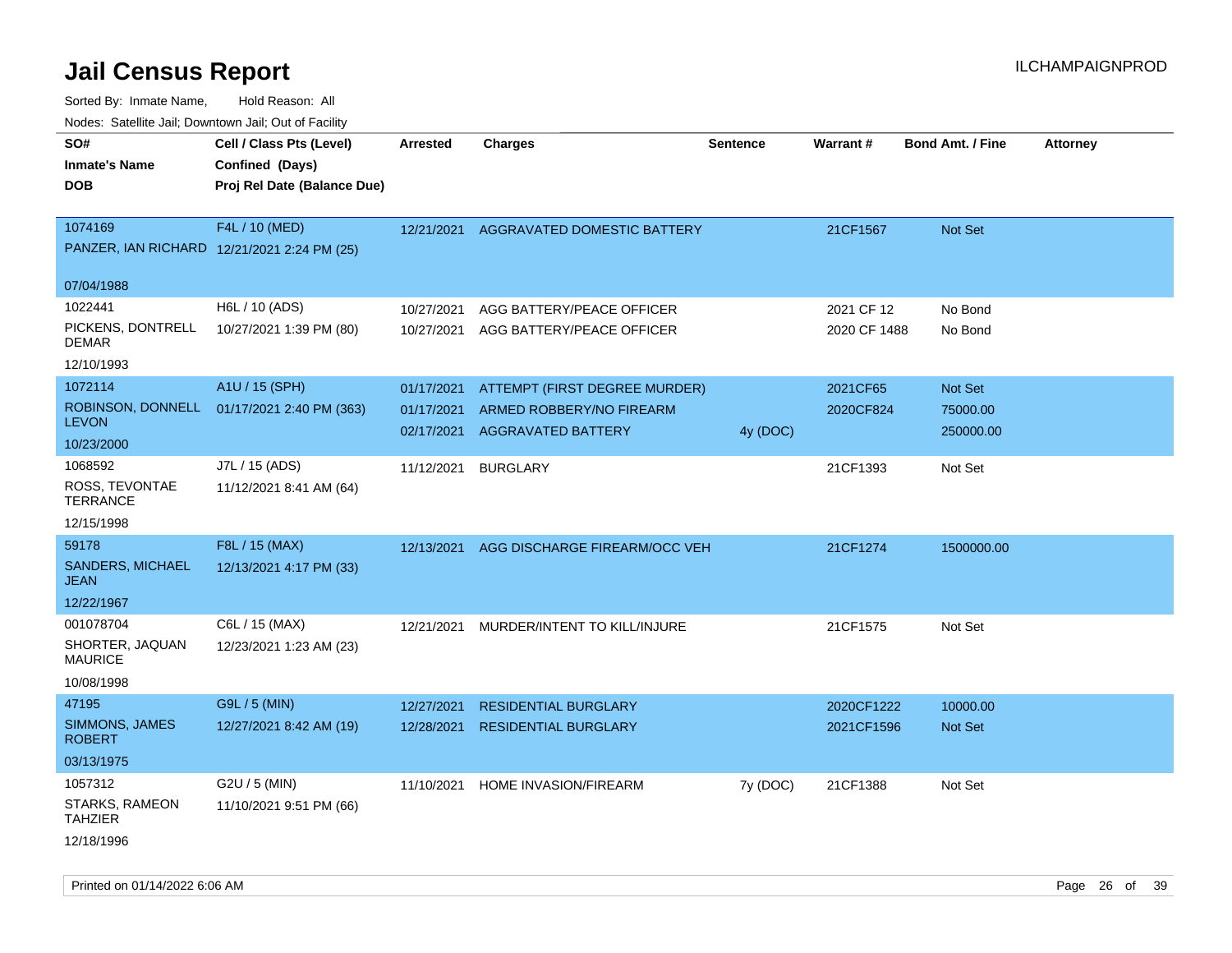Sorted By: Inmate Name, Hold Reason: All Nodes: Satellite Jail; Downtown Jail; Out of Facility

| SO#                                     | Cell / Class Pts (Level)    | Arrested   | <b>Charges</b>                 | <b>Sentence</b> | Warrant#   | <b>Bond Amt. / Fine</b> | <b>Attorney</b> |
|-----------------------------------------|-----------------------------|------------|--------------------------------|-----------------|------------|-------------------------|-----------------|
| <b>Inmate's Name</b>                    | Confined (Days)             |            |                                |                 |            |                         |                 |
| <b>DOB</b>                              | Proj Rel Date (Balance Due) |            |                                |                 |            |                         |                 |
|                                         |                             |            |                                |                 |            |                         |                 |
| 1051104                                 | G4U / 5 (MIN)               | 05/26/2021 | METH DELIVERY/5<15 GRAMS       |                 | 21CF598    | Not Set                 |                 |
| STOVER, ANDREW                          | 05/27/2021 12:59 AM (233)   | 05/26/2021 | DRIVING ON REVOKED LICENSE     |                 | 21TR4000   | Not Set                 |                 |
| <b>WADE</b>                             |                             | 05/26/2021 | <b>BURGLARY</b>                |                 | 21CF667    | Not Set                 |                 |
| 07/20/1994                              |                             |            |                                |                 |            |                         |                 |
| 001078182                               | G7L / 5 (MIN)               | 12/20/2021 | DRIVING ON REVOKED LICENSE     |                 | 2021CF800  | No Bond                 |                 |
| <b>STRONG, KEVIN</b><br><b>GARDNER</b>  | 12/20/2021 4:34 PM (26)     |            |                                |                 |            |                         |                 |
| 02/12/1963                              |                             |            |                                |                 |            |                         |                 |
| 65920                                   | F3L / 15 (MAX)              | 12/21/2021 | ARMED ROBBERY/ARMED W/FIREARM  |                 | 2021CF1543 | 100000.00               |                 |
| TAPSCOTT,<br><b>CORNELIUS</b>           | 12/21/2021 10:57 PM (25)    |            |                                |                 |            |                         |                 |
| 07/14/1985                              |                             |            |                                |                 |            |                         |                 |
| 1068839                                 | F7U / 15 (MAX)              | 08/07/2020 | <b>HOMICIDE</b>                |                 | 2020-CF851 | 1000000.00              |                 |
| TAYLOR, LONDON<br><b>JAVON</b>          | 08/07/2020 10:30 AM (526)   |            |                                |                 |            |                         |                 |
| 08/16/1999                              |                             |            |                                |                 |            |                         |                 |
| 1004142                                 | F7L / 15 (MAX)              | 10/27/2021 | POSSESSION OF METH/15<100GRAMS |                 | 2021CF1298 | 1500000.00              |                 |
| TOY, KAYON LARENZ                       | 10/22/2021 1:01 PM (85)     |            |                                |                 |            |                         |                 |
| 09/12/1991                              |                             |            |                                |                 |            |                         |                 |
| 1056971                                 | D1 / 10 (ADS)               | 08/07/2021 | FELON POSS/USE WEAPON/FIREARM  |                 | 21CF948    | No Bond                 |                 |
| TRAVIS, DENZEL<br><b>DANTRELL</b>       | 08/07/2021 7:36 AM (161)    | 08/08/2021 | AGG BATTERY/PUBLIC PLACE       |                 | 2020CF647  | 25000.00                |                 |
| 03/21/1993                              |                             |            |                                |                 |            |                         |                 |
| 001078250                               | F2L / 10 (MED)              | 08/07/2021 | FELON POSS WEAPON/BODY ARMOR   |                 | 21CF950    | Not Set                 |                 |
| <b>TRAVIS, JORDAN</b><br><b>TESHAUN</b> | 08/07/2021 10:27 AM (161)   |            |                                |                 |            |                         |                 |
| 03/03/1996                              |                             |            |                                |                 |            |                         |                 |
| 56994                                   | A2L / 15 (SPH)              | 12/09/2021 | STALKING/CAUSE FEAR FOR SAFETY |                 | 21CF1514   | Not Set                 |                 |
| <b>TURNER, ROBERT</b><br>EARL, Senior   | 12/09/2021 9:23 PM (37)     | 12/13/2021 | <b>PAROLE REVOCATION</b>       |                 | CH2107735  | Not Set                 |                 |
| 09/07/1982                              |                             |            |                                |                 |            |                         |                 |

Printed on 01/14/2022 6:06 AM Page 27 of 39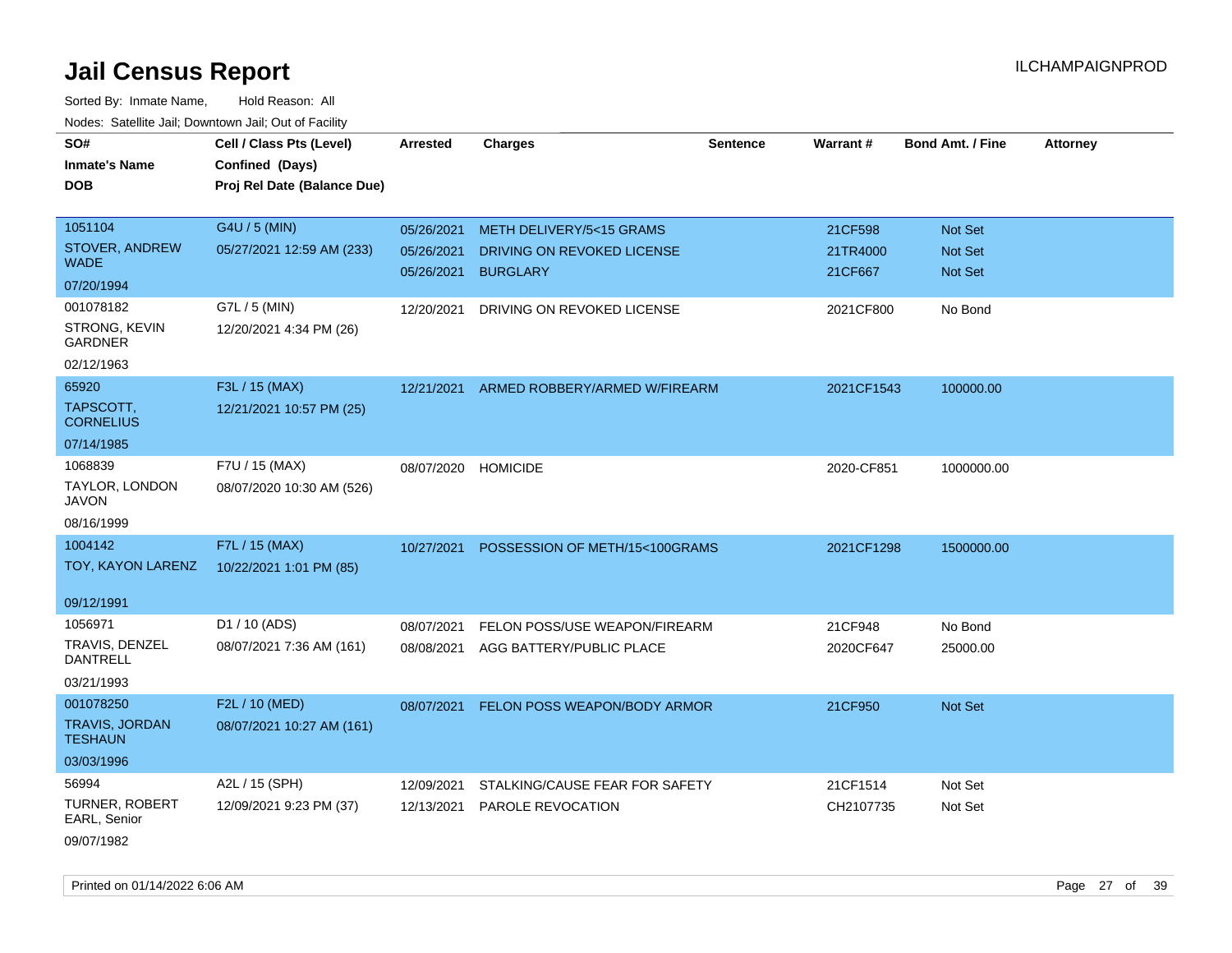Sorted By: Inmate Name, Hold Reason: All Nodes: Satellite Jail; Downtown Jail; Out of Facility

| inodes. Satellite Jali, Downtown Jali, Out of Facility |                             |                   |                                 |                 |            |                         |                 |
|--------------------------------------------------------|-----------------------------|-------------------|---------------------------------|-----------------|------------|-------------------------|-----------------|
| SO#                                                    | Cell / Class Pts (Level)    | <b>Arrested</b>   | <b>Charges</b>                  | <b>Sentence</b> | Warrant #  | <b>Bond Amt. / Fine</b> | <b>Attorney</b> |
| <b>Inmate's Name</b>                                   | Confined (Days)             |                   |                                 |                 |            |                         |                 |
| <b>DOB</b>                                             | Proj Rel Date (Balance Due) |                   |                                 |                 |            |                         |                 |
|                                                        |                             |                   |                                 |                 |            |                         |                 |
| 30108                                                  | J4L / 15 (ADS)              | 07/30/2021 MURDER |                                 |                 | 21CF902    | 2000000.00              |                 |
| VANDYKE, DARYL<br><b>ANTHONY</b>                       | 07/30/2021 8:29 PM (169)    |                   |                                 |                 |            |                         |                 |
| 10/04/1965                                             |                             |                   |                                 |                 |            |                         |                 |
| 968681                                                 | D5 / 15 (ADS)               | 08/27/2021        | AGG CRIM SX AB/VIC 13<18/TRUST  |                 | 2020CF499  | 250000.00               |                 |
| WADE, DEMETRIUS<br>DARYL                               | 08/27/2021 2:25 AM (141)    | 08/27/2021        | INDIRECT CRIMINAL CONTEMPT      | 3y(DOC)         | 2021CC16   | No Bond                 |                 |
| 01/07/1987                                             |                             |                   |                                 |                 |            |                         |                 |
| 1070904                                                | G7U / 5 (MIN)               | 10/28/2021        | <b>BURGLARY</b>                 | 3y (DOC)        | 2021CF321  | 15000.00                |                 |
| <b>WANKEL, JONAH</b><br><b>JAMES</b>                   | 10/28/2021 3:42 AM (79)     |                   |                                 |                 |            |                         |                 |
| 12/15/1993                                             |                             |                   |                                 |                 |            |                         |                 |
| 1070971                                                | H3L / 5 (ADS)               | 12/07/2021        | <b>IDENTITY THEFT/&lt;\$300</b> |                 | 20CF922    | Not Set                 |                 |
| <b>WEIR, CLINTON</b><br><b>HOWARD</b>                  | 12/08/2021 3:45 AM (38)     | 12/07/2021        | <b>RECKLESS DRIVING</b>         |                 | 19TR2348   | Not Set                 |                 |
| 03/15/1983                                             |                             |                   |                                 |                 |            |                         |                 |
| 54212                                                  | F2U / 10 (MED)              | 12/21/2021        | ARMED VIOLENCE/CATEGORY I       |                 | 21CF1576   | <b>Not Set</b>          |                 |
| <b>WHITLOCK, GEORGE</b>                                | 12/21/2021 1:20 PM (25)     | 12/21/2021        | RECEIVE/POSS/SELL STOLEN VEH    |                 | 2021CF669  | 10000.00                |                 |
| <b>ABRAM</b>                                           |                             | 12/21/2021        | <b>VIOLATE ORDER PROTECTION</b> |                 | 2021CM391  | 1000.00                 |                 |
| 11/10/1978                                             |                             | 12/21/2021        | OBSTRUCT JUST/DESTROY EVIDENCE  |                 | 2021CF1223 | 700.00                  |                 |
| 001078709                                              | F3U / 15 (MAX)              | 12/22/2021        | ARMED VIOLENCE/CATEGORY I       |                 | 21CF1586   | Not Set                 |                 |
| WILLIAMS, DAVID LEE                                    | 12/22/2021 11:00 AM (24)    |                   |                                 |                 |            |                         |                 |
|                                                        |                             |                   |                                 |                 |            |                         |                 |
| 12/18/1989                                             |                             |                   |                                 |                 |            |                         |                 |
| 1058072                                                | A2U / 15 (SPH)              | 02/25/2021        | ARMED HABITUAL CRIMINAL         |                 |            | Not Set                 |                 |
| <b>WILLIAMS, KENNETH</b><br><b>BERNARD</b>             | 02/25/2021 3:24 PM (324)    |                   |                                 |                 |            |                         |                 |
| 10/04/1985                                             |                             |                   |                                 |                 |            |                         |                 |
| 001078711                                              | F8U / 10 (MED)              | 12/22/2021        | AGG DISCHARGE FIREARM/OCC BLDG  |                 | 21CF1585   | Not Set                 |                 |
| WILLIS, RANDY<br><b>RAMEEL</b>                         | 12/22/2021 4:15 PM (24)     |                   |                                 |                 |            |                         |                 |

09/10/2003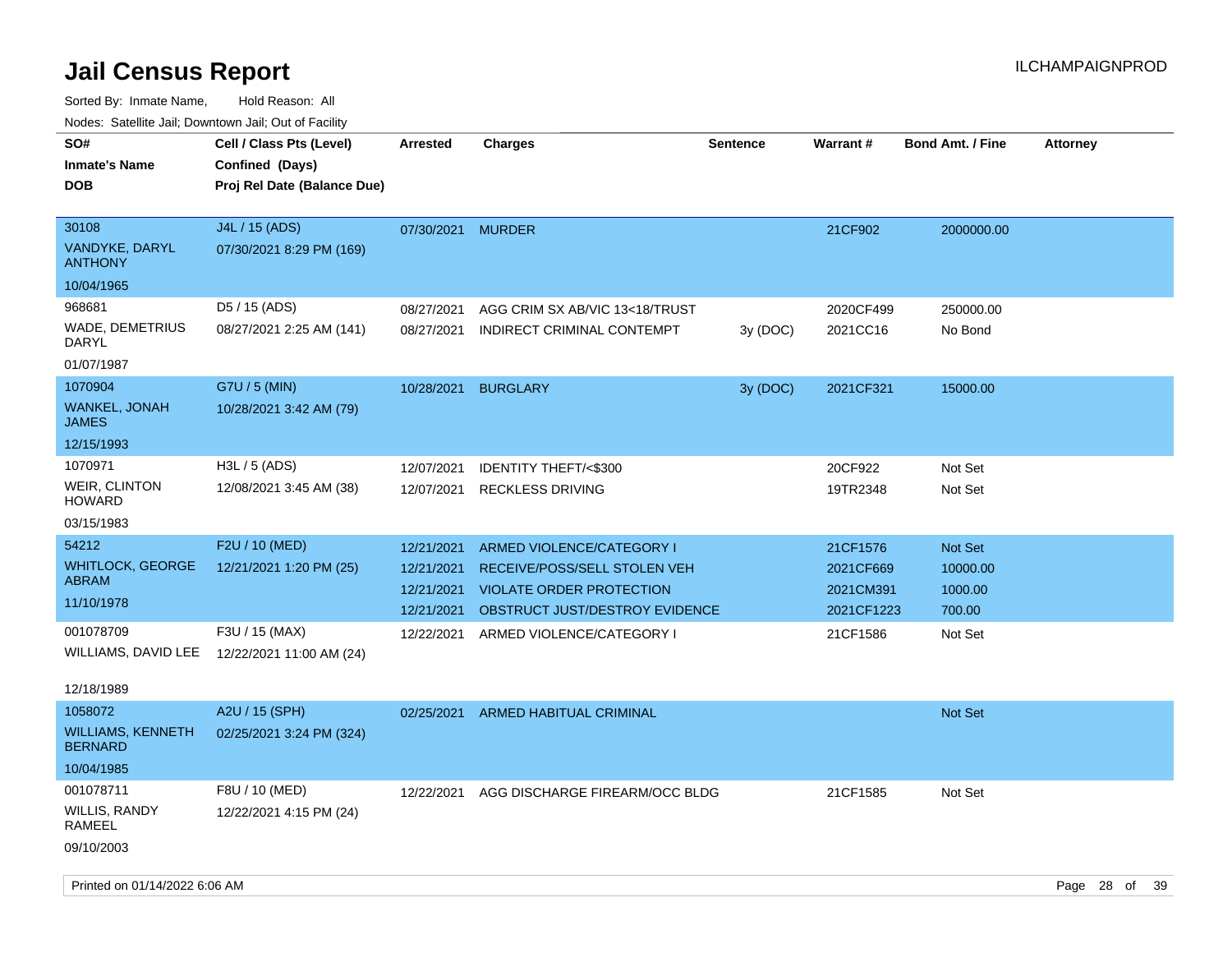| SO#<br><b>Inmate's Name</b><br><b>DOB</b>           | Cell / Class Pts (Level)<br>Confined (Days)<br>Proj Rel Date (Balance Due) | Arrested   | Charges         |            | <b>Sentence</b> | Warrant#    | <b>Bond Amt. / Fine</b> | Attorney |
|-----------------------------------------------------|----------------------------------------------------------------------------|------------|-----------------|------------|-----------------|-------------|-------------------------|----------|
| 9326<br>YOUNG, ANTHONY<br><b>PAUL</b><br>03/13/1954 | $12/5$ (ADS)<br>06/14/2021 12:07 PM (215)                                  | 06/14/2021 | <b>BURGLARY</b> |            |                 | 2020-CF-625 | Not Set                 |          |
| <b>Total Downtown Jail: 72</b>                      |                                                                            | Males: 72  | Females: 0      | Unknown: 0 |                 |             |                         |          |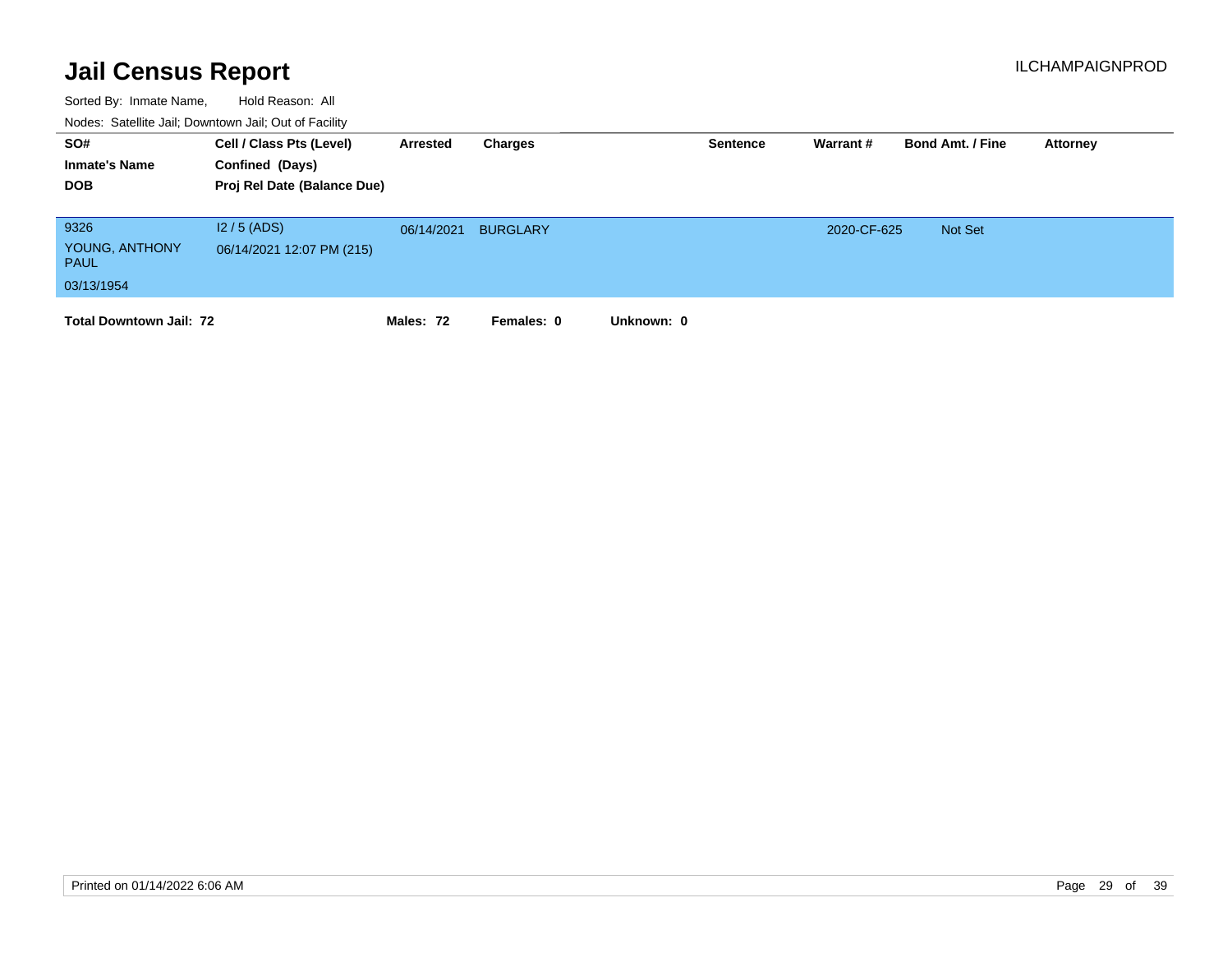|  | <b>Out of Facility</b> |  |
|--|------------------------|--|

| SO#<br><b>Inmate's Name</b><br><b>DOB</b>                         | Cell / Class Pts (Level)<br>Confined (Days)<br>Proj Rel Date (Balance Due) | <b>Arrested</b>                        | <b>Charges</b>                                                                       | <b>Sentence</b> | <b>Warrant#</b>                 | <b>Bond Amt. / Fine</b>       | <b>Attorney</b> |
|-------------------------------------------------------------------|----------------------------------------------------------------------------|----------------------------------------|--------------------------------------------------------------------------------------|-----------------|---------------------------------|-------------------------------|-----------------|
| 61095<br>AMOS, DERRICK<br><b>JAMES</b><br>06/12/1985              | <b>DEW / 10 (ADS)</b><br>05/02/2021 9:02 PM (258)                          | 05/02/2021                             | <b>HOME INVASION/CAUSE INJURY</b>                                                    |                 | 2021CF323                       | 100000.00                     |                 |
| 19971<br><b>LYNN</b><br>08/17/1961                                | EHD<br>BARNESKE, RAYMOND 11/09/2021 9:32 AM (67)<br>5/6/2022 (0.00)        | 11/09/2021                             | DRIVING RVK/SUSP DUI/SSS 4-9                                                         |                 | 2021CF968                       | Not Set                       |                 |
| 516062<br><b>BENNETT, JOHN</b><br><b>MICHAEL</b><br>04/30/1986    | <b>DEW / 15 (MAX)</b><br>02/22/2021 10:47 AM (327)                         | 02/22/2021<br>02/22/2021               | AGG DISCH FIR/VEH/PC OFF/FRMAN<br>PHONE HARASSMENT/2+                                |                 | 21CF210<br>20CF194              | No Bond<br>5000.00            |                 |
| 33993<br><b>BOOKER, STEPHON</b><br><b>MONTELL</b><br>06/11/1971   | DEW / 10 (MED)<br>06/14/2021 7:42 PM (215)                                 | 06/14/2021<br>06/14/2021<br>06/14/2021 | AGGRAVATED DOMESTIC BATTERY<br>POSSESSING A CONTROLLED SUBSTAND<br>PAROLE REVOCATION |                 | 21CF688<br>21CF657<br>CH2103612 | Not Set<br>Not Set<br>No Bond |                 |
| 1074315<br><b>BRIGGS, PATRICK</b><br><b>MONTAY</b><br>08/05/2001  | <b>DEW / 15 (MAX)</b><br>08/03/2021 4:56 PM (165)                          | 07/27/2021                             | AGG DISCHARGE FIREARM/VEH/SCH                                                        |                 | 21CF927                         | Not Set                       |                 |
| 001078065<br><b>BROWN, CHARMAN</b><br><b>LAKEEF</b><br>11/30/2002 | KAN / 10 (ADS)<br>06/17/2021 12:32 PM (212)                                | 06/17/2021                             | AGG BATTERY/DISCHARGE FIREARM                                                        |                 | 21CF704                         | 1000000.00                    |                 |
| 1038554<br><b>BROWN, CORRION</b><br><b>DEVONTAE</b><br>04/19/1995 | KAN / 15 (MAX)<br>08/18/2021 5:40 PM (150)                                 | 08/18/2021<br>08/18/2021               | <b>ARMED HABITUAL CRIMINAL</b><br>DELIVERY OF OR POSSESSION OF W/ INT                |                 | 21CF1162<br>21CF1009            | Not Set<br>No Bond            |                 |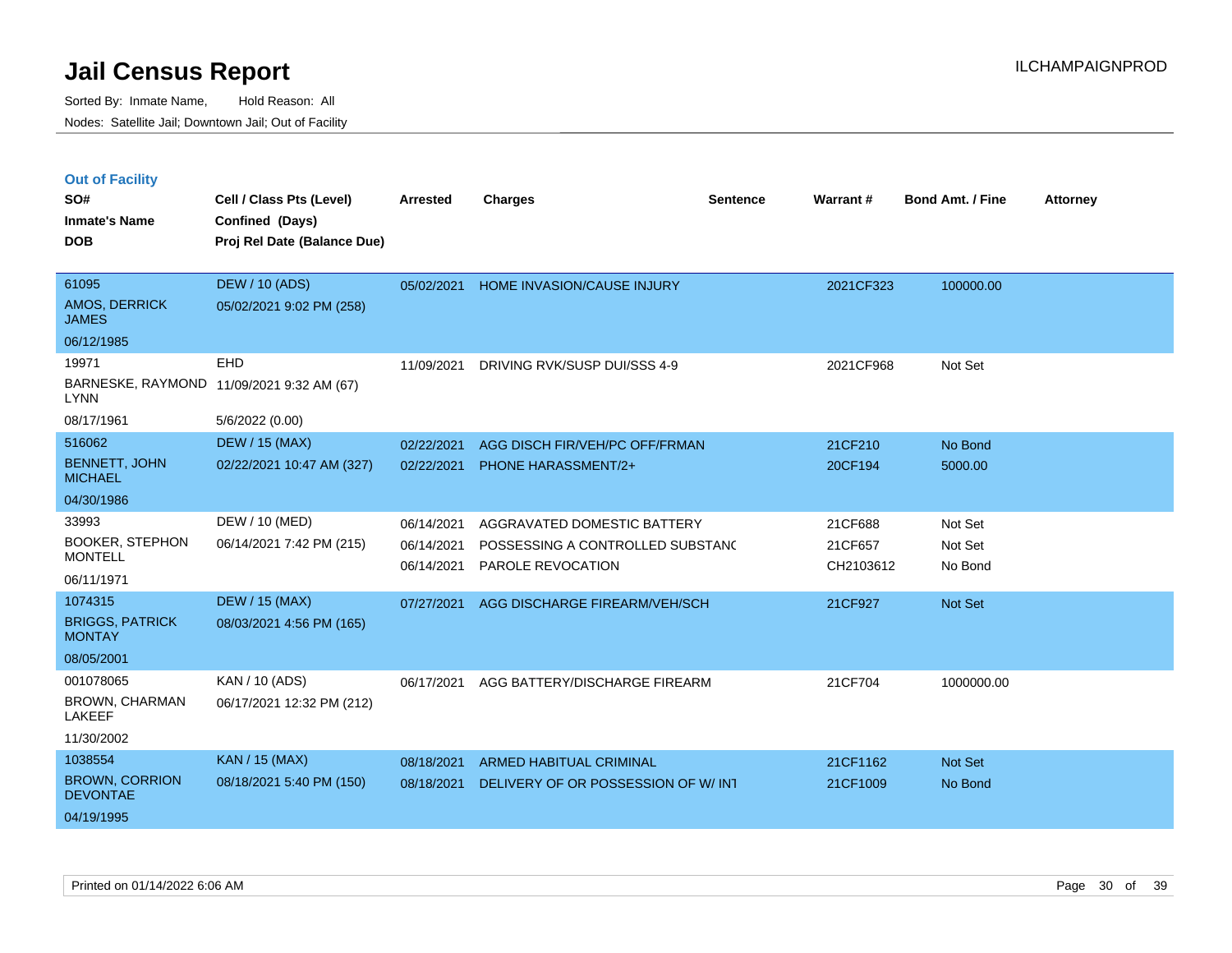| ivouss. Satellite Jali, Downtown Jali, Out of Facility |                             |                 |                                          |                 |            |                         |                 |
|--------------------------------------------------------|-----------------------------|-----------------|------------------------------------------|-----------------|------------|-------------------------|-----------------|
| SO#                                                    | Cell / Class Pts (Level)    | <b>Arrested</b> | <b>Charges</b>                           | <b>Sentence</b> | Warrant#   | <b>Bond Amt. / Fine</b> | <b>Attorney</b> |
| Inmate's Name                                          | Confined (Days)             |                 |                                          |                 |            |                         |                 |
| DOB                                                    | Proj Rel Date (Balance Due) |                 |                                          |                 |            |                         |                 |
|                                                        |                             |                 |                                          |                 |            |                         |                 |
| 1038579                                                | <b>KAN / 15 (MAX)</b>       | 08/18/2021      | FELON POSS/USE WEAPON/FIREARM            |                 | 21CF1010   | <b>Not Set</b>          |                 |
| BROWN, MARKEL<br>rikki                                 | 08/18/2021 2:05 PM (150)    |                 |                                          |                 |            |                         |                 |
| 01/06/1995                                             |                             |                 |                                          |                 |            |                         |                 |
| 1003006                                                | KAN / 15 (MAX)              | 08/19/2021      | FELON POSS/USE MACHINE GUN               |                 | 21CF1011   | No Bond                 |                 |
| BROWN, ROCKEITH<br><b>JAVONTE</b>                      | 08/19/2021 12:55 AM (149)   |                 |                                          |                 |            |                         |                 |
| 07/23/1991                                             |                             |                 |                                          |                 |            |                         |                 |
| 987334                                                 | <b>DEW / 15 (MAX)</b>       |                 | 03/10/2021 ATTEMPT (FIRST DEGREE MURDER) |                 | 19CF689    | <b>Not Set</b>          |                 |
| <b>CAIN, ISAIAH</b><br><b>DEPRIEST</b>                 | 03/10/2021 2:22 PM (311)    |                 |                                          |                 |            |                         |                 |
| 12/23/1990                                             |                             |                 |                                          |                 |            |                         |                 |
| 001078638                                              | <b>EHD</b>                  | 12/15/2021      | DRIVING ON SUSPENDED LICENSE             |                 | 2021TR1120 | Not Set                 |                 |
| CAMPBELL, CARLA<br>GISSELLE                            | 12/15/2021 11:03 AM (31)    |                 |                                          |                 |            |                         |                 |
| 08/12/1980                                             | 2/12/2022 (0.00)            |                 |                                          |                 |            |                         |                 |
| 992962                                                 | <b>DEW / 15 (ADS)</b>       | 05/25/2021      | MURDER/INTENT TO KILL/INJURE             |                 | 2018CF1045 | 1000000.00              |                 |
| CAMPBELL, KEITH<br>KNAQEEB                             | 05/25/2021 1:19 PM (235)    |                 |                                          |                 |            |                         |                 |
| 07/22/1991                                             |                             |                 |                                          |                 |            |                         |                 |
| 001078576                                              | KAN / 15 (MAX)              | 11/09/2021      | UNLAWFUL USE OF A WEAPON                 |                 | 21CF1383   | Not Set                 |                 |
| CARTER, DEMONDRE<br>DAVON                              | 11/09/2021 6:01 PM (67)     |                 |                                          |                 |            |                         |                 |
| 05/27/2001                                             |                             |                 |                                          |                 |            |                         |                 |
| 1064992                                                | <b>KAN / 15 (MAX)</b>       | 09/20/2021      | ARMED VIOLENCE/CATEGORY I                |                 | 21CF1137   | Not Set                 |                 |
| CARTER, KEJUAN<br>JAVONTE                              | 09/20/2021 11:42 PM (117)   |                 |                                          |                 |            |                         |                 |
| 06/27/1998                                             |                             |                 |                                          |                 |            |                         |                 |
| 001078461                                              | KAN / 10 (MED)              | 10/07/2021      | AGG UNLAWFUL USE WEAPON/PERSON           |                 | 2021CF1209 | No Bond                 |                 |
| COLE, ERIC JOSE                                        | 10/08/2021 12:25 AM (99)    | 10/07/2021      | AGG DOMESTIC BATTERY/STRANGLE            |                 | 2021CF1208 | Not Set                 |                 |
| 01/24/2002                                             |                             | 10/08/2021      | HARASS WITNESS/FAMILY MBR/REP            |                 | 21CF1218   | Not Set                 |                 |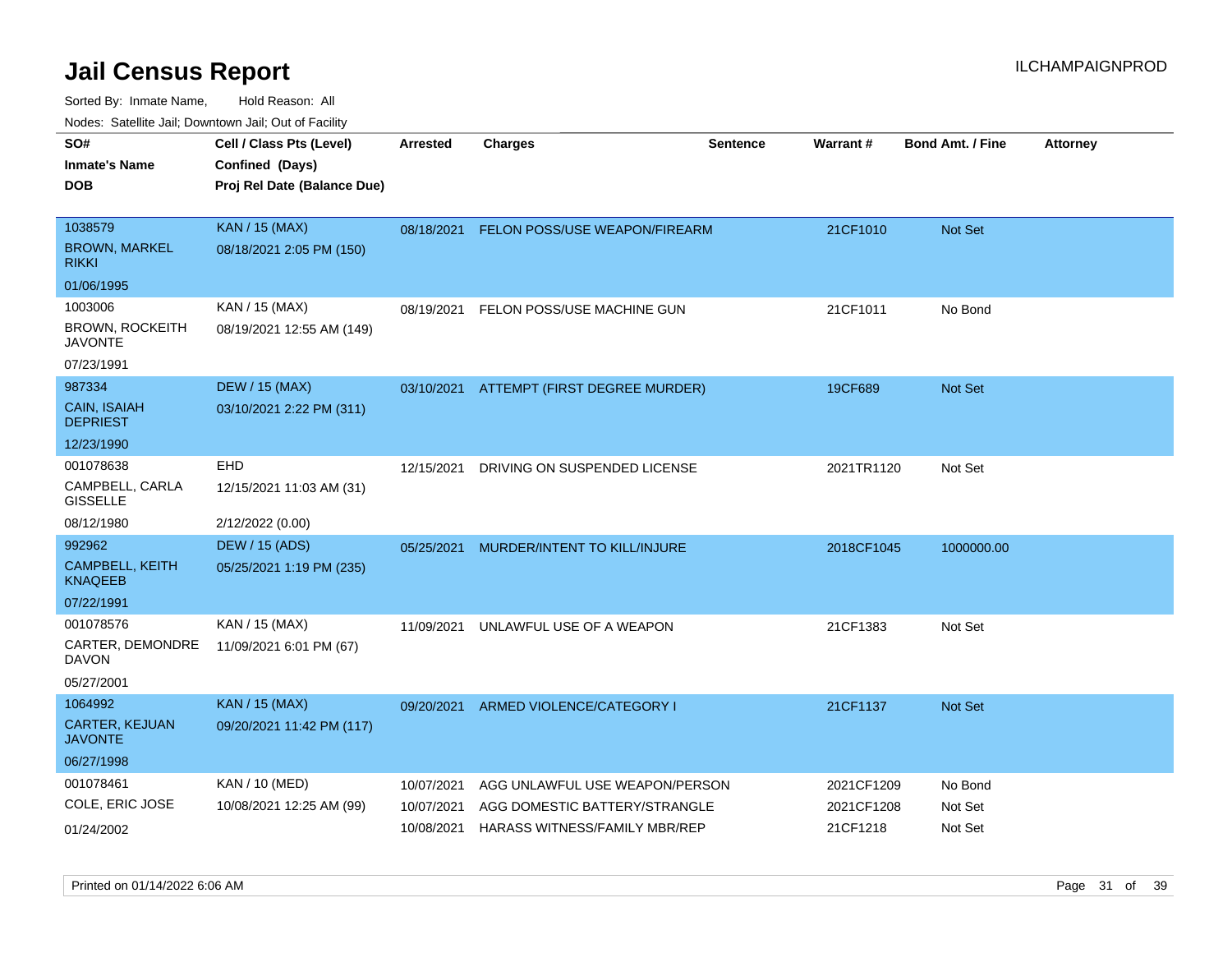| rouce. Calcillic Jali, Downtown Jali, Out of Facility |                                              |                 |                                         |                 |            |                         |                 |
|-------------------------------------------------------|----------------------------------------------|-----------------|-----------------------------------------|-----------------|------------|-------------------------|-----------------|
| SO#                                                   | Cell / Class Pts (Level)                     | <b>Arrested</b> | <b>Charges</b>                          | <b>Sentence</b> | Warrant#   | <b>Bond Amt. / Fine</b> | <b>Attorney</b> |
| <b>Inmate's Name</b>                                  | Confined (Days)                              |                 |                                         |                 |            |                         |                 |
| <b>DOB</b>                                            | Proj Rel Date (Balance Due)                  |                 |                                         |                 |            |                         |                 |
|                                                       |                                              |                 |                                         |                 |            |                         |                 |
| 57733                                                 | <b>KAN / 15 (SPH)</b>                        | 02/25/2020      | <b>HOMICIDE</b>                         |                 | 2020-CF250 | 2000000.00              |                 |
| <b>CRAIG, ANTOINE</b><br><b>DARRELL</b>               | 02/25/2020 4:08 PM (690)                     | 02/25/2020      | <b>FELON POSS/USE WEAPON/FIREARM</b>    |                 | 19CF-1827  | 80000.00                |                 |
| 10/09/1982                                            |                                              |                 |                                         |                 |            |                         |                 |
| 001077939                                             | DEW / 10 (MED)                               | 05/10/2021      | FIREARM/FOID INVALID/NOT ELIG           |                 | 21CF526    | No Bond                 |                 |
| <b>CROSS, PATRICK</b><br><b>DONTRELLE</b>             | 05/10/2021 7:31 PM (250)                     | 06/02/2021      | POSS STOLEN VEHICLE > \$25,000          |                 | 21CF612    | Not Set                 |                 |
| 11/07/2001                                            |                                              |                 |                                         |                 |            |                         |                 |
| 001077558                                             | <b>EHD</b>                                   |                 | 01/04/2022 DRIVING RVK/SUSP DUI/SSS 2ND |                 | 2021CF301  | Not Set                 |                 |
| DAVIS, RICHARD LEE                                    | 01/04/2022 9:17 AM (11)                      |                 |                                         |                 |            |                         |                 |
| 08/20/1984                                            | 2/2/2022 (0.00)                              |                 |                                         |                 |            |                         |                 |
| 1061304                                               | DEW / 15 (MAX)                               | 10/11/2021      | ARMED HABITUAL CRIMINAL                 |                 | 21CF1226   | No Bond                 |                 |
| DORRIS, KEMION                                        | 10/11/2021 7:30 PM (96)                      | 10/11/2021      | ARMED HABITUAL CRIMINAL                 |                 | 21CF1227   | No Bond                 |                 |
| <b>DAETOCE</b>                                        |                                              | 10/11/2021      | HOME INVASION/FIREARM                   |                 | 21CF1228   | No Bond                 |                 |
| 11/19/1997                                            |                                              |                 |                                         |                 |            |                         |                 |
| 1048528                                               | <b>EHD</b>                                   |                 | 01/11/2022 DRIVING RVK/SUSP DUI/SSS 3RD |                 | 2021CF828  | Not Set                 |                 |
| FREEMAN, TAMISHA<br><b>NICOLE</b>                     | 01/11/2022 9:20 AM (4)                       |                 |                                         |                 |            |                         |                 |
| 04/24/1985                                            | 2/9/2022 (0.00)                              |                 |                                         |                 |            |                         |                 |
| 60154                                                 | <b>EHD</b>                                   | 10/20/2021      | AGG DUI/LIC SUSP OR REVOKED             |                 | 2021cf261  | Not Set                 |                 |
| GARCIA-MEZA,<br>CARLOS                                | 10/20/2021 9:23 AM (87)                      |                 |                                         |                 |            |                         |                 |
| 03/06/1983                                            | 1/16/2022 (0.00)                             |                 |                                         |                 |            |                         |                 |
| 001077363                                             | <b>KAN / 25 (SPH)</b>                        | 10/30/2020      | <b>HOME INVASION/FIREARM</b>            |                 | 20CF1202   | 500000.00               |                 |
| <b>GARY, DAKOTA</b><br><b>TREVON</b>                  | 10/30/2020 10:41 AM (442)                    |                 |                                         |                 |            |                         |                 |
| 12/31/2001                                            |                                              |                 |                                         |                 |            |                         |                 |
| 1013012                                               | KAN / 15 (MAX)                               | 07/08/2021      | ATTEMPT (FIRST DEGREE MURDER)           |                 | 2021CF790  | 1000000.00              |                 |
|                                                       | GARY, XAVIER LAMAR  07/08/2021 9:24 AM (191) | 07/08/2021      | FELON POSS/USE FIREARM PRIOR            |                 | 2020CF650  | 25000.00                |                 |
|                                                       |                                              | 07/08/2021      | FELON POSS/USE FIREARM PRIOR            |                 | 21CF798    | Not Set                 |                 |
| 12/14/1991                                            |                                              |                 |                                         |                 |            |                         |                 |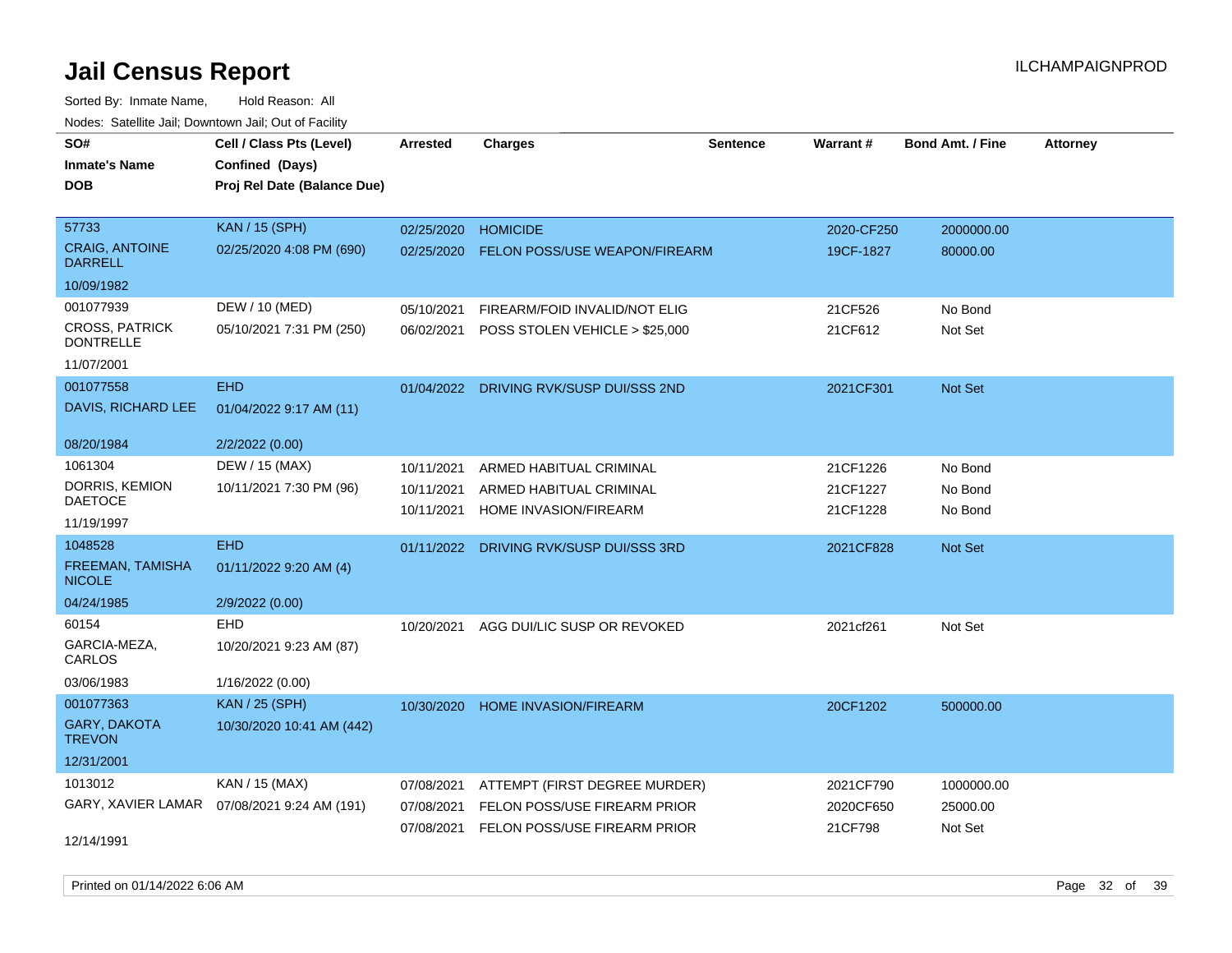Sorted By: Inmate Name, Hold Reason: All Nodes: Satellite Jail; Downtown Jail; Out of Facility

| SO#<br><b>Inmate's Name</b>                | Cell / Class Pts (Level)<br>Confined (Days)  | <b>Arrested</b> | <b>Charges</b>                            | <b>Sentence</b> | Warrant#   | <b>Bond Amt. / Fine</b> | <b>Attorney</b> |
|--------------------------------------------|----------------------------------------------|-----------------|-------------------------------------------|-----------------|------------|-------------------------|-----------------|
| DOB                                        | Proj Rel Date (Balance Due)                  |                 |                                           |                 |            |                         |                 |
| 1065946                                    | <b>KAN / 10 (MED)</b>                        | 09/04/2021      | AGG BATTERY/DISCHARGE FIREARM             |                 | 21CF1057   | 750000.00               |                 |
| <b>GODBOLT, DESMOND</b><br><b>DEVONTAE</b> | 09/04/2021 1:17 AM (133)                     | 09/04/2021      | <b>RESIST/OBSTRUCTING A PEACE OFFICEF</b> |                 | 21CM407    | <b>Not Set</b>          |                 |
| 11/15/1997                                 |                                              |                 |                                           |                 |            |                         |                 |
| 1070118                                    | KAN / 15 (MAX)                               | 08/31/2021      | AGGRAVATED DOMESTIC BATTERY               |                 | 21CF1049   | No Bond                 |                 |
| GRAHAM, CORTEZ<br>LAMON                    | 08/31/2021 9:32 PM (137)                     | 09/02/2021      | PROBATION VIOLATION                       |                 | 21CF55     | Not Set                 |                 |
| 03/31/1976                                 |                                              |                 |                                           |                 |            |                         |                 |
| 1000641                                    | <b>KAN / 10 (MED)</b>                        | 09/14/2021      | <b>ARMED HABITUAL CRIMINAL</b>            |                 | 21CF1116   | No Bond                 |                 |
| <b>GRANT, CEDRIC</b><br><b>DYSHAWN</b>     | 09/14/2021 6:32 PM (123)                     |                 |                                           |                 |            |                         |                 |
| 01/03/1991                                 |                                              |                 |                                           |                 |            |                         |                 |
| 1076506                                    | KAN / 15 (MAX)                               | 09/17/2021      | AGG UUW/PERSON/CM THREAT VIOL             |                 | 21CF1131   | Not Set                 |                 |
|                                            | GRAY, JAMARH EMERE 09/17/2021 10:41 AM (120) | 09/20/2021      | DOMESTIC BATTERY                          |                 | 21CM430    | Not Set                 |                 |
| 06/21/2003                                 |                                              |                 |                                           |                 |            |                         |                 |
| 973845                                     | <b>EHD</b>                                   | 12/21/2021      | DRIVING ON SUSPENDED LICENSE              |                 | 2021TR647  | Not Set                 |                 |
| <b>GRIFFITH, PRESTON</b><br><b>JOEL</b>    | 12/21/2021 10:42 AM (25)                     |                 |                                           |                 |            |                         |                 |
| 08/16/1982                                 | 1/19/2022 (0.00)                             |                 |                                           |                 |            |                         |                 |
| 986315                                     | <b>EHD</b>                                   | 01/04/2022      | DRIVING ON SUSPENDED LICENSE              |                 | 2020TR4725 | Not Set                 |                 |
| HARPER, DEMARKO<br>DEVAIL                  | 01/04/2022 10:13 AM (11)                     |                 |                                           |                 |            |                         |                 |
| 09/04/1989                                 | 2/2/2022 (0.00)                              |                 |                                           |                 |            |                         |                 |
| 001077887                                  | <b>EHD</b>                                   |                 | 01/11/2022 AGG DUI/LIC SUSP OR REVOKED    |                 | 2021CF466  | <b>Not Set</b>          |                 |
| <b>HENRY, ROBERT</b><br><b>GORDON</b>      | 01/11/2022 11:02 AM (4)                      |                 |                                           |                 |            |                         |                 |
| 12/16/1952                                 | 2/7/2022 (0.00)                              |                 |                                           |                 |            |                         |                 |
| 1045186                                    | DEW / 15 (MAX)                               | 08/16/2021      | AGG FLEEING POLICE/21 MPH OVER            |                 | 21CF988    | Not Set                 |                 |
| HOLBROOK, JOHNNIE                          | 08/16/2021 11:07 AM (152)                    | 08/16/2021      | FELON POSS/USE WEAPON/FIREARM             |                 | 21CF989    | Not Set                 |                 |
| <b>MATHIS</b>                              |                                              | 08/16/2021      | ARMED VIOLENCE/CATEGORY I                 |                 | 21CF934    | 1000000.00              |                 |
| 07/19/1996                                 |                                              | 08/16/2021      | FELON POSS/USE WEAPON/FIREARM             |                 | 19CF968    | Not Set                 |                 |

Printed on 01/14/2022 6:06 AM Page 33 of 39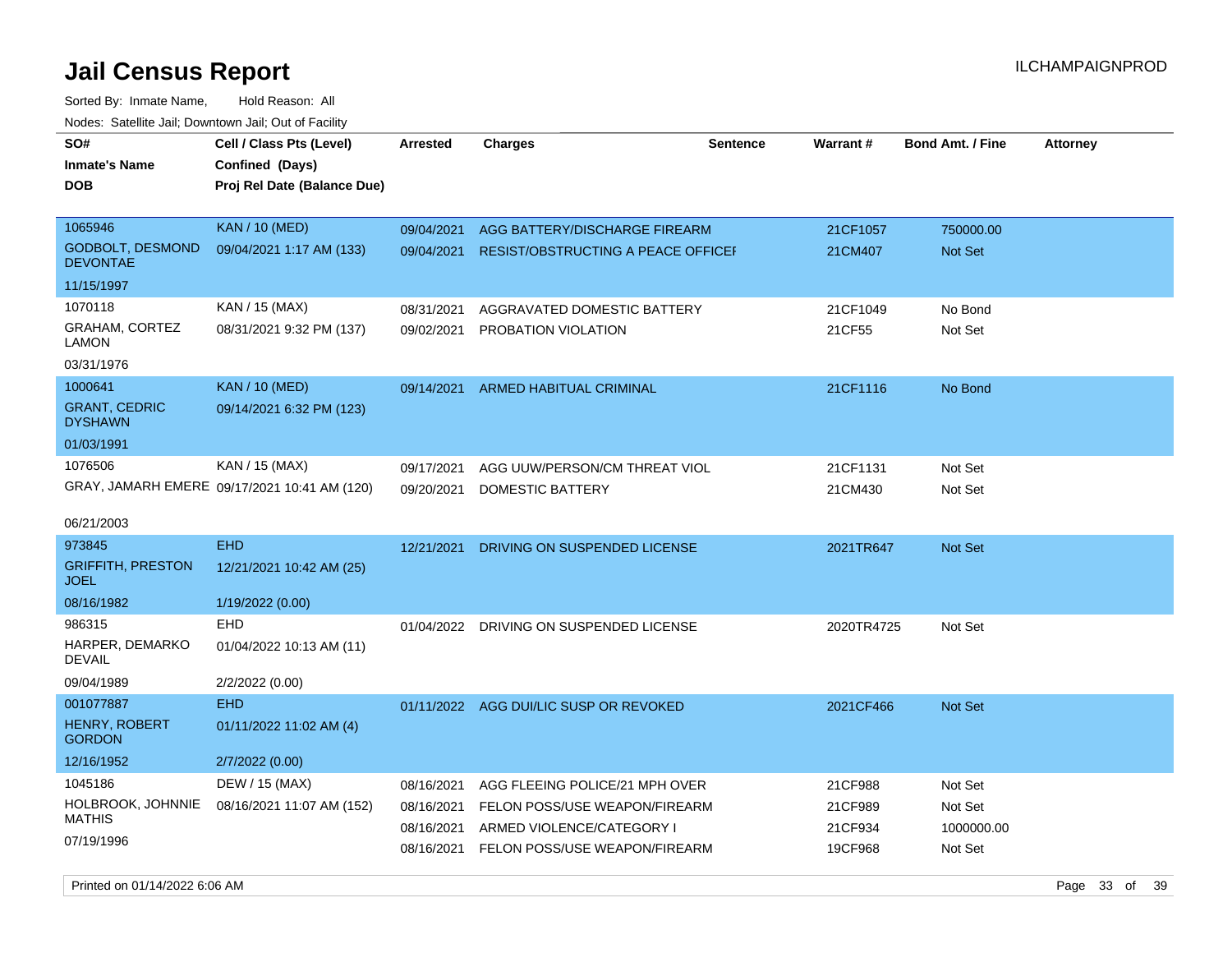| SO#<br><b>Inmate's Name</b><br><b>DOB</b> | Cell / Class Pts (Level)<br>Confined (Days)<br>Proj Rel Date (Balance Due) | Arrested                 | <b>Charges</b>                                                | <b>Sentence</b> | <b>Warrant#</b>         | <b>Bond Amt. / Fine</b>    | <b>Attorney</b> |
|-------------------------------------------|----------------------------------------------------------------------------|--------------------------|---------------------------------------------------------------|-----------------|-------------------------|----------------------------|-----------------|
| 001078146                                 | <b>DEW / 15 (MAX)</b>                                                      | 07/09/2021               | AGG BATTERY/DISCHARGE FIREARM                                 |                 | 21CF795                 | 1000000.00                 |                 |
| <b>HUNT. TEIGAN</b><br><b>JAZAIREO</b>    | 07/09/2021 12:41 PM (190)                                                  | 07/09/2021               | ARMED ROBBERY/ARMED W/FIREARM                                 |                 | 21CF806                 | <b>Not Set</b>             |                 |
| 05/14/2003                                |                                                                            |                          |                                                               |                 |                         |                            |                 |
| 989743                                    | DEW / 15 (ADS)                                                             | 04/13/2021               | AGG DISCHARGE FIREARM/VEH/SCH                                 |                 | 21CF400                 | Not Set                    |                 |
| JACKSON, STEVE<br>ALLEN                   | 04/13/2021 2:45 AM (277)                                                   | 04/13/2021               | AGGRAVATED DOMESTIC BATTERY                                   |                 | 21CF399                 | Not Set                    |                 |
| 06/04/1991                                |                                                                            |                          |                                                               |                 |                         |                            |                 |
| 50495                                     | <b>EHD</b>                                                                 | 08/10/2021               | DRIVING RVK/SUSP DUI/SSS 10-14                                |                 | 2020CF997               | Not Set                    |                 |
| <b>JENKINS, ARNOLD</b><br><b>FARRIS</b>   | 08/10/2021 9:08 AM (158)                                                   | 08/10/2021               | DRIVING RVK/SUSP DUI/SSS 10-14                                |                 | 2019CF1363              | <b>Not Set</b>             |                 |
| 04/19/1962                                | 2/4/2022 (0.00)                                                            |                          |                                                               |                 |                         |                            |                 |
| 1076450                                   | DEW / 15 (MAX)                                                             | 06/25/2020               | AGG DISCHARGE OF A FIREARM                                    |                 | 6y/0m/0d (DOI 2020CF703 | Not Set                    |                 |
| JONES, CARLOS<br><b>ANTONIO</b>           | 06/25/2020 2:13 PM (569)                                                   | 11/02/2020               | HOME INVASION/FIREARM                                         | 11y (DOC)       | 20CF1204                | No Bond                    |                 |
| 11/18/2001                                |                                                                            |                          |                                                               |                 |                         |                            |                 |
| 001078401                                 | <b>DEW / 10 (ADS)</b>                                                      | 09/19/2021               | UNLAWFUL VEHICULAR INVASION                                   |                 | 21CF1134                | Not Set                    |                 |
| <b>KNIGHT, ERIC</b>                       | 09/19/2021 7:32 PM (118)                                                   | 09/19/2021               | HRSMT/THREATEN PERSON/KILL                                    |                 | 2021CF561               | 50000.00                   |                 |
| 07/11/1991                                |                                                                            | 09/21/2021               | <b>BURGLARY</b>                                               |                 | 21CF1139                | <b>Not Set</b>             |                 |
| 1002591                                   | <b>EHD</b>                                                                 | 01/11/2022               | AGG DUI/LIC SUSP OR REVOKED                                   |                 | 2020CF1399              | Not Set                    |                 |
| <b>KRAUS, MARY</b><br><b>KATHERINE</b>    | 01/11/2022 11:54 AM (4)                                                    |                          |                                                               |                 |                         |                            |                 |
| 04/13/1959                                | 2/22/2022 (0.00)                                                           |                          |                                                               |                 |                         |                            |                 |
| 1064445                                   | <b>DEW / 15 (MAX)</b>                                                      | 04/23/2021               | AGG DISCHARGE FIREARM/OCC VEH                                 |                 | 2021CF295               | 500000.00                  |                 |
| LARUE, TERENCE<br><b>TRAMEL</b>           | 04/23/2021 11:18 AM (267)                                                  | 04/23/2021<br>04/23/2021 | POSSESS 15<100 GRAMS COCAINE<br>FELON POSS/USE FIREARM/PAROLE |                 | 19CF1052<br>21CF899     | 10000.00<br><b>Not Set</b> |                 |
| 12/23/1998                                |                                                                            |                          |                                                               |                 |                         |                            |                 |
| 001078237                                 | KAN / 15 (ADS)                                                             | 08/03/2021               | AGG DISCHARGE FIREARM/OCC VEH                                 |                 | 21CF928                 | No Bond                    |                 |
| LAWS, TERON<br><b>RAMONTE</b>             | 08/03/2021 6:29 PM (165)                                                   |                          |                                                               |                 |                         |                            |                 |
| 04/03/2001                                |                                                                            |                          |                                                               |                 |                         |                            |                 |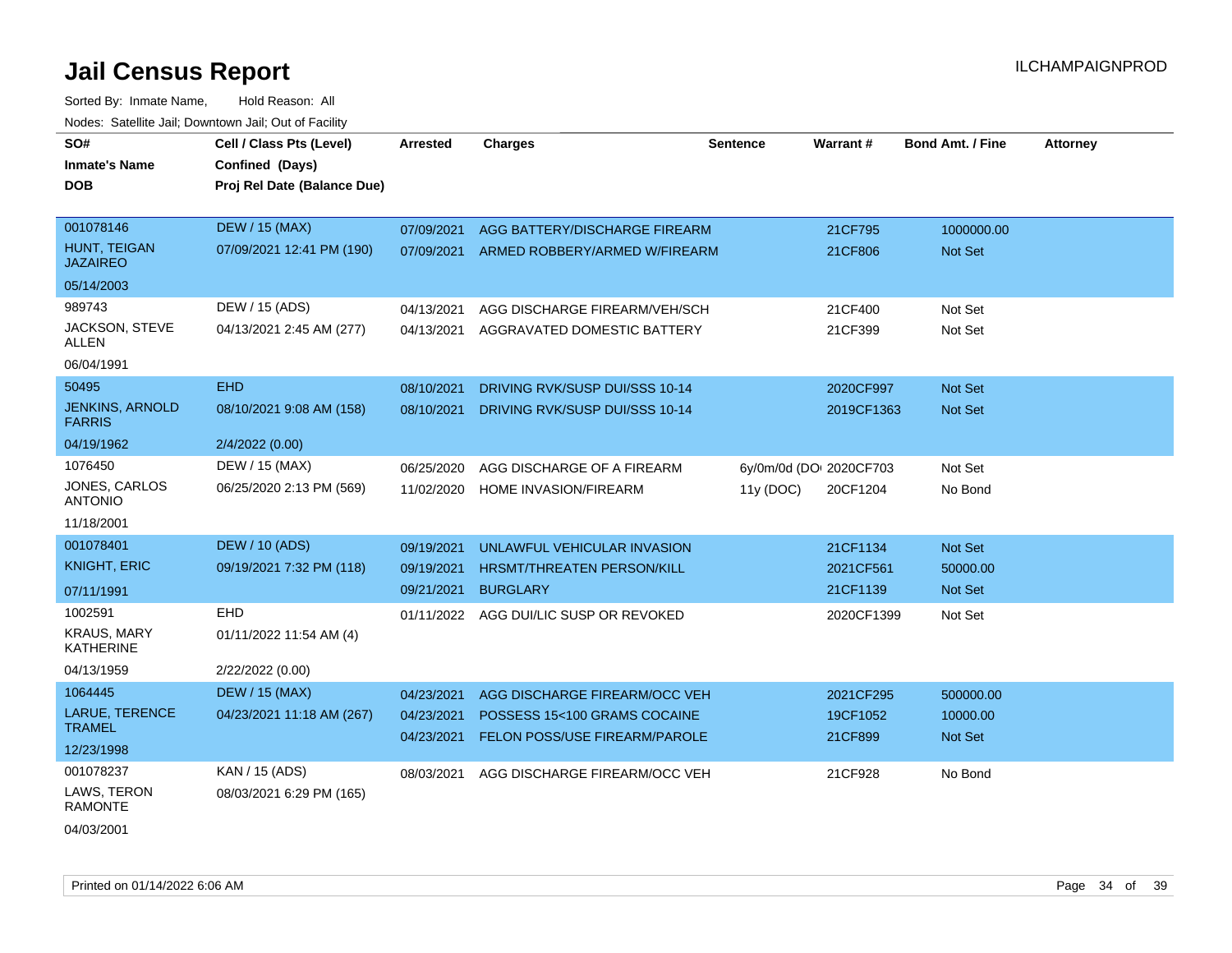Sorted By: Inmate Name, Hold Reason: All Nodes: Satellite Jail; Downtown Jail; Out of Facility

| SO#                                             | Cell / Class Pts (Level)    | <b>Arrested</b> | <b>Charges</b>                           | <b>Sentence</b> | <b>Warrant#</b> | <b>Bond Amt. / Fine</b> | <b>Attorney</b> |
|-------------------------------------------------|-----------------------------|-----------------|------------------------------------------|-----------------|-----------------|-------------------------|-----------------|
| <b>Inmate's Name</b>                            | Confined (Days)             |                 |                                          |                 |                 |                         |                 |
| <b>DOB</b>                                      | Proj Rel Date (Balance Due) |                 |                                          |                 |                 |                         |                 |
| 001078470                                       | <b>DEW / 15 (MAX)</b>       | 10/10/2021      | MURDER/INTENT TO KILL/INJURE             |                 | 21CF1221        | <b>Not Set</b>          |                 |
| LEE, AMAHRION<br><b>JA'MERE</b>                 | 10/10/2021 1:23 PM (97)     |                 |                                          |                 |                 |                         |                 |
| 11/05/2002                                      |                             |                 |                                          |                 |                 |                         |                 |
| 56792                                           | DEW / 10 (MED)              | 02/02/2021      | ARMED HABITUAL CRIMINAL                  |                 | 2021CF141       | 500000.00               |                 |
| LILLARD, LAWRENCE<br><b>TYRONE</b>              | 02/02/2021 2:11 PM (347)    | 02/22/2021      | DRIVING ON REVOKED LICENSE               |                 | 21TR426         | 5000.00                 |                 |
| 10/20/1982                                      |                             |                 |                                          |                 |                 |                         |                 |
| 001078754                                       | <b>EHD</b>                  | 01/11/2022      | DRIVING ON SUSPENDED LICENSE             |                 | 2021TR6180      | Not Set                 |                 |
| LOPEZ, REINA<br><b>GABERILLA</b>                | 01/11/2022 8:47 AM (4)      |                 |                                          |                 |                 |                         |                 |
| 10/05/1997                                      | 1/20/2022 (0.00)            |                 |                                          |                 |                 |                         |                 |
| 001078575                                       | KAN / 10 (MED)              | 11/09/2021      | <b>GUNRUNNING</b>                        |                 | 21CF1330        | 750000.00               |                 |
| MCLAURIN, KEYON A                               | 11/09/2021 12:41 PM (67)    |                 |                                          |                 |                 |                         |                 |
| 11/19/2002                                      |                             |                 |                                          |                 |                 |                         |                 |
| 1011046                                         | <b>KAN</b> / 15 (ADS)       |                 | 04/10/2021 ATTEMPT (FIRST DEGREE MURDER) |                 | 21CF392         | Not Set                 |                 |
| <b>MILES, DARRION</b><br><b>ANTONIO KEVONTA</b> | 04/11/2021 12:46 AM (279)   |                 |                                          |                 |                 |                         |                 |
| 03/18/1990                                      |                             |                 |                                          |                 |                 |                         |                 |
| 001077278                                       | DEW / 15 (MAX)              | 10/06/2020      | MURDER/INTENT TO KILL/INJURE             |                 | 2020CF146       | 2000000.00              |                 |
| MILLER, D'ANDRE                                 | 10/06/2020 12:49 PM (466)   | 10/06/2020      | AGG FLEEING POLICE/21 MPH OVER           |                 | 2019CF1171      | 50000.00                |                 |
| 09/08/1986                                      |                             |                 |                                          |                 |                 |                         |                 |
| 1026477                                         | <b>KAN / 15 (ADS)</b>       | 09/21/2021      | AGG DISCHARGE FIREARM/OCC VEH            |                 | 21CF1138        | <b>Not Set</b>          |                 |
| NEWBILL, DEVONTRE<br><b>LAMONT</b>              | 09/21/2021 2:27 AM (116)    | 09/22/2021      | PROBATION VIOLATION                      |                 | 20CF577         | Not Set                 |                 |
| 11/22/1993                                      |                             |                 |                                          |                 |                 |                         |                 |
| 1072907                                         | <b>KAN</b>                  | 07/14/2021      | ATTEMPT (FIRST DEGREE MURDER)            |                 | 2021-CF-832     | 2000000.00              |                 |
| NIKOLAEV, YEVGENIY                              | 07/14/2021 10:10 PM (185)   | 07/14/2021      | CRIMINAL DAMAGE <\$500/SCHOOL            |                 | 2021CF840       | 5000.00                 |                 |

10/06/1983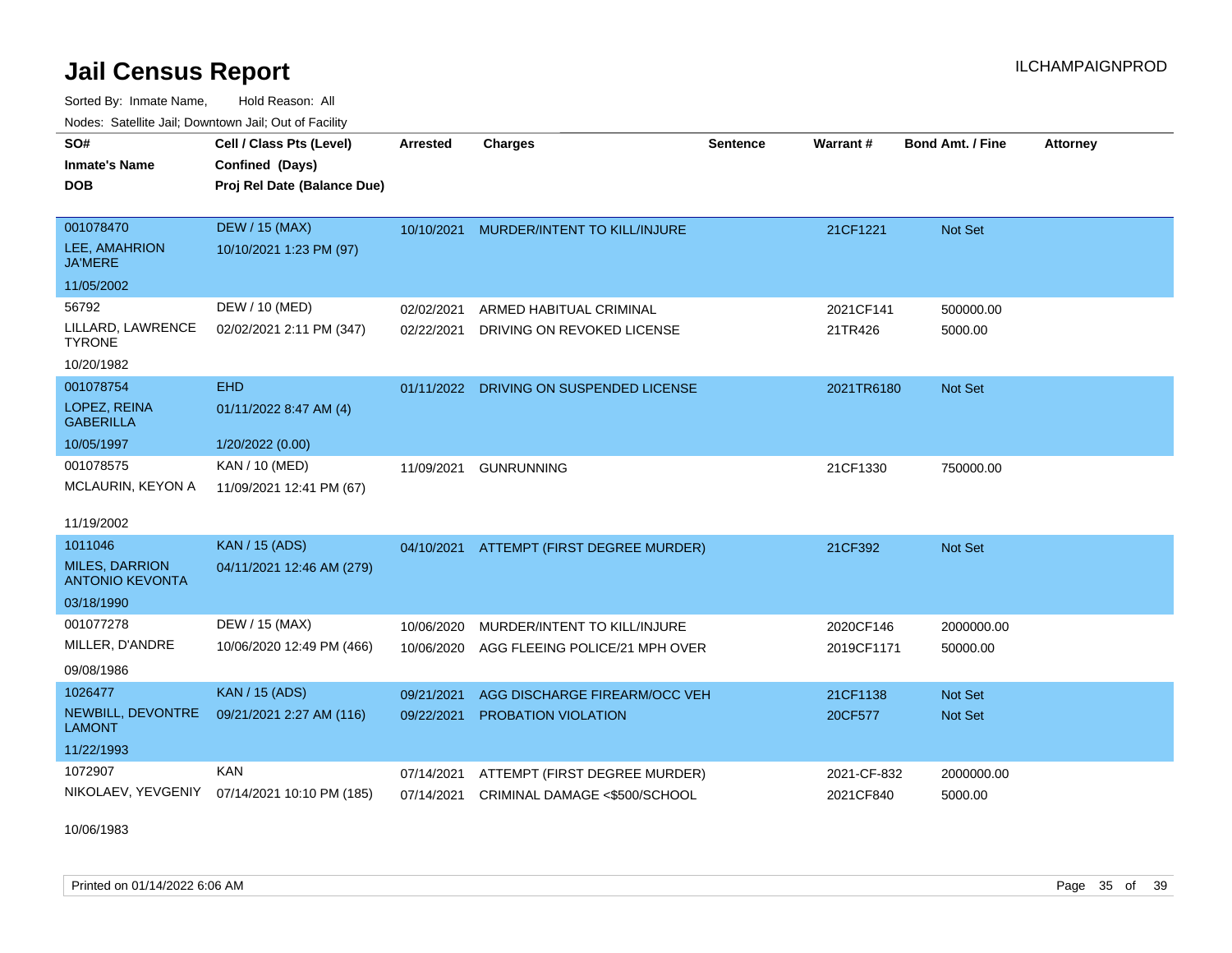| vodos. Catolino can, Downtown can, Out of Fability |                                               |                 |                                       |                 |             |                         |                 |
|----------------------------------------------------|-----------------------------------------------|-----------------|---------------------------------------|-----------------|-------------|-------------------------|-----------------|
| SO#                                                | Cell / Class Pts (Level)                      | <b>Arrested</b> | <b>Charges</b>                        | <b>Sentence</b> | Warrant#    | <b>Bond Amt. / Fine</b> | <b>Attorney</b> |
| <b>Inmate's Name</b>                               | Confined (Days)                               |                 |                                       |                 |             |                         |                 |
| <b>DOB</b>                                         | Proj Rel Date (Balance Due)                   |                 |                                       |                 |             |                         |                 |
|                                                    |                                               |                 |                                       |                 |             |                         |                 |
| 001078558                                          | <b>DEW / 10 (MED)</b>                         | 11/03/2021      | UNLAWFUL USE OF A WEAPON              |                 | 21CF1352    | Not Set                 |                 |
| PARRISH, DOMINIC<br><b>WALTER</b>                  | 11/03/2021 1:25 PM (73)                       |                 |                                       |                 |             |                         |                 |
| 08/23/2001                                         |                                               |                 |                                       |                 |             |                         |                 |
| 001078063                                          | DEW / 15 (MAX)                                | 06/15/2021      | AGG CRIM SEX ASSAULT/WEAPON           |                 | 2021CF678   | 1000000.00              |                 |
|                                                    | PERRY, ROBERT Junior 06/15/2021 4:37 PM (214) | 06/15/2021      | <b>ROBBERY</b>                        |                 | 2021CF159   | 25000.00                |                 |
|                                                    |                                               |                 |                                       |                 |             |                         |                 |
| 12/21/1990                                         |                                               |                 |                                       |                 |             |                         |                 |
| 37559                                              | <b>EHD</b>                                    |                 | 01/12/2022 DRIVING ON REVOKED LICENSE |                 | 2021TR2685  | Not Set                 |                 |
| PICKENS, DAVID<br><b>EUGENE</b>                    | 01/12/2022 10:16 AM (3)                       |                 |                                       |                 |             |                         |                 |
| 02/01/1973                                         | 3/12/2022 (0.00)                              |                 |                                       |                 |             |                         |                 |
| 001077614                                          | KAN / 15 (MAX)                                | 01/17/2021      | ATTEMPT (FIRST DEGREE MURDER)         |                 | 21CF66      | Not Set                 |                 |
| <b>DEVON</b>                                       | ROBINSON, DONTRELL 01/17/2021 3:08 PM (363)   |                 |                                       |                 |             |                         |                 |
| 09/22/2002                                         |                                               |                 |                                       |                 |             |                         |                 |
| 1061216                                            | <b>KAN / 10 (MED)</b>                         | 06/22/2021      | HOME INVASION/FIREARM                 |                 | 21CF727     | Not Set                 |                 |
| <b>RUNGE, ANDRE</b><br><b>MARSEAN</b>              | 06/22/2021 4:42 PM (207)                      |                 |                                       |                 |             |                         |                 |
| 12/05/1997                                         |                                               |                 |                                       |                 |             |                         |                 |
| 650295                                             | <b>PIA / 50 (MAX)</b>                         | 04/22/2020      | CRIMINAL SEXUAL ASSAULT               |                 | 2020-CF407  | 750000.00               |                 |
| SANDAGE, JERALD                                    | 04/22/2020 6:30 AM (633)                      | 04/22/2020      | <b>CRIMINAL SEXUAL ASSAULT</b>        |                 | 2020-CF408  | 750000.00               |                 |
| <b>EUGENE</b>                                      |                                               | 04/22/2020      | <b>CRIMINAL SEXUAL ABUSE</b>          |                 | 2020-CF409  | 750000.00               |                 |
| 06/07/1971                                         |                                               | 04/22/2020      | <b>CRIMINAL SEXUAL ASSAULT</b>        |                 | 2020-CF410  | 750000.00               |                 |
|                                                    |                                               | 04/22/2020      | OFFICIAL MISCONDUCT                   |                 | 2019-CF1811 | 25000.00                |                 |
| 1062194                                            | <b>DEW / 15 (MAX)</b>                         | 02/27/2020      | MURDER/OTHER FORCIBLE FELONY          |                 | 20CF-247    | 1000000.00              |                 |
| SIMMONS, MICHAEL<br><b>JAMAL</b>                   | 02/27/2020 1:11 PM (688)                      | 09/23/2020      | AGG BATTERY/DISCHARGE FIREARM         |                 | 20CF1061    | <b>Not Set</b>          |                 |
| 11/03/1997                                         |                                               |                 |                                       |                 |             |                         |                 |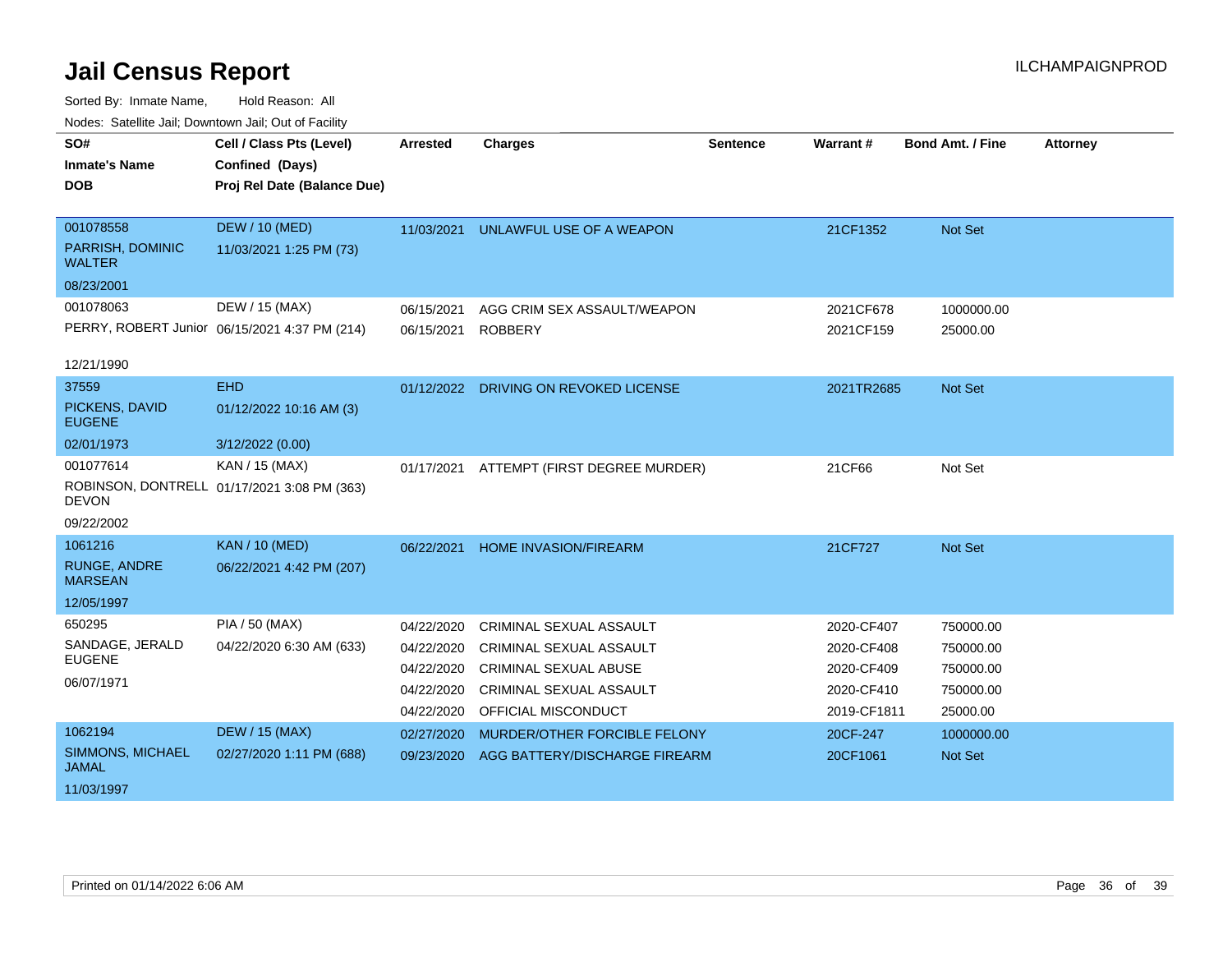| SO#<br><b>Inmate's Name</b><br>DOB     | Cell / Class Pts (Level)<br>Confined (Days)<br>Proj Rel Date (Balance Due) | <b>Arrested</b> | <b>Charges</b>                 | <b>Sentence</b>        | Warrant#   | <b>Bond Amt. / Fine</b> | <b>Attorney</b> |
|----------------------------------------|----------------------------------------------------------------------------|-----------------|--------------------------------|------------------------|------------|-------------------------|-----------------|
| 001078115                              | <b>KAN / 15 (MAX)</b>                                                      | 07/01/2021      | ARMED VIOLENCE/CATEGORY I      |                        | 21CF772    | Not Set                 |                 |
| <b>SMITH, JAMES</b><br>NASHAUN, Junior | 07/01/2021 2:44 PM (198)                                                   | 07/30/2021      | DRIVING ON SUSPENDED LICENSE   |                        | 21TR5804   | 1500.00                 |                 |
| 09/18/2000                             |                                                                            |                 |                                |                        |            |                         |                 |
| 001077868                              | DEW / 15 (MAX)                                                             | 04/21/2021      | ARMED ROBBERY/ARMED W/FIREARM  |                        | 21CF445    | Not Set                 |                 |
| SPEARMENT,<br><b>KENTRELL</b>          | 04/21/2021 9:48 PM (269)                                                   | 08/19/2021      | FLEEING/ATTEMPT ELUDE OFFICER  |                        | 2021TR1053 | 1000.00                 |                 |
| 01/21/2002                             |                                                                            |                 |                                |                        |            |                         |                 |
| 11979                                  | <b>EHD</b>                                                                 | 01/11/2022      | AGG FLEEING POLICE/21 MPH OVER |                        | 2021CF629  | Not Set                 |                 |
| STARK, JACK LYNN                       | 01/11/2022 10:13 AM (4)                                                    |                 |                                |                        |            |                         |                 |
| 12/31/1955                             | 4/9/2022 (0.00)                                                            |                 |                                |                        |            |                         |                 |
| 001077854                              | <b>EHD</b>                                                                 | 09/15/2021      | DRIVING RVK/SUSP DUI/SSS 4-9   |                        | 2021CF306  | Not Set                 |                 |
| STUKINS, DANNY RAY                     | 09/15/2021 10:17 AM (122)                                                  |                 |                                |                        |            |                         |                 |
| 07/05/1985                             | 3/13/2022 (0.00)                                                           |                 |                                |                        |            |                         |                 |
| 1046632                                | <b>KAN / 15 (MAX)</b>                                                      | 09/14/2021      | ARMED VIOLENCE/CATEGORY II     |                        | 21CF912    | 750000.00               |                 |
|                                        | TATE, JAVON MARQUIS 09/14/2021 12:10 PM (123)                              |                 |                                |                        |            |                         |                 |
| 08/10/1996                             |                                                                            |                 |                                |                        |            |                         |                 |
| 1033031                                | KAN / 15 (MAX)                                                             | 08/19/2020      | *AGG BATTERY W/FIREARM/PERSON  |                        | 2020-CF923 | 500000.00               |                 |
| TOMS, ANDREW<br><b>CHUCKY</b>          | 08/19/2020 5:59 PM (514)                                                   |                 |                                |                        |            |                         |                 |
| 09/28/1978                             |                                                                            |                 |                                |                        |            |                         |                 |
| 27007                                  | <b>KAN / 15 (MAX)</b>                                                      | 09/19/2021      | DOMESTIC BATTERY/OTHER PRIOR   | 2y/0m/0d (DOI 21CF1133 |            | No Bond                 |                 |
| <b>TUELL, ROBERT</b><br><b>STEPHEN</b> | 09/19/2021 9:51 AM (118)                                                   |                 |                                |                        |            |                         |                 |
| 09/25/1967                             |                                                                            |                 |                                |                        |            |                         |                 |
| 001078263                              | KAN / 10 (ADS)                                                             | 08/11/2021      | AGG FLEEING POLICE/21 MPH OVER | 15m (DOC)              |            | 200000.00               |                 |
| TURK, BRANDON<br>LARSHAWN              | 08/11/2021 6:23 PM (157)                                                   |                 |                                |                        |            |                         |                 |
| 10/18/1995                             |                                                                            |                 |                                |                        |            |                         |                 |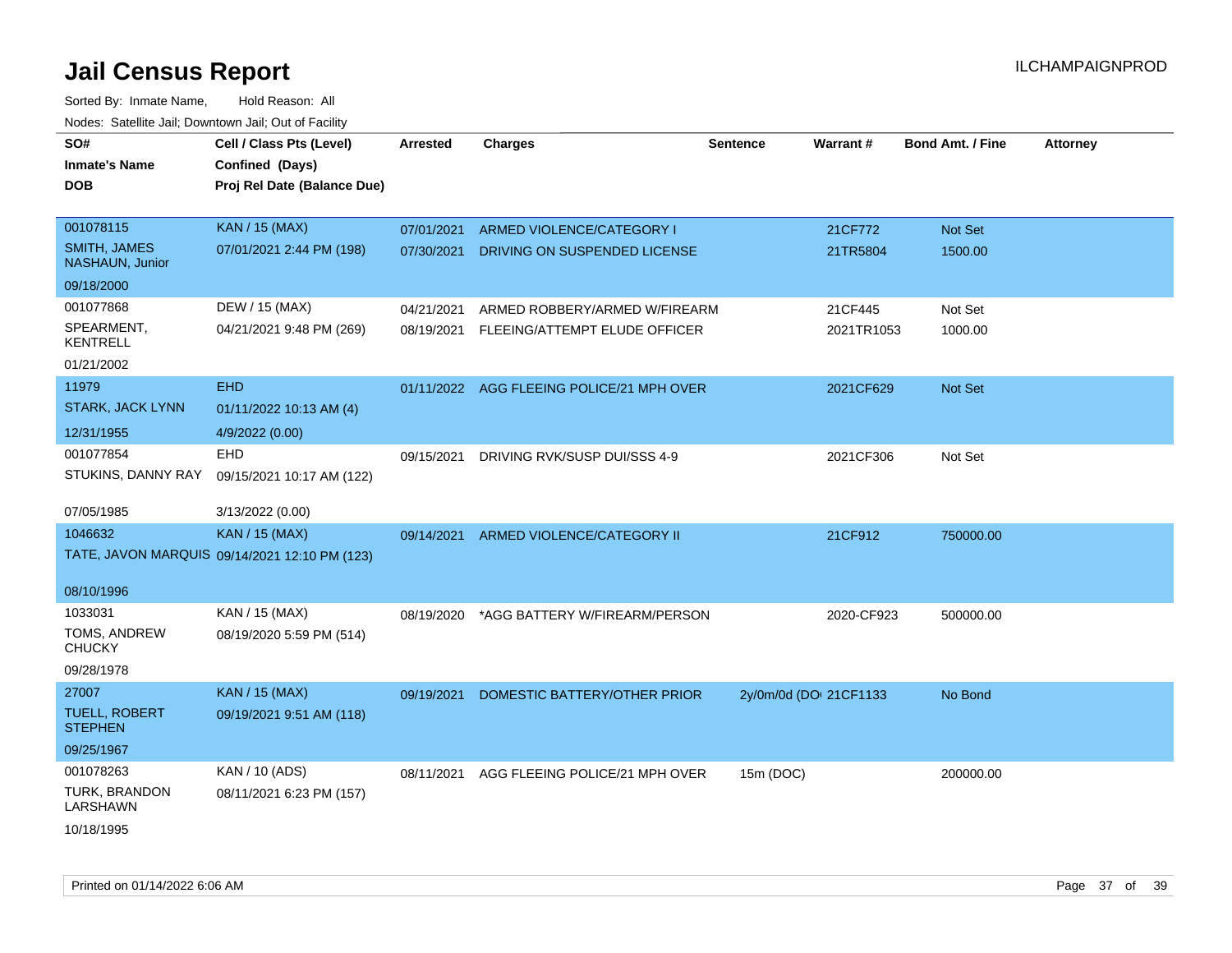| SO#<br><b>Inmate's Name</b><br><b>DOB</b>                                       | Cell / Class Pts (Level)<br>Confined (Days)<br>Proj Rel Date (Balance Due) | <b>Arrested</b>                                                    | <b>Charges</b>                                                                                                                                                     | <b>Sentence</b> | Warrant#                                                                      | <b>Bond Amt. / Fine</b>                                             | <b>Attorney</b> |
|---------------------------------------------------------------------------------|----------------------------------------------------------------------------|--------------------------------------------------------------------|--------------------------------------------------------------------------------------------------------------------------------------------------------------------|-----------------|-------------------------------------------------------------------------------|---------------------------------------------------------------------|-----------------|
| 001078386<br><b>TURNER, AMARIO</b>                                              | <b>KAN / 10 (MED)</b><br>09/14/2021 11:42 PM (123)                         | 09/14/2021                                                         | POSSESSION OF STOLEN FIREARM                                                                                                                                       |                 | 2021CF1099                                                                    | 250000.00                                                           |                 |
| 09/23/2002<br>1011886<br><b>TURNER, SHAWNTAY</b><br><b>EUGENE</b><br>01/09/1992 | EHD<br>01/12/2022 9:25 AM (3)<br>3/11/2022 (0.00)                          | 01/12/2022                                                         | AGG FLEEING/2+ CON DEVICES                                                                                                                                         |                 | 2021CF378                                                                     | Not Set                                                             |                 |
| 1040925<br><b>WEATHERALL,</b><br><b>JOHNNY EARL JAMES</b><br>04/29/1994         | <b>KAN / 10 (MED)</b><br>10/05/2021 4:17 PM (102)                          | 10/05/2021                                                         | AGG BATTERY/DISCHARGE FIREARM                                                                                                                                      |                 | 2021CF1105                                                                    | 1000000.00                                                          |                 |
| 1062558<br><b>WELLS, JIAMANTE</b><br><b>AMORE</b><br>09/02/1995                 | DEW / 10 (MED)<br>10/02/2021 8:29 PM (105)                                 | 10/02/2021                                                         | FELON POSS/USE WEAPON/FIREARM                                                                                                                                      |                 | 21CF1185                                                                      | Not Set                                                             |                 |
| 1002033<br><b>WEST, ANTONIO</b><br><b>DEONTA</b><br>04/15/1992                  | <b>KAN / 15 (MAX)</b><br>09/08/2021 11:01 PM (129)                         | 09/08/2021<br>09/08/2021<br>09/08/2021<br>09/08/2021<br>09/08/2021 | DRIVING ON SUSPENDED LICENSE<br>ARMED ROBBERY/ARMED W/FIREARM<br>AGG UNLAWFUL USE OF WEAPON/VEH<br><b>OBSTRCT JUSTICE/LEAVE STATE</b><br>ARMED VIOLENCE/CATEGORY I |                 | 2019-TR-11944<br>2020-CF-1406<br>2021-CF-AWOW<br>2021-CF-AWOW<br>2021-CF-AWOW | 5000.00<br>500000.00<br><b>Not Set</b><br><b>Not Set</b><br>Not Set |                 |
| 1022068<br><b>WILKINS, MICHAEL</b><br>CARL<br>07/10/1992                        | DEW / 15 (ADS)<br>10/10/2021 5:07 AM (97)                                  | 10/10/2021                                                         | FELON POSS/USE WEAPON/FIREARM                                                                                                                                      |                 | 21CF1212                                                                      | Not Set                                                             |                 |
| 001077508<br><b>WILLIAMS, CALVIN</b><br><b>TIMOTHY</b><br>10/23/2002            | <b>DEW / 15 (ADS)</b><br>12/10/2020 8:55 PM (401)                          | 12/10/2020                                                         | MURDER/STRONG PROB KILL/INJURE                                                                                                                                     | 55y (DOC)       | 2020CF1293                                                                    | No Bond                                                             |                 |